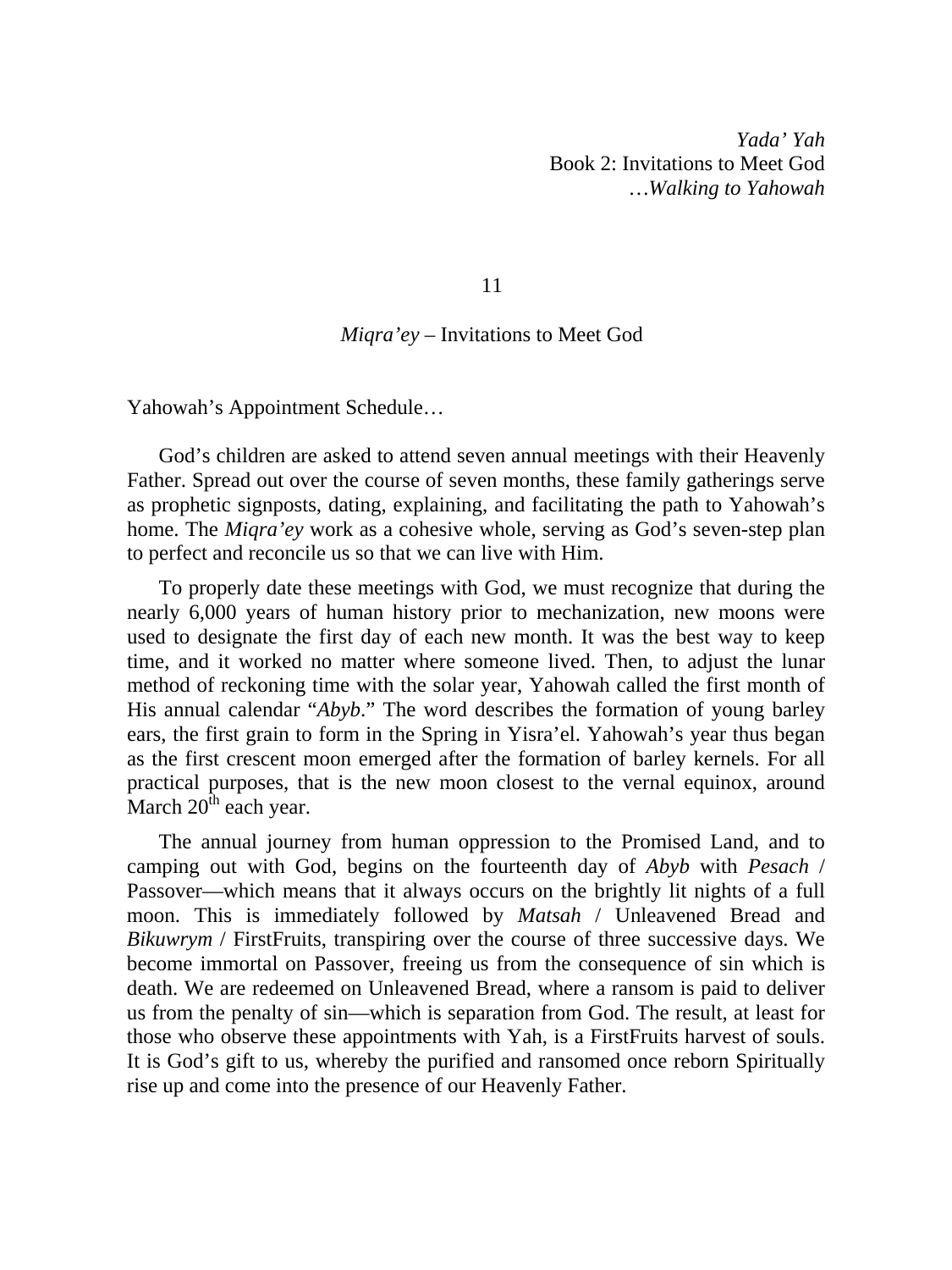Seven sevens later, at the *Mow'ed Miqra'* / Called-Out Assembly Meeting of *Shabuwa'* / Seven Sabbaths, a grand party is held where everyone is invited regardless of race, sex, age, geographic location, religion, or social status. Those who have answered the summons, and who are the beneficiaries of *Pesach*, *Matsah*, and *Bikuwrym* are enveloped in Yahowah's Set-Apart Spirit, enlightening and empowering us to become witnesses to the other guests, and then to the world.

On the first day of the seventh month, on the *Mow'ed Miqra'* of *Taruw'ah* / Trumpets, Yahowah's Spirit-filled troubadours are called to signal a warning and to shout for joy. The blaring proclamation is to those who are unaware of these meetings, and do not know that attendance at the next one, *Yowm Kippurym*, is a life or death decision. And the joyous music is in hopeful anticipation that many will answer each new invitation, and enjoy God's company—now and forever.

Ten days later, on the Day of Reconciliations, all humankind is given a choice. We can come into the presence of our Spiritual Mother and be completely reconciled into Yahowah's family, living eternally with our Heavenly Father in His home. Or, we can choose not to attend the meeting, or simply ignore the summons. The consequence, according to the Creator and turned Judge, is that upon their death, such individuals will have their souls, or consciousness, diminished to the point of nonexistence. The message is simple and fair: if you do not value God sufficiently to answer His call to life, He will respond in kind—and death will be the end of your existence.

The desired result of Yahowah's seven-step plan of salvation occurs five days later on the Called-Out Assembly Meeting of *Sukah* / Shelters. This Festival Feast known as "Tabernacles" and "Tents," is a time where we get to campout with God. It depicts eternal life with our Heavenly Father in His home.

Consistent with Yahowah's plan of six, representing mankind, in addition to God who is one, yielding a perfect result, as denoted by seven, there are six steps in the Scriptural plan of salvation which lead to a time of perfect companionship with our Creator. And so it will be, after six thousand years of struggle and strife, humankind will spend the Millennial Sabbath with Yahowah, on planet Earth restored to resemble the Garden of Eden.

So by way of review, the first three *Miqra'ey* / Invitations to be Called-Out and Meet with God, *Pesach* / Passover, *Matsah* / Unleavened Bread, and *Bikuwrym /* FirstFruits, occur over three successive days in the Spring: on the  $14<sup>th</sup>$ , 15<sup>th</sup>, and 16<sup>th</sup> day of the lunar month of *Abyb* (sometimes called Nisan and transliterated Abib or Aviv). During them, we are to eat lamb with bitter herbs, consume bread without yeast for seven days, and drink wine—all in remembrance of Yahowah's provision—His gifts of eternal life, redemption, and adoption. And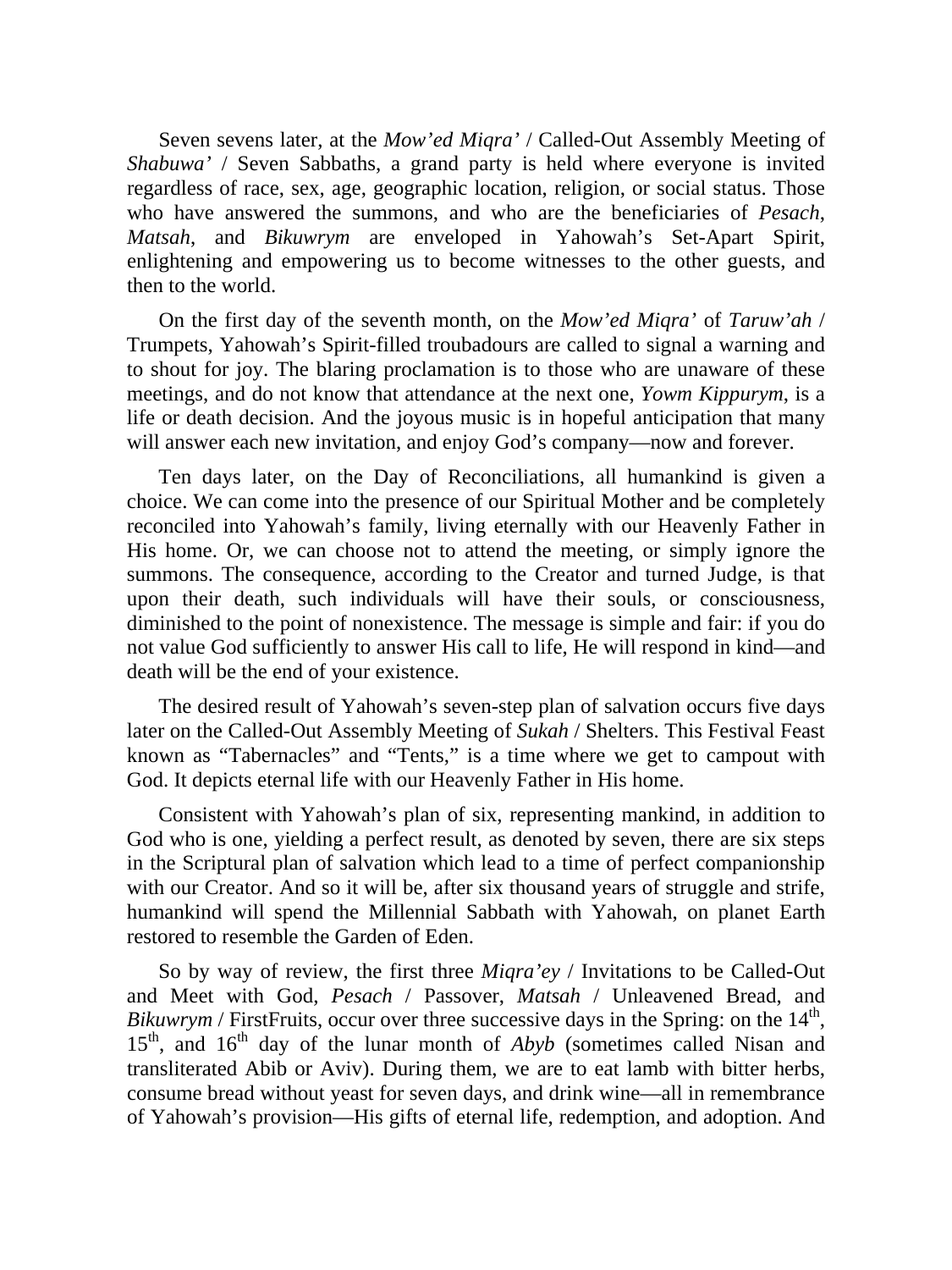as with every Festival Feast, we should use these opportunities to read God's Word—especially those portions directly attributable to the events we are celebrating—in this case, Yahowsha's Passover sacrifice, His Unleavened Bread separation, and His FirstFruits return.

The first three *Miqra'ey* were fulfilled, played out in human history, by the Ma'aseyah Yahowsha'. He ate Passover with His disciples after sundown on Thursday, March 31<sup>st</sup>, 33 CE. He served as the Passover Lamb on Friday, *Abyb* 14, 4000, which was April  $1<sup>st</sup>$ , 33 CE on our pagan calendar. He fulfilled the promise of Unleavened Bread, removing the penalty of sin from our souls, the following day on the Sabbath of *Abyb* 15, 4000, which we know as Saturday, April  $2<sup>nd</sup>$ , 33 CE. And Yahowsha's soul was freed from She'owl and reunited with Yahowah's Spirit in celebration of FirstFruits on *Abyb* 16<sup>th</sup>, 4000. It was April 3rd, 33 CE.

Seven times seven days after *Bikuwrym*, we are invited to attend the Festival of Seven Sabbaths, referred to as Pentecost in Greek for "Fifty." It was fulfilled on schedule on Sivan 6, 4000, May  $22<sup>nd</sup>$ , 33 CE, when the Spirit came upon the *ekklesia*/called-out assembly. It is the only Feast where the diet is varied and bread with yeast is designated.

In the Fall, on the  $1<sup>st</sup>$ ,  $10<sup>th</sup>$ , and  $15<sup>th</sup>$  day of Ethanim (renamed Tishri), the seventh lunar month, Yahowah reminds us to meet with Him and celebrate the prophetic *Miqra'ey* of *Taruw'ah* / Trumpets, *Yowm Kippurym* / Reconciliations, and *Sukah* / Shelters. They foretell the day the souls of Yisra'el and Yahuwdym will be harvested by Yahowsha' (known to the Christians who will miss it as the "Rapture"), the day Yahowsha' will return in power and glory (Ethanim 10, 6000 which will occur at sunset on October  $2<sup>nd</sup>$ , 2033), and the beginning of the Millennial Sabbath (Ethanim 15, 6000, which is the Sabbath of October  $7<sup>th</sup>$ -8<sup>th</sup>, 2033). It represents the time when Yahowah will campout with humankind for one thousand years.

Here are the dates Yahowah established for His annual meetings with His family:

| Passover / Pesach          | $Abyb - First Month$           | 14 (starts twilight of $13^{th}$ ) |
|----------------------------|--------------------------------|------------------------------------|
| Unleavened Bread / Matsah  | $Abyb - First Month$           | 15 (lasts seven days)              |
| FirstFruits / Bikuwrym     | $Abyb - First Month$           | 16                                 |
| Seven Sevens / Shabuwa'    | 49 days from <i>Bikuwrym</i>   |                                    |
| Trumpets / Taruw'ah        | <i>Ethanim</i> – Seventh Month |                                    |
| Reconciliations / Kippurym | <i>Ethanim</i> – Seventh Month | 10                                 |
| Tabernacles / Sukah        | <i>Ethanim</i> – Seventh Month | 15                                 |
|                            |                                |                                    |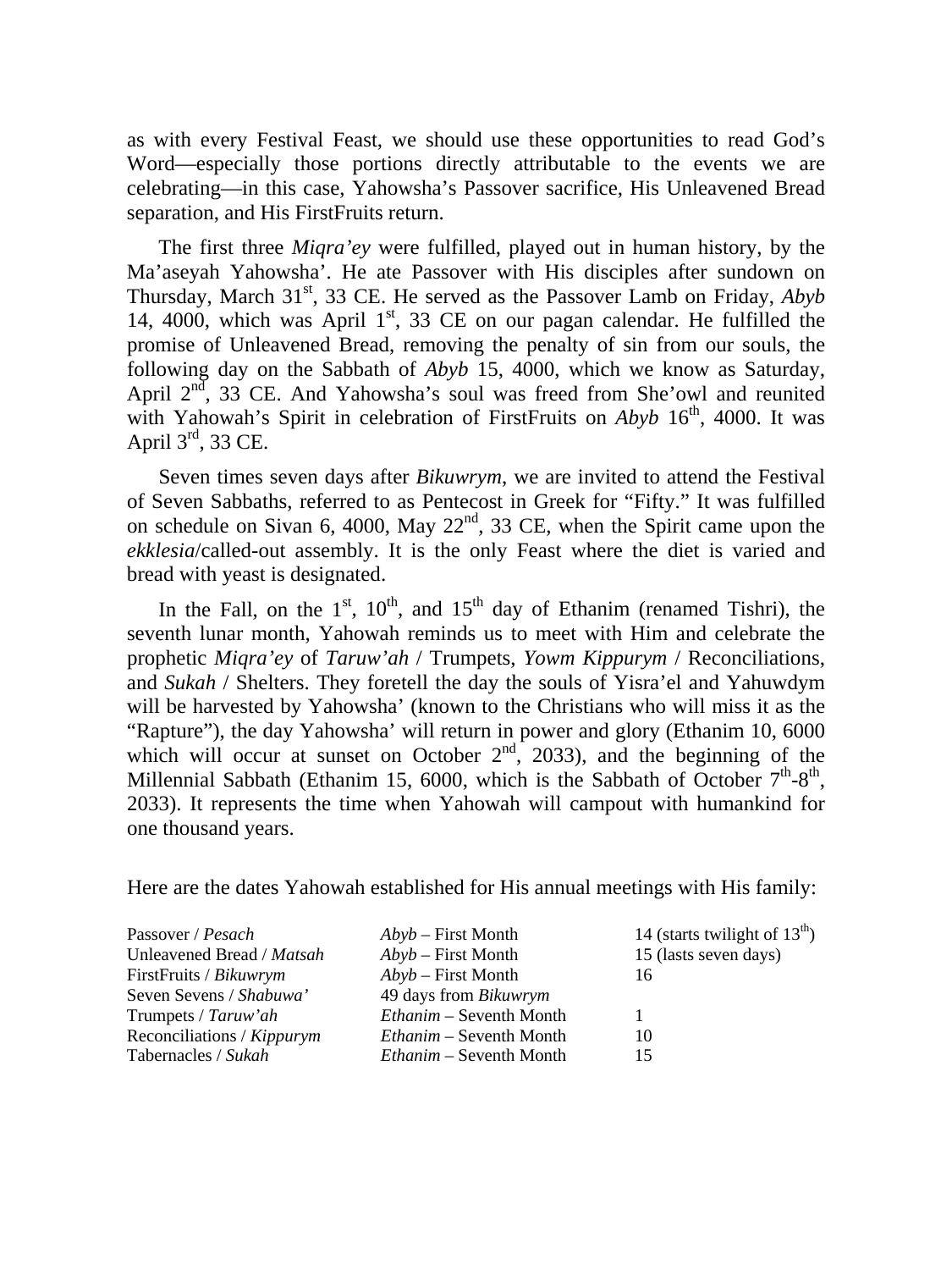Before we apply Yahowah's formula to predict the initiation of future years, and then superimpose God's Appointment Meetings on man's pagan calendar, there are some things you should know. First, the Romans salted Yisra'el following the Rabbi Akiba's feigned Messianic uprising in 133 CE, effectively destroying native crops such as the barley Yahowah asked His people to use to establish the inception of each new year. And yet, while we no longer possess the same variety of barley, we know that other Middle Eastern strains ripen within weeks of the vernal equinox each Spring.

Second, weather patterns have changed appreciably, and have vacillated considerably since these instructions were given to Moseh 3,400 years ago. Therefore, even if we had the proper seed, there is no assurance that barley would bud at precisely the same time. Further, such an indicator would only allow us to establish each new year at the initiation of that year, as this is an observed mechanism, not necessarily a predictive one.

The most difficult challenge afforded those who attempt to determine future *Miqra'ey* dates is that Scripture does not specify a reliable methodology for determining the first day of a new month. Using Scripture as our sole source of instruction, all we have to work with beyond being told that the moon's reflected light is to be used to establish the *mow'ed*/dates, is that the process begins when the moon is *chodesh*/renewed. That, however, could mean the precise moment the moon begins to reflect the sun's light, and thus initiates a waxing crescent, or when that initial sliver is first visible from earth. If it is the later, no instructions were given as to when or where the new moon was to be observed, how large a crescent was required for it to qualify, or what to do in situations when the sky was overcast.

Psalm 81:4 reads: **"Blow** (*taqa'* – clap, sound, strike, or blast an instrument or horn) **in** (*ba* – on, with, and during) **the** (*ha*) **new moon** (*chodesh*)**; trumpet a ram's horn** (*showphar*) **in** (*ba* – on, with, and during) **the** (*ha*) **full moon** (*kece'* – also translated new moon, first of the month, and throne, but from *kacah* – to cover, conceal, and hide) **on** (*la*) **the day** (*yowm*) **of our festival feast** (*chag*)**."** 

While the use of *kacah* conveys an important Spiritual truth (that of how our Spiritual Mother's Garment of Light conceals our sins), by including it, and by not specifying the where, what, and when of the *chodesh*/renewed moon, the verse cannot be used in support of the traditional observational method. Moreover, in First Samuel 20:5, Dowd, whom we know as David, tells Yahowchanan, known as Jonathan: **"Behold** (*hineh* – pay attention)**, tomorrow** (*mahar* – the next day) **is a time of renewal or new month** (*chodesh*) **celebration** (*chag*)**..."**, meaning that the new/renewed moon was predicted rather than observed.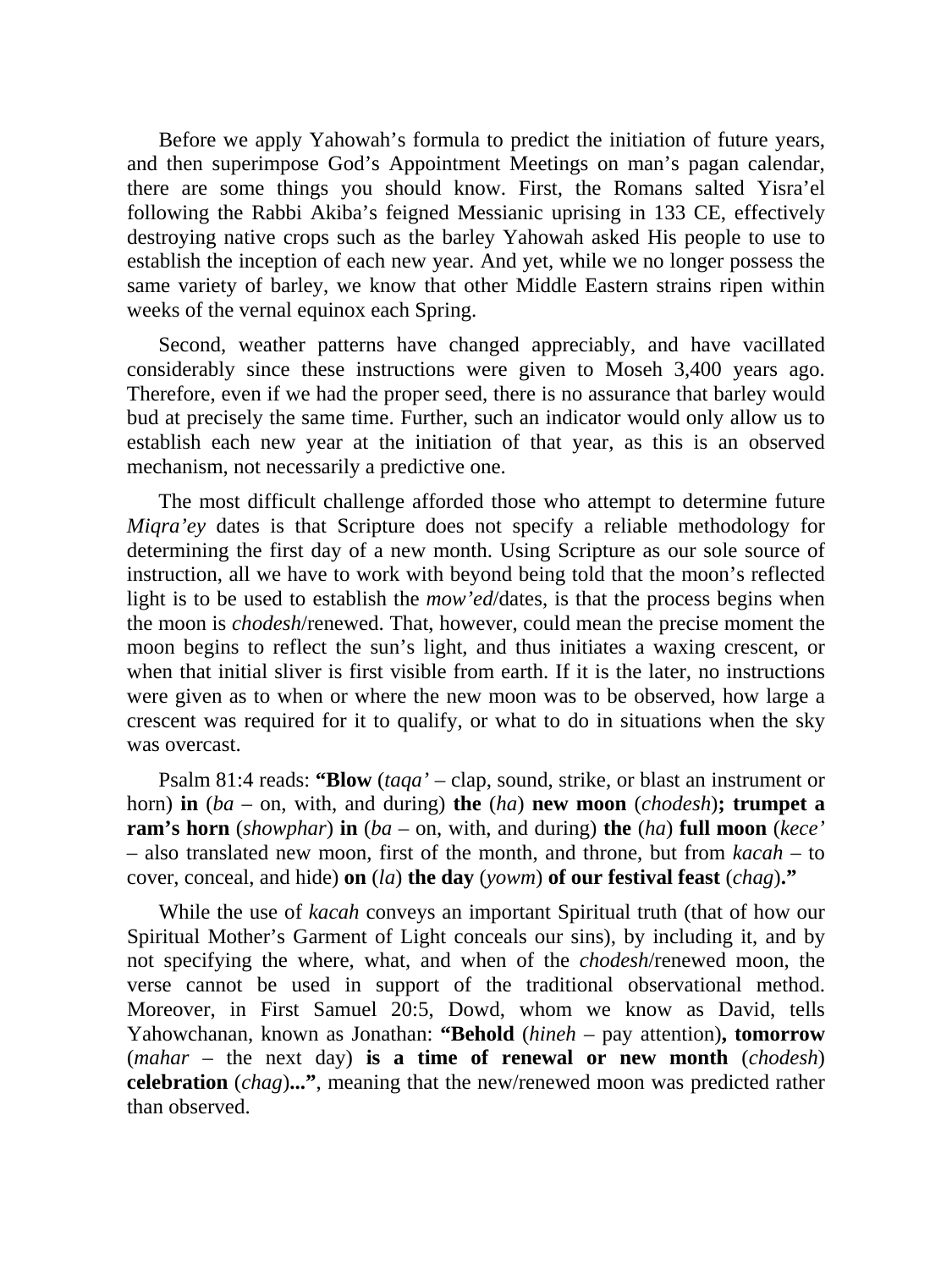My conclusion based upon the whole of Scripture is that God demands perfection of Himself, and thus He deploys an exacting method of determining the dates of His Called-Out Assembly Meetings. As a result, in our charts, we have provided our readers with the most precise method of determining a new moon based upon this thought. Using this methodology, a month begins with the first full day, designated by the precise moment of sunset, in which the moon has already begun to renew—even if this occurs a minute before sundown.

God, however, requires very little from us, other than that we prioritize our relationship with Him, come to know Him, trust Him, and rely upon Him as He has given us this opportunity through His *Towrah* / Teaching. And since He has provided so much information and instruction regarding so many things, when there is an omission of detail regarding something, such as the specific day a new month begins, it is only reasonable to assume that we don't need to be perfect to please our Heavenly Father in this regard. Said another way, we will not be held accountable for failing to determine a date which is not clearly designated in the Word.

This difference between God's standard, and His expectation of us, as it relates to the precise day we are to observe Passover, is by design. The *Miqra'ey* are not rituals, but instead festivals established to prepare us to celebrate our familial relationship with our Heavenly Father. Their every word is prophetic, and their every symbol is a metaphor, predicting and illuminating the path home. Simply stated, it is more important to understand them, to rely upon them, to take comfort in them, to relax and enjoy them in that God has already done all of the work, than it is for us to precisely re-enact them.

Speaking of the difficulty of setting dates, Scripture tells us that the sun and moon will be darkened during the last half of the Tribulation. This indicates that apart from astrological prognostications, determining the exact time the final Miqra'ey will be fulfilled by way of observation, won't be possible.

During the process of calculating future *Miqra'ey*, we compared our conclusions to those posted by several religious organizations and discovered an interesting trend. Discrepancies, or differences which couldn't be explained simply by determining when the emerging sliver of a new moon would be observable at twilight, were directly related to Rabbis altering the start of a month to keep the special Sabbath of *Yowm Kippurym* from ever falling on a Friday (which begins on Thursday evening) or a Sunday (commencing on Saturday at sunset)—ostensibly to avoid either successive Sabbaths or any correlation with Islam (Friday) or Christianity (Sunday). In that the Rabbinical gerrymandering is contrary to Yahowah's Scriptural directions, we can say with great confidence that the Jewish religious sites are often wrong between now and when Yahowah returns.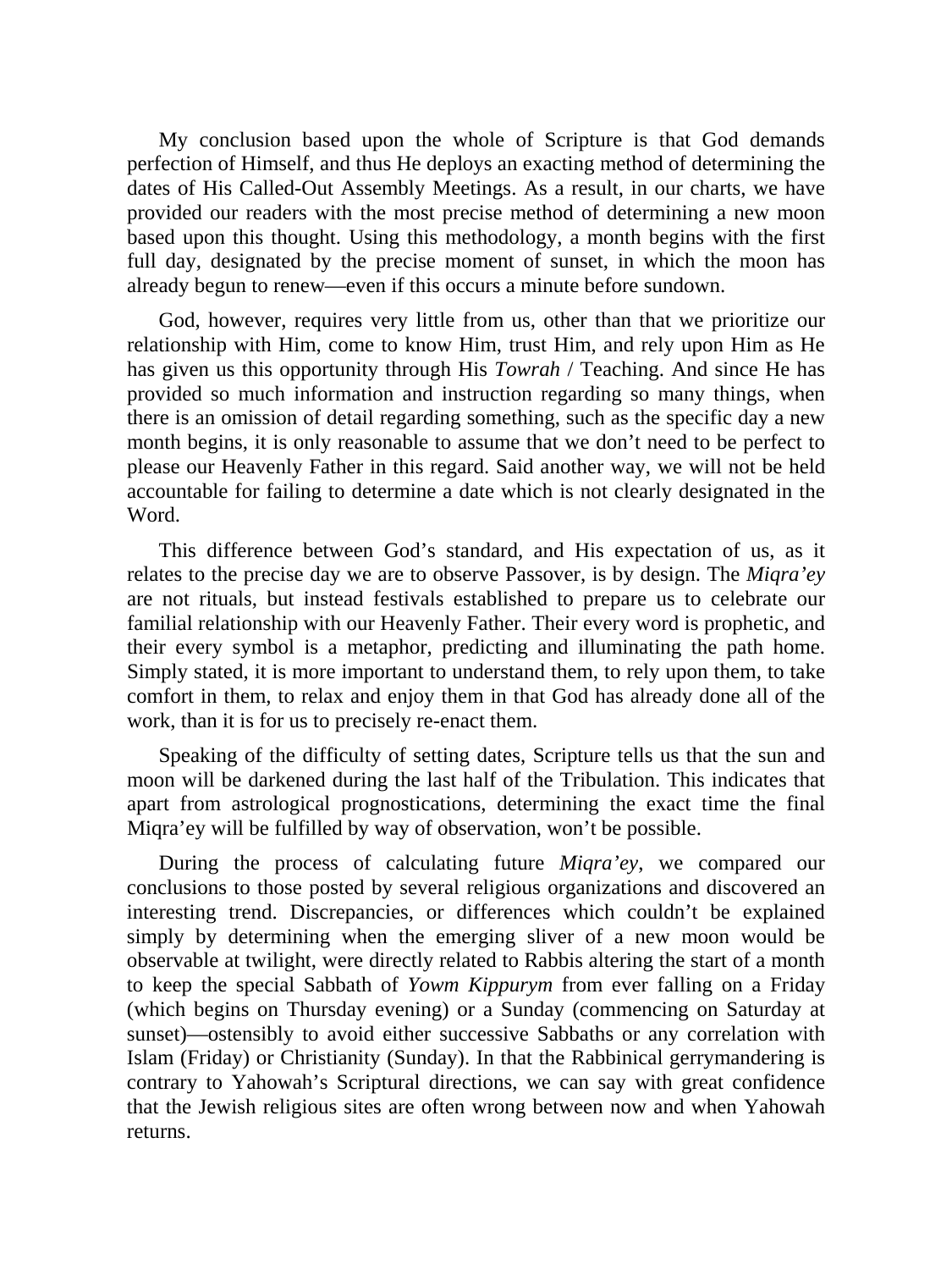We have elected to present the date each *Miqra'* commences, as opposed to posting when they will conclude. The reason for doing so is twofold. First, by the time we awake on the "day" of the Assembly, it is already half over. And second, Scripture suggests that the inception of each *Miqra'* is especially important. For example, the first Passover, that of the Exodus from Egypt, was observed at night. The only night associated with *Pesach* commences immediately after sundown. Moreover, Yahowsha' ate Passover with His disciples just after the sun set on the thirteenth day, enabling Him to serve as the Passover Lamb on the fourteenth. We also know that Yahowsha's *Matsah* sacrifice began at sundown on the cusp of the *Miqra'*. His fulfillment of *Bikuwrym* likewise, occurred long before the sun rose on the sixteenth day. In similar fashion, Scripture indicates that Yahowah's return will occur at sunset on *Yowm Kippurym*, which means at the initiation of the Assembly Meeting, not at its midpoint or conclusion.

Lastly, there is no Scriptural significance of any kind to *Abyb* 1, the first day of the new year. However, all of the data required to establish the dates of the first four *Miqra'ey* are derived from *Abyb* 1, which is the only reason it is listed in the following charts. The first day of the seventh month, known as *Ethanim* or *Tishri* 1, is listed for the same reason, in that it is used to determine the dates of the final three *Miqra'ey*, with *Taruw'ah* actually falling on this date.

We do not claim to be inerrant, only of desiring to provide you with information you can use to become right with Yah. But since so many people have recently come to realize that Yahowah's *Miqra'ey* / Called-Out Assemblies Meetings as they are described in the Towrah form the basis of our salvation, presenting God's narrow and unpopular path home, we are motivated to provide our Heavenly Father's children with our best estimates of when we have been invited to appear. These Called-Out Assembly Meeting dates are as follows:

## **Miqra'ey Calendars**

**Observations:** All data is based on the coordinates of the Temple Mount in Jerusalem, Israel: Latitude 31°46'41.87"N Longitude 35°14'7.78"E.

**Dates:** Scriptural days begin at sunset and continue through the following sunset, and do not run from midnight to midnight as is our current custom. Therefore, our conversion to the Gregorian calendar date reflects the day of the sunset which initiates the complete Miqra'. For example, if Matsah is shown to commence on April  $2<sup>nd</sup>$  then the Called-Out Assembly begins at sunset on April  $2<sup>nd</sup>$ , and continues to sunset on April 3rd.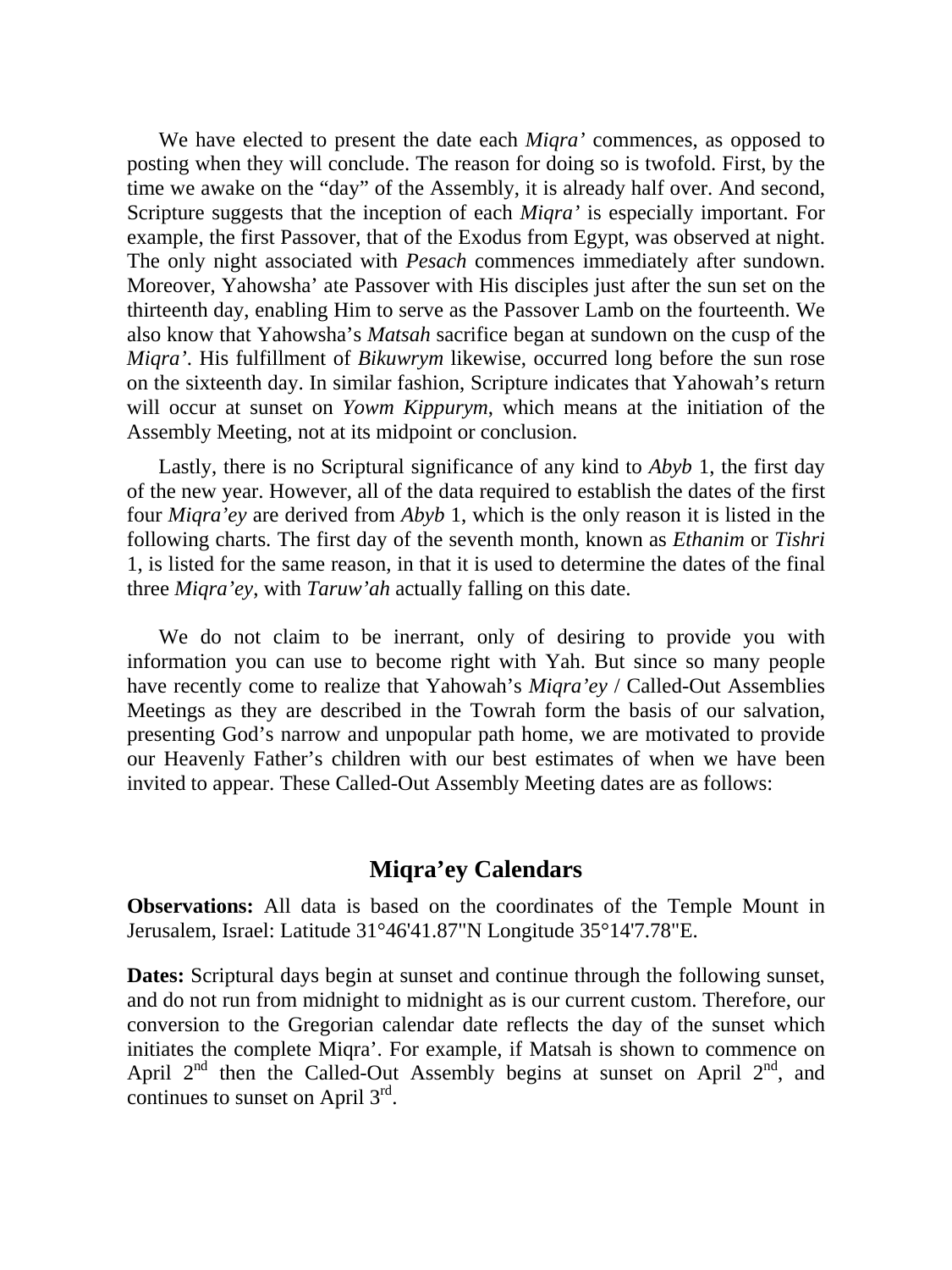While there is no Scriptural significance to the  $1<sup>st</sup>$  of Abyb, we have elected to include it in our presentation because the moon's condition on this date determines when we observe each of the first four Miqra'ey. In this regard, when Abyb 1 is displayed twice, two new moons are potential candidates. Dates from other calendar sources are only displayed alongside the new moon with which they coincide.

**Times:** All times are presented in military format (0:00 – 23:59). Italics indicate that daylight savings is in effect, making Israel's timezone GMT+3. Times in plain type are GMT+2. Times displayed in the linked images are GMT (Greenwich Mean Time), also known as UST (Universal Standard Time). For example: 1:30 PM GMT would be listed as 13:30 on the moon phase images, which is 15:30 Standard Time in Jerusalem, and *16:30* if still under DST.

**Astronomical New Moon:** An Astronomical New Moon is in conjunction, which is to say that the side which is visible from the Earth is in complete shadow. It is the exact time the moon ceases waning (losing reflected light). For our purposes, the ANM begins the moment the moon begins waxing (becoming illuminated).

**Sunset:** Designated as when the sun is more than 18 degrees below an ideal horizon. This is when it is perceived to have set due to the curvature of the sun's rays through the atmosphere.

**Visibility:** This is the portion of the moon's surface reflecting light from the sun. A full moon has 100% visibility. This value does not take visibility from the Earth into consideration. So, positive visibility is specified even when the moon is below the horizon.

**Age:** This reflects the number of days which have passed between the astronomical new moon and the sunset for that day.

## **Elevation:**

This designates the angle above the horizon the center of the moon appears at sunset. The elevation at moonset is by definition 0°.

## **Moonset:**

This is said to occur when the moon is more than 18 degrees below an ideal horizon.

**Viewable:** This figure quantifies the number of hours and minutes between sunset and moonset. It provides a good perspective on how much time a witness has to observe the first sliver of a new moon. Be aware, however, that the actual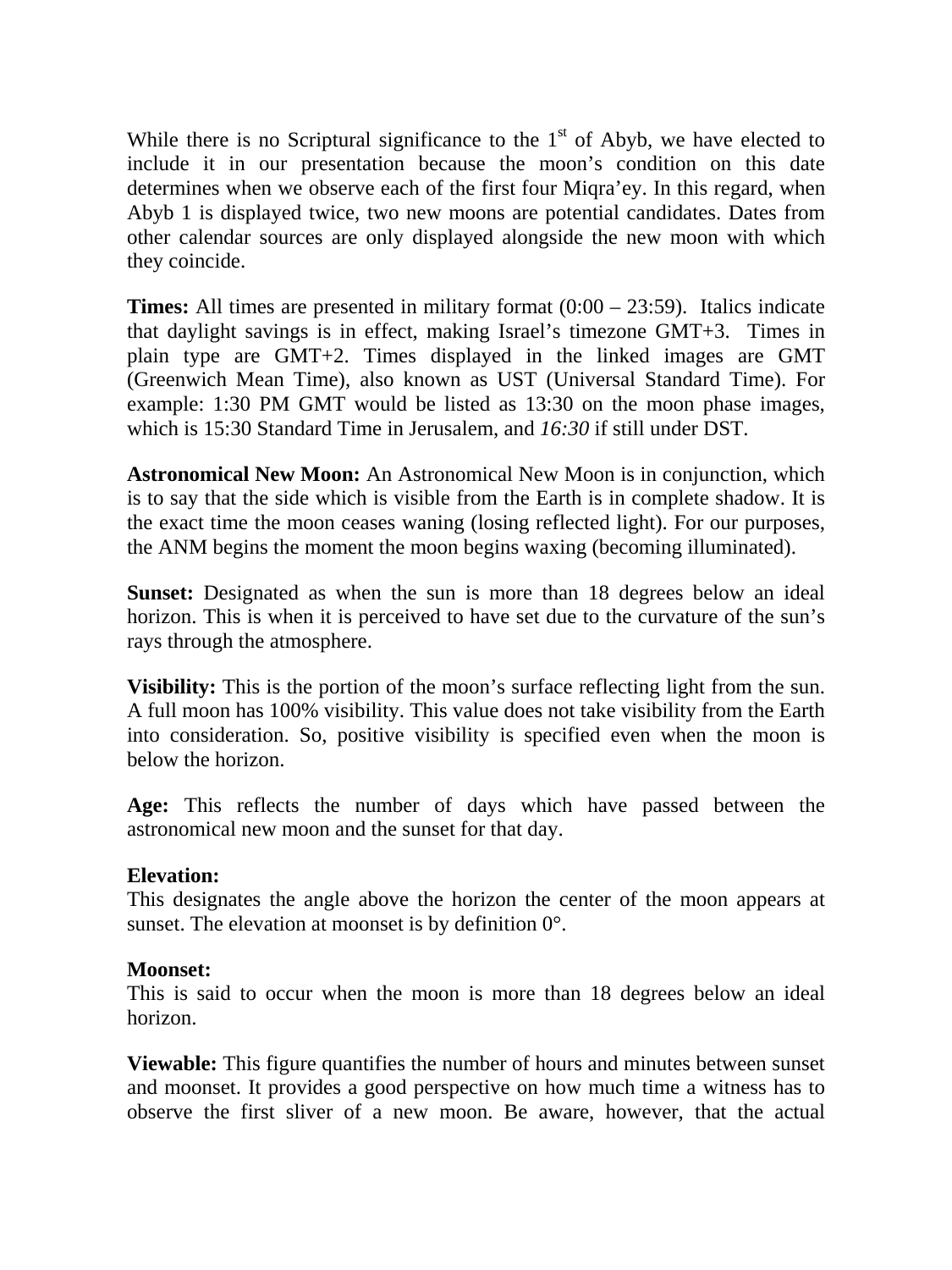practical viewable time is always less than this value, especially when the moon's setting is close to that of the sun as is the case with most new moons.

**Astronomical:** This precise method of dating designates Miqra'ey dates based upon the moment the moon is renewed each lunar month and begins waxing, regardless of whether this emerging sliver can actually be seen from Earth.

**Observational:** Miqra'ey dates listed under this format use the traditional method of beginning a new month when the first sliver of a new moon is likely to be observed at sunset. Our forecasts in this regard use the Temple Mount as the vantage point but do not take into consideration weather or atmospheric conditions. As a result, many of these observation estimates will be errant due to under- or overestimating the effects these conditions may have on the visibility.

**Other Calendar Resources:** We have listed other resources which provide additional dates for your consideration and comparison. When information from any resource is not included, it is because they have not provided those data for that timeframe.

**Hebcal.com:** This popular Jewish religious site follows the mathematical formula derived by Rabbi Maimonides and other rabbinical traditions for setting what they call the "Jewish holidays." They add many dates which are not designated in Scripture, label Unleavened Bread/*Matsah* as Passover/*Pecach*, do not acknowledge FirstFruits/*Bikuwrym*, consistently err in their dating of Sevens/*Shabuwa'*, list Trumpets/*Taruw'ah* under its Babylonian designation of *Rosh Hashanah*, and artificially alter the date of Reconciliations/*Yowm Kippurym* to keep it from falling on a Friday or Sunday (shown as sunset on Thursday and Saturday on our charts).

**Paleotimes.org:** This unaffiliated site provides estimates for the Called-Out Assembly dates through 2019.

**Karaite-Korner.org:** The Karaite site evaluates barley grains in Israel to determine when they are *Abyb*. They observe and post sightings of the first visible moon slivers they witness in Jerusalem and other areas around the world. While they do forecast dates a year or so out, using this method they are only able to establish dates for the current Spring or Fall Miqra'ey.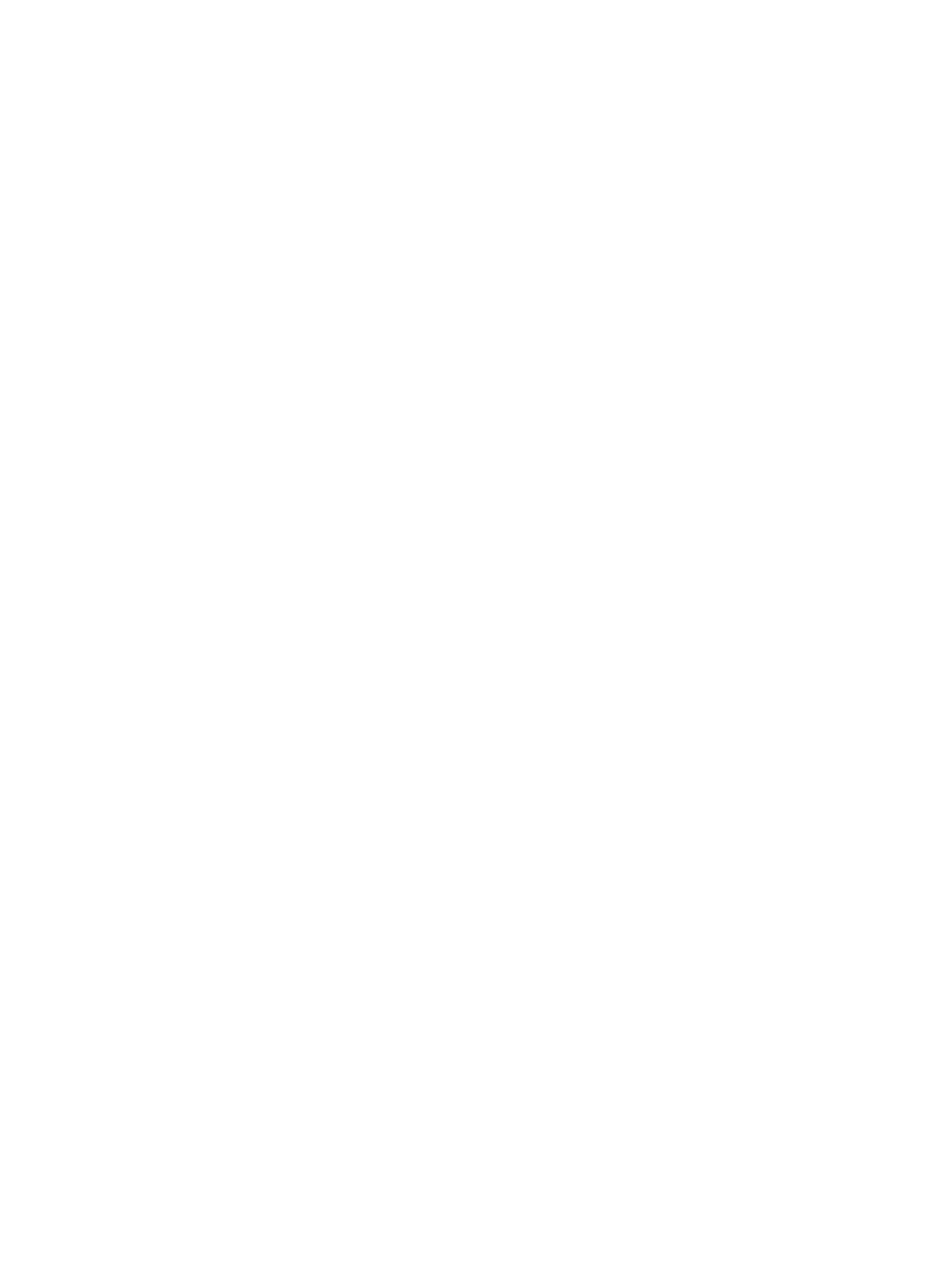|                               | 2004                                       |         |                            |      |                      |                 |                       |                    |  |  |
|-------------------------------|--------------------------------------------|---------|----------------------------|------|----------------------|-----------------|-----------------------|--------------------|--|--|
|                               | <b>Daylight Savings:</b>                   |         | Wed Apr 07,2004 01:00      |      |                      |                 | Wed Sep 22,2004 01:00 |                    |  |  |
| <b>Astronomical New Moon:</b> |                                            |         | Sun Mar 21,2004 00:42      |      |                      |                 | Tue Sep 14,2004 17:30 |                    |  |  |
|                               | Day's Sunset:                              |         | Sun Mar 21,2004 17:51      |      |                      |                 | Tue Sep 14,2004 18:46 |                    |  |  |
|                               | Abib/Aviv/Nisan 1                          | Sunset: | Visibility:                | Age: | <b>Elevation:</b>    | <b>Moonset:</b> | Visibility:           | Viewable:          |  |  |
|                               | Sun Mar 21,2004 17:51<br>17:51<br>0.6096%  |         |                            | 0.71 | $06^{\circ} 59' 55"$ | 18:26           | 0.6465%               | 00:35              |  |  |
|                               | Mon Mar 22,2004 17:52<br>17:52<br>3.1124%  |         |                            | 1.72 | 18° 39' 05"          | 19:24           | 3.3378%               | 01:32              |  |  |
|                               | Ethanim/Tishri 1<br>Sunset:<br>Visibility: |         |                            | Age: | <b>Elevation:</b>    | Moonset:        | Visibility:           | Viewable:          |  |  |
|                               | Tue Sep 14,2004 18:46                      | 18:46   | 0.0868%                    | 0.05 | $01^{\circ}$ 59' 58" | 18:56           | 0.0874%               | 00:10              |  |  |
|                               | Wed Sep 15,2004 18:45                      | 18:45   | 1.2996%                    | 1.05 | $08^{\circ}$ 04' 45" | 19:25           | 1.3663%               | 00:40              |  |  |
|                               | Thu Sep 16,2004 18:43                      | 18:43   | 4.8231%                    | 2.05 | $14^{\circ}$ 06' 57" | 19:54           | 5.0564%               | 01:11              |  |  |
| Abyb 1                        | Sun, Mar 21                                |         | Mon, Mar 22<br>Mon, Mar 22 |      | Sun, Mar 21          |                 | Mon, Mar 22 17:57     |                    |  |  |
| Ethanim 1                     | Tue, Sep 14                                |         | Wed, Sep 15                |      | Wed, Sep 15          | Wed, Sep 15     |                       | Wed, Sep 15 19:05  |  |  |
| Miqra'ey                      | <b>Astronomical</b>                        |         | <b>Observational</b>       |      | Hebcal.com           | Paleotimes.org  |                       | Karaite-Korner.org |  |  |
| Pecach                        | Sat, Apr 03                                |         | Sun, Apr 04                |      |                      | Sat, Apr 03     |                       | Sun, Apr 04        |  |  |
| <b>Matsah</b>                 | Sun, Apr 04                                |         | Mon, Apr 05                |      | Mon, Apr 05          | Sun, Apr 04     |                       | Mon, Apr 05        |  |  |
| <b>Bikuwrym</b>               | Mon, Apr 05                                |         | Tue, Apr 06                |      |                      | Mon, Apr 05     |                       | Tue, Apr 06        |  |  |
| Shabuwa'                      | Mon, May 24                                |         | Tue, May 25                |      | Tue, May 25          | Mon, May 24     |                       | Tue, May 25        |  |  |
| Taruw'ah                      | Tue, Sep 14                                |         | Wed, Sep 15                |      | Wed, Sep 15          | Wed, Sep 15     |                       | Wed, Sep 15        |  |  |
| <b>Kippurym</b>               | Thu, Sep 23                                |         | Fri, Sep 24                |      | Fri, Sep 24          | Fri, Sep 24     |                       | Fri, Sep 24        |  |  |
| Sukah                         | Tue, Sep 28                                |         | Wed, Sep 29                |      | Wed, Sep 29          | Wed, Sep 29     |                       | Wed, Sep 29        |  |  |

| 2005                                                                                        |                          |         |                       |             |                       |                 |                       |                    |  |
|---------------------------------------------------------------------------------------------|--------------------------|---------|-----------------------|-------------|-----------------------|-----------------|-----------------------|--------------------|--|
|                                                                                             | <b>Daylight Savings:</b> |         | Fri Apr 01,2005 01:00 |             |                       |                 | Sun Oct 09,2005 01:00 |                    |  |
| <b>Astronomical New Moon:</b>                                                               |                          |         | Thu Mar 10,2005 11:11 |             |                       |                 | Mon Oct 03,2005 13:28 |                    |  |
|                                                                                             | Day's Sunset :           |         | Thu Mar 10,2005 17:44 |             |                       |                 | Mon Oct 03,2005 18:22 |                    |  |
| Abib/Aviv/Nisan 1<br>Visibility:<br>Sunset:<br><b>Elevation:</b><br><b>Moonset:</b><br>Age: |                          |         |                       |             |                       | Visibility:     | Viewable:             |                    |  |
|                                                                                             | Thu Mar 10,2005 17:44    | 17:44   | 0.1514%               | 0.27        | $02^{\circ} 01' 16''$ | 17:55           | 0.1569%               | 00:00              |  |
|                                                                                             | Fri Mar 11,2005 17:44    | 17:44   | 2.1788%               | 1.27        | 15° 25' 31"           | 19:01           | 2.3586%               | 01:17              |  |
|                                                                                             | Sat Mar 12,2005 17:43    | 17:43   | 6.6175%               | 2.27        | $28^{\circ}$ 17' 31"  | 20:05           | 7.1612%               | 02:22              |  |
| Ethanim/Tishri 1                                                                            |                          | Sunset: | Visibility:           | Age:        | <b>Elevation:</b>     | <b>Moonset:</b> | Visibility:           | Viewable:          |  |
|                                                                                             | Mon Oct 03,2005 18:22    | 18:22   | 0.0413%               | 0.20        | $00^{\circ}$ 13' 11"  | 18:24           | 0.0419%               | 00:02              |  |
|                                                                                             | Tue Oct 04,2005 18:20    | 18:20   | 1.4748%               | 1.20        | $06^{\circ}$ 00' 37"  | 18:51           | 1.5285%               | 00:31              |  |
|                                                                                             | Wed Oct 05,2005 18:19    | 18:19   | 4.9831%               | 2.20        | $11^{\circ}$ 29' 25"  | 19:21           | 5.1805%               | 01:02              |  |
| Abyb 1                                                                                      | Thu, Mar 10              |         | Fri, Mar 11           | Sat, Apr 09 |                       | Fri, Mar 11     |                       | Fri, Mar 11 18:00  |  |
| <b>Ethanim 1</b>                                                                            | Mon, Oct 03              |         | Wed, Oct 05           |             | Mon, Oct 03           | Mon, Sep 05     |                       | Mon, Sep 05 19:05  |  |
| Miqra'ey                                                                                    | <b>Astronomical</b>      |         | <b>Observational</b>  |             | Hebcal.com            | Paleotimes.org  |                       | Karaite-Korner.org |  |
| Pecach                                                                                      | Wed, Mar 23              |         | Thu, Mar 24           |             |                       | Thu, Mar 24     |                       | Thu, Mar 24        |  |
| <b>Matsah</b>                                                                               | Thu, Mar 24              |         | Fri, Mar 25           |             | Sat, Apr 23           | Fri, Mar 25     |                       | Fri, Mar 25        |  |
| <b>Bikuwrym</b>                                                                             | Fri, Mar 25              |         | Sat, Mar 26           |             |                       | Sat, Mar 26     |                       | Sat, Mar 26        |  |
| Shabuwa'                                                                                    | Fri, May 13              |         | Sat, May 14           |             | Sun, Jun 12           | Sat, May 14     |                       | Sat, May 14        |  |
| Taruw'ah                                                                                    | Mon, Oct 03              |         | Wed, Oct 05           |             | Mon, Oct 03           | Mon, Sep 05     |                       | Mon, Sep 05        |  |
| Kippurym                                                                                    | Wed, Oct 12              |         | Fri, Oct 14           |             | Wed, Oct 12           | Wed, Sep 14     |                       | Wed, Sep 14        |  |
| <b>Sukah</b>                                                                                | Mon, Oct 17              |         | Wed, Oct 19           |             | Mon, Oct 17           | Mon, Sep 19     |                       | Mon, Sep 19        |  |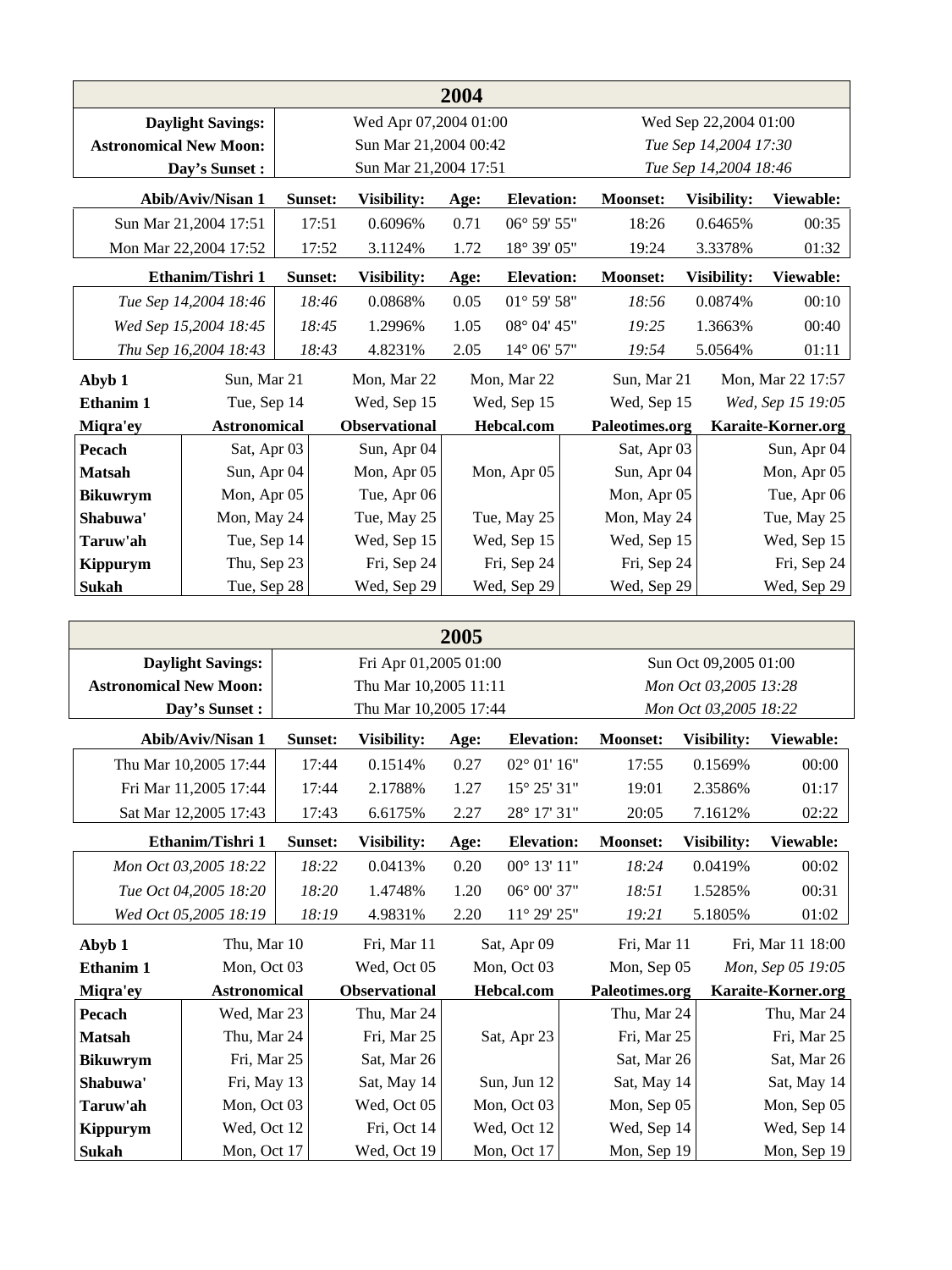|                               | 2006                     |         |                       |      |                        |                 |                       |                    |  |  |
|-------------------------------|--------------------------|---------|-----------------------|------|------------------------|-----------------|-----------------------|--------------------|--|--|
|                               | <b>Daylight Savings:</b> |         | Fri Mar 31,2006 02:00 |      |                        |                 | Sun Oct 01,2006 02:00 |                    |  |  |
| <b>Astronomical New Moon:</b> |                          |         | Wed Mar 29,2006 12:16 |      |                        |                 | Fri Sep 22,2006 14:46 |                    |  |  |
|                               | Day's Sunset:            |         | Wed Mar 29,2006 17:56 |      |                        |                 | Fri Sep 22,2006 18:36 |                    |  |  |
|                               | <b>Abib/Aviv/Nisan 1</b> | Sunset: | <b>Visibility:</b>    | Age: | <b>Elevation:</b>      | <b>Moonset:</b> | <b>Visibility:</b>    | Viewable:          |  |  |
|                               | Wed Mar 29,2006 17:56    | 17:56   | 0.0863%               | 0.24 | $02^{\circ} 20' 07"$   | 18:08           | 0.0924%               | 00:00              |  |  |
|                               | Thu Mar 30,2006 17:57    | 17:57   | 2.2496%               | 1.24 | $16^{\circ}$ 09' $11"$ | 19:18           | 2.4538%               | 01:21              |  |  |
|                               | Fri Mar 31,2006 18:58    | 18:58   | 7.0586%               | 2.28 | 29° 39' 10"            | 21:29           | 7.6961%               | 02:31              |  |  |
|                               | Ethanim/Tishri 1         | Sunset: | Visibility:           | Age: | <b>Elevation:</b>      | <b>Moonset:</b> | Visibility:           | Viewable:          |  |  |
|                               | Fri Sep 22,2006 18:36    | 18:36   | 0.0249%               | 0.16 | $-00^{\circ}$ 30' 07"  | 18:34           | 0.0245%               | 00:00              |  |  |
|                               | Sat Sep 23,2006 18:35    | 18:35   | 1.2173%               | 1.16 | $04^{\circ} 40' 33''$  | 18:59           | 1.2524%               | 00:24              |  |  |
|                               | Sun Sep 24,2006 18:34    | 18:34   | 4.1827%               | 2.16 | 09° 43' 45"            | 19:24           | 4.3195%               | 00:50              |  |  |
| Abyb 1                        | Wed, Mar 29              |         | Thu, Mar 30           |      | Wed, Mar 29            | Wed, Mar 29     |                       | Thu, Mar 30 17:58  |  |  |
| Ethanim 1                     | Fri, Sep 22              |         | Sun, Sep 24           |      | Fri, Sep 22            | Sun, Sep 24     |                       | Sun, Sep 24 18:40  |  |  |
| Miqra'ey                      | <b>Astronomical</b>      |         | <b>Observational</b>  |      | Hebcal.com             | Paleotimes.org  |                       | Karaite-Korner.org |  |  |
| Pecach                        | Tue, Apr 11              |         | Wed, Apr 12           |      |                        | Tue, Apr 11     |                       | Wed, Apr 12        |  |  |
| <b>Matsah</b>                 | Wed, Apr 12              |         | Thu, Apr 13           |      | Wed, Apr 12            | Wed, Apr 12     |                       | Thu, Apr 13        |  |  |
| <b>Bikuwrym</b>               | Thu, Apr 13              |         | Fri, Apr 14           |      |                        | Thu, Apr 13     |                       | Fri, Apr 14        |  |  |
| Shabuwa'                      | Thu, Jun 01              |         | Fri, Jun 02           |      | Thu, Jun 01            | Thu, Jun 01     |                       | Fri, Jun 02        |  |  |
| Taruw'ah                      | Fri, Sep 22              |         | Sun, Sep 24           |      | Fri, Sep 22            | Sun, Sep 24     |                       | Sun, Sep 24        |  |  |
| <b>Kippurym</b>               | Sun, Oct 01              |         | Tue, Oct 03           |      | Sun, Oct 01            | Tue, Oct 03     |                       | Tue, Oct 03        |  |  |
| <b>Sukah</b>                  | Fri, Oct 06              |         | Sun, Oct 08           |      | Fri, Oct 06            | Sun, Oct 08     |                       | Sun, Oct 08        |  |  |

|                               | 2007                     |         |                       |      |                        |                 |                       |                    |  |  |
|-------------------------------|--------------------------|---------|-----------------------|------|------------------------|-----------------|-----------------------|--------------------|--|--|
|                               | <b>Daylight Savings:</b> |         | Fri Mar 30,2007 00:00 |      |                        |                 | Sun Sep 16,2007 00:00 |                    |  |  |
| <b>Astronomical New Moon:</b> |                          |         | Mon Mar 19,2007 04:43 |      |                        |                 | Tue Sep 11,2007 15:45 |                    |  |  |
|                               | Day's Sunset:            |         | Mon Mar 19,2007 17:50 |      |                        |                 | Tue Sep 11,2007 18:51 |                    |  |  |
|                               | Abib/Aviv/Nisan 1        | Sunset: | Visibility:           | Age: | <b>Elevation:</b>      | <b>Moonset:</b> | Visibility:           | Viewable:          |  |  |
|                               | Mon Mar 19,2007 17:50    | 17:50   | 0.4816%               | 0.55 | $06^{\circ}$ 41' 33"   | 18:24           | 0.5227%               | 00:00              |  |  |
|                               | Tue Mar 20,2007 17:50    | 17:50   | 3.6896%               | 1.55 | $21^{\circ}$ 04' 09"   | 19:35           | 4.0369%               | 01:45              |  |  |
|                               | Ethanim/Tishri 1         | Sunset: | <b>Visibility:</b>    | Age: | <b>Elevation:</b>      | <b>Moonset:</b> | Visibility:           | Viewable:          |  |  |
|                               | Tue Sep 11,2007 18:51    | 18:51   | 0.0268%               | 0.13 | $-01^{\circ}$ 13' 35"  | 18:46           | 0.0259%               | 00:00              |  |  |
|                               | Wed Sep 12,2007 18:50    | 18:50   | 1.2586%               | 1.13 | $04^{\circ}$ 13' $07"$ | 19:11           | 1.2905%               | 00:21              |  |  |
|                               | Thu Sep 13,2007 18:48    | 18:48   | 4.3122%               | 2.13 | 09° 37' 57"            | 19:36           | 4.4436%               | 00:48              |  |  |
| Abyb 1                        | Mon, Mar 19              |         | Tue, Mar 20           |      | Mon, Mar 19            | Mon, Mar 19     |                       | Tue, Mar 20 17:55  |  |  |
| <b>Ethanim 1</b>              | Tue, Sep 11              |         | Thu, Sep 13           |      | Wed, Sep 12            | Wed, Sep 12     |                       | Wed, Sep 12 18:45  |  |  |
| Miqra'ey                      | <b>Astronomical</b>      |         | Observational         |      | Hebcal.com             | Paleotimes.org  |                       | Karaite-Korner.org |  |  |
| Pecach                        | Sun, Apr 01              |         | Mon, Apr 02           |      |                        | Sun, Apr 01     |                       | Tue, Sep 25        |  |  |
| <b>Matsah</b>                 | Mon, Apr 02              |         | Tue, Apr 03           |      | Mon, Apr 02            | Mon, Apr 02     |                       | Wed, Sep 26        |  |  |
| <b>Bikuwrym</b>               | Tue, Apr 03              |         | Wed, Apr 04           |      |                        | Tue, Apr 03     |                       | Thu, Sep 27        |  |  |
| Shabuwa'                      | Tue, May 22              |         | Wed, May 23           |      | Tue, May 22            | Tue, May 22     |                       | Thu, Nov 15        |  |  |
| Taruw'ah                      | Tue, Sep 11              |         | Thu, Sep 13           |      | Wed, Sep 12            | Wed, Sep 12     |                       | Wed, Sep 12        |  |  |
| Kippurym                      | Thu, Sep 20              |         | Sat, Sep 22           |      | Fri, Sep 21            | Fri, Sep 21     |                       | Fri, Sep 21        |  |  |
| Sukah                         | Tue, Sep 25              |         | Thu, Sep 27           |      | Wed, Sep 26            | Wed, Sep 26     |                       | Wed, Sep 26        |  |  |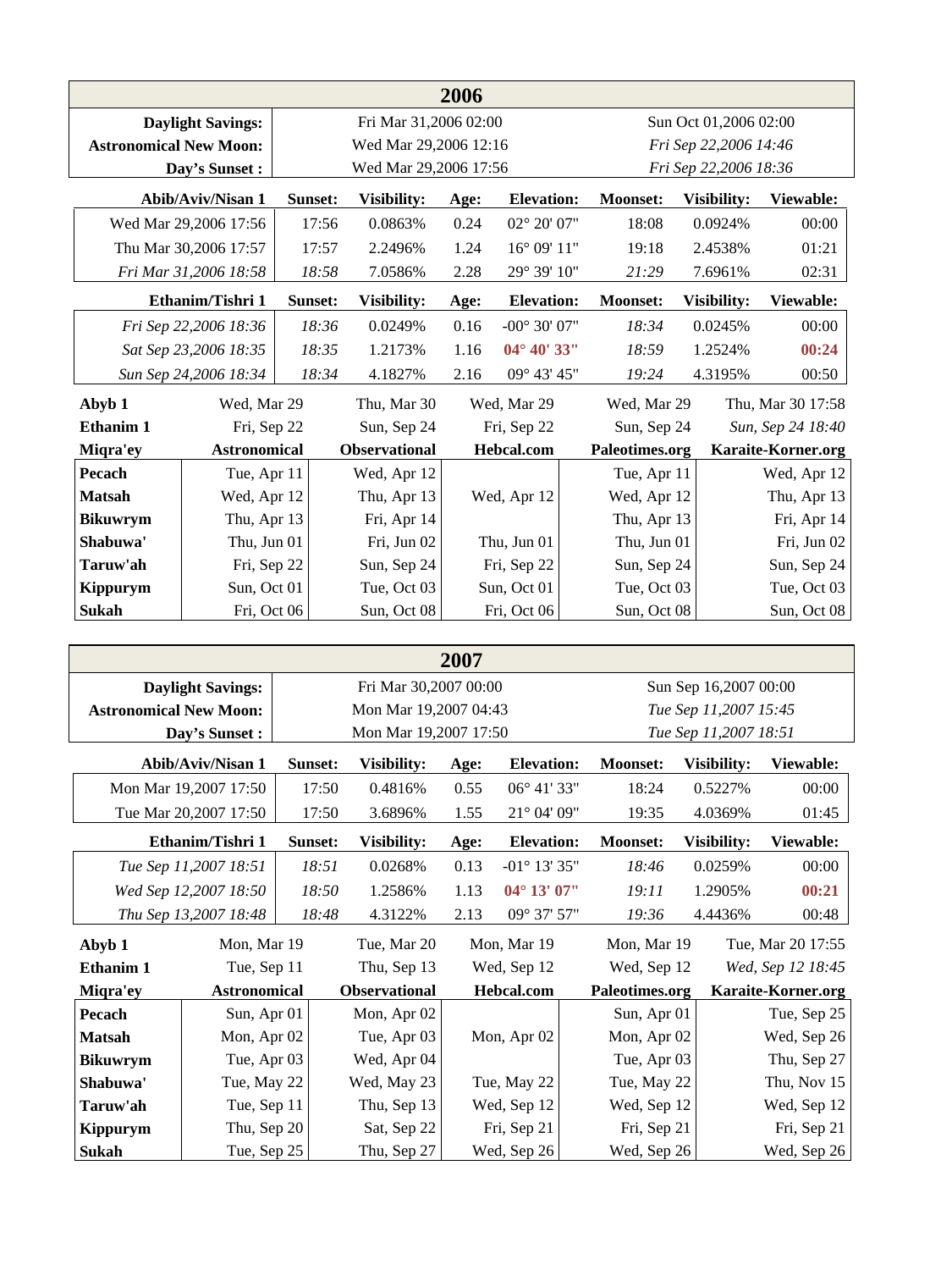|                               | 2008                     |         |                       |                       |                       |                 |                       |                    |  |  |
|-------------------------------|--------------------------|---------|-----------------------|-----------------------|-----------------------|-----------------|-----------------------|--------------------|--|--|
|                               | <b>Daylight Savings:</b> |         | Fri Mar 28,2008 02:00 |                       |                       |                 | Sun Oct 05,2008 02:00 |                    |  |  |
| <b>Astronomical New Moon:</b> |                          |         | Fri Mar 07,2008 19:15 |                       |                       |                 | Sat Aug 30,2008 22:59 |                    |  |  |
|                               | Day's Sunset:            |         |                       | Fri Mar 07,2008 17:42 |                       |                 | Sat Aug 30,2008 19:05 |                    |  |  |
|                               | Abib/Aviv/Nisan 1        | Sunset: | <b>Visibility:</b>    | Age:                  | <b>Elevation:</b>     | <b>Moonset:</b> | Visibility:           | Viewable:          |  |  |
|                               | Fri Mar 07,2008 17:42    | 17:42   | $-0.0277%$            | $-0.06$               | $01^{\circ} 45' 41''$ | 17:34           | $-0.0285%$            | 00:00              |  |  |
|                               | Sat Mar 08,2008 17:42    | 17:42   | 1.2185%               | 0.94                  | $11^{\circ} 34' 21''$ | 18:40           | 1.3226%               | 00:58              |  |  |
|                               | Sun Mar 09,2008 17:43    | 17:43   | 5.0788%               | 1.94                  | 24° 55' 39"           | 19:47           | 5.5322%               | 02:04              |  |  |
|                               | Ethanim/Tishri 1         | Sunset: | Visibility:           | Age:                  | <b>Elevation:</b>     | <b>Moonset:</b> | Visibility:           | Viewable:          |  |  |
|                               | Sat Aug 30,2008 19:05    | 19:05   | $-0.0508%$            | $-0.16$               | $-03^{\circ}31'06''$  | 18:49           | $-0.0551%$            | 00:00              |  |  |
|                               | Sun Aug 31,2008 19:04    | 19:04   | 0.8946%               | 0.84                  | $02^{\circ} 50' 22"$  | 19:18           | 0.9144%               | 00:14              |  |  |
|                               | Mon Sep 01,2008 19:03    | 19:03   | 4.0070%               | 1.84                  | 08° 52' 46"           | 19:47           | 4.1347%               | 00:44              |  |  |
| Abyb 1                        | Sat, Mar 08              |         | Sat, Mar 08           |                       |                       |                 |                       |                    |  |  |
| <b>Ethanim 1</b>              | Sun, Aug 31              |         | Mon, Sep 01           |                       |                       |                 |                       |                    |  |  |
| Miqra'ey                      | <b>Astronomical</b>      |         | <b>Observational</b>  |                       | Hebcal.com            | Paleotimes.org  |                       | Karaite-Korner.org |  |  |
| Pecach                        | Fri, Mar 21              |         | Fri, Mar 21           |                       |                       |                 |                       |                    |  |  |
| <b>Matsah</b>                 | Sat, Mar 22              |         | Sat, Mar 22           |                       |                       |                 |                       |                    |  |  |
| <b>Bikuwrym</b>               | Sun, Mar 23              |         | Sun, Mar 23           |                       |                       |                 |                       |                    |  |  |
| Shabuwa'                      | Sun, May 11              |         | Sun, May 11           |                       |                       |                 |                       |                    |  |  |
| Taruw'ah                      | Sun, Aug 31              |         | Mon, Sep 01           |                       |                       |                 |                       |                    |  |  |
| Kippurym                      | Tue, Sep 09              |         | Wed, Sep 10           |                       |                       |                 |                       |                    |  |  |
| Sukah                         | Sun, Sep 14              |         | Mon, Sep 15           |                       |                       |                 |                       |                    |  |  |

|                               | 2008                     |         |                       |      |                       |  |                 |                       |                    |  |  |
|-------------------------------|--------------------------|---------|-----------------------|------|-----------------------|--|-----------------|-----------------------|--------------------|--|--|
|                               | <b>Daylight Savings:</b> |         | Fri Mar 28,2008 02:00 |      |                       |  |                 | Sun Oct 05,2008 02:00 |                    |  |  |
| <b>Astronomical New Moon:</b> |                          |         | Sun Apr 06,2008 06:56 |      |                       |  |                 | Mon Sep 29,2008 11:13 |                    |  |  |
|                               | Day's Sunset:            |         | Sun Apr 06,2008 19:02 |      |                       |  |                 | Mon Sep 29,2008 18:26 |                    |  |  |
|                               | Abib/Aviv/Nisan 1        | Sunset: | Visibility:           | Age: | <b>Elevation:</b>     |  | <b>Moonset:</b> | Visibility:           | Viewable:          |  |  |
|                               | Sun Apr 06,2008 19:02    | 19:02   | 0.5137%               | 0.50 | 06° 31' 31"           |  | 19:36           | 0.5505%               | 00:34              |  |  |
|                               | Mon Apr 07,2008 19:03    | 19:03   | 3.4942%               | 1.50 | 20° 22' 46"           |  | 20:48           | 3.8227%               | 01:45              |  |  |
|                               | Ethanim/Tishri 1         | Sunset: | Visibility:           | Age: | <b>Elevation:</b>     |  | <b>Moonset:</b> | Visibility:           | Viewable:          |  |  |
|                               | Mon Sep 29,2008 18:26    | 18:26   | 0.2248%               | 0.30 | $-02^{\circ}$ 18' 25" |  | 18:16           | 0.2201%               | 00:00              |  |  |
|                               | Tue Sep 30,2008 18:25    | 18:25   | 1.9490%               | 1.30 | $07^{\circ}$ 52' 55"  |  | 18:45           | 1.9871%               | 00:20              |  |  |
|                               | Wed Oct 01,2008 18:24    | 18:24   | 5.5912%               | 2.30 | 09° 38' 24"           |  | 19:17           | 5.7587%               | 00:53              |  |  |
| Abyb 1                        | Sun, Apr 06              |         | Mon, Apr 07           |      | Sat, Apr 05           |  | Sun, Apr 06     |                       | Mon, Apr 07 19:13  |  |  |
| Ethanim 1                     | Mon, Sep 29              |         | Wed, Oct 01           |      | Mon, Sep 29           |  | Tue, Sep 30     |                       | Wed, Oct 01 18:29  |  |  |
| Miqra'ey                      | <b>Astronomical</b>      |         | <b>Observational</b>  |      | Hebcal.com            |  | Paleotimes.org  |                       | Karaite-Korner.org |  |  |
| Pecach                        | Sat, Apr 19              |         | Sun, Apr 20           |      |                       |  | Sat, Apr 19     |                       | Sun, Apr 20        |  |  |
| <b>Matsah</b>                 | Sun, Apr 20              |         | Mon, Apr 21           |      | Sat, Apr 19           |  | Sun, Apr 20     |                       | Mon, Apr 21        |  |  |
| <b>Bikuwrym</b>               | Mon, Apr 21              |         | Tue, Apr 22           |      |                       |  | Mon, Apr 21     |                       | Tue, Apr 22        |  |  |
| Shabuwa'                      | Mon, Jun 09              |         | Tue, Jun 10           |      | Sun, Jun 08           |  | Mon, Jun 09     |                       | Tue, Jun 10        |  |  |
| Taruw'ah                      | Mon, Sep 29              |         | Wed, Oct 01           |      | Mon, Sep 29           |  | Tue, Sep 30     |                       | Wed, Oct 01        |  |  |
| <b>Kippurym</b>               | Wed, Oct 08              |         | Fri, Oct 10           |      | Wed, Oct 08           |  | Thu, Oct 09     |                       | Fri, Oct 10        |  |  |
| Sukah                         | Mon, Oct 13              |         | Wed, Oct 15           |      | Mon, Oct 13           |  | Tue, Oct 14     |                       | Wed, Oct 15        |  |  |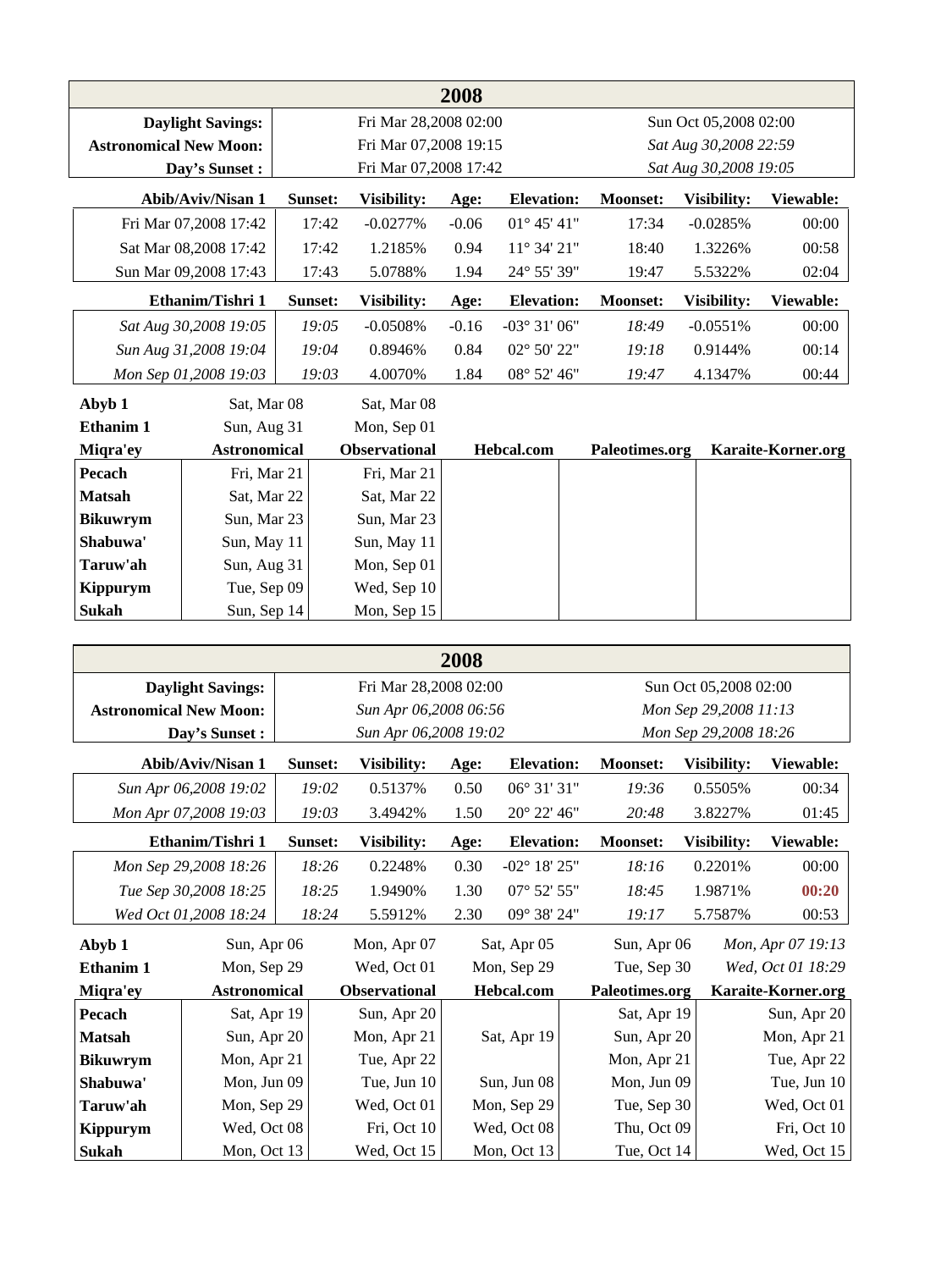| 2009                          |                          |         |                       |         |                        |                 |                       |                    |  |  |
|-------------------------------|--------------------------|---------|-----------------------|---------|------------------------|-----------------|-----------------------|--------------------|--|--|
|                               | <b>Daylight Savings:</b> |         | Fri Mar 27,2009 02:00 |         |                        |                 | Sun Sep 27,2009 02:00 |                    |  |  |
| <b>Astronomical New Moon:</b> |                          |         | Thu Mar 26,2009 18:07 |         |                        |                 | Fri Sep 18,2009 21:45 |                    |  |  |
|                               | Day's Sunset :           |         | Thu Mar 26,2009 17:55 |         |                        |                 | Fri Sep 18,2009 18:41 |                    |  |  |
|                               | Abyb/Nisan 1             | Sunset: | Visibility:           | Age:    | <b>Elevation:</b>      | <b>Moonset:</b> | Visibility:           | Viewable:          |  |  |
|                               | Thu Mar 26,2009 17:55    | 17:55   | 0.1431%               | $-0.01$ | $-00^{\circ}$ 38' 30"  | 18:53           | 0.1431%               | 00:00              |  |  |
|                               | Fri Mar 27,2009 18:55    | 18:55   | 1.3516%               | 1.03    | $11^{\circ} 58' 02"$   | 19:56           | 1.4558%               | 01:01              |  |  |
| Sat Mar 28,2009 18:56         |                          | 18:56   | 4.9960%               | 2.03    | 24° 26' 57"            | 21:01           | 5.3915%               | 02:05              |  |  |
|                               | Ethanim/Tishri 1         | Sunset: | Visibility:           | Age:    | <b>Elevation:</b>      | Moonset:        | Visibility:           | Viewable:          |  |  |
| Fri Sep 18,2009 18:41         |                          | 18:41   | 0.1572%               | $-0.13$ | $-05^{\circ} 30' 29''$ | 18:15           | 0.1632%               |                    |  |  |
|                               | Sat Sep 19,2009 18:40    | 18:40   | 1.1988%               | 0.87    | $01^{\circ}$ 29' 55"   | 18:48           | 1.2119%               | 00:08              |  |  |
|                               | Sun Sep 20,2009 18:38    | 18:38   | 4.7437%               | 1.87    | 08° 27' 30"            | 19:22           | 4.8876%               | 00:44              |  |  |
| Abyb 1                        | Fri, Mar 27              |         | Fri, Mar 27           |         | Wed, Mar 25            | Fri, Mar 27     |                       | Fri, Mar 27 19:12  |  |  |
| <b>Ethanim 1</b>              | Sat, Sep 19              |         | Sun, Sep 20           |         | Fri, Sep 18            | Sun, Sep 20     |                       | Sun, Sep 20        |  |  |
| Miqra'ey                      | <b>Astronomical</b>      |         | <b>Observational</b>  |         | Hebcal.com             | Paleotimes.org  |                       | Karaite-Korner.org |  |  |
| Pecach                        | Thu, Apr 09              |         | Thu, Apr 09           |         |                        | Thu, Apr 09     |                       | Thu, Apr 09        |  |  |
| <b>Matsah</b>                 | Fri, Apr 10              |         | Fri, Apr 10           |         | Wed, Apr 08            | Fri, Apr 10     |                       | Fri, Apr 10        |  |  |
| <b>Bikuwrym</b>               | Sat, Apr 11              |         | Sat, Apr 11           |         |                        | Sat, Apr 11     |                       | Sat, Apr 11        |  |  |
| Shabuwa'                      | Sat, May 30              |         | Sat, May 30           |         | Thu, May 28            | Sat, May 30     |                       | Sat, May 30        |  |  |
| Taruw'ah                      | Sat, Sep 19              |         | Sun, Sep 20           |         | Fri, Sep 18            | Sun, Sep 20     |                       | Sun, Sep 20        |  |  |
| <b>Kippurym</b>               | Mon, Sep 28              |         | Tue, Sep 29           |         | Sun, Sep 27            |                 | Tue, Sep 29           |                    |  |  |
| Sukah                         | Sat, Oct 03              |         | Sun, Oct 04           |         | Fri, Oct 02            | Sun, Oct 04     |                       | Sun, Oct 04        |  |  |

|                               | 2010                     |         |                       |         |                        |                 |                       |                    |  |  |
|-------------------------------|--------------------------|---------|-----------------------|---------|------------------------|-----------------|-----------------------|--------------------|--|--|
|                               | <b>Daylight Savings:</b> |         | Fri Mar 26,2010 02:00 |         |                        |                 | Sun Sep 12,2010 02:00 |                    |  |  |
| <b>Astronomical New Moon:</b> |                          |         | Mon Mar 15,2010 23:02 |         |                        |                 | Wed Sep 08,2010 13:30 |                    |  |  |
|                               | Day's Sunset:            |         | Mon Mar 15,2010 17:47 |         |                        |                 | Wed Sep 08,2010 18:41 |                    |  |  |
|                               | Abib/Aviv/Nisan 1        | Sunset: | Visibility:           | Age:    | <b>Elevation:</b>      | <b>Moonset:</b> | Visibility:           | Viewable:          |  |  |
|                               | Mon Mar 15,2010 17:47    | 17:47   | $-0.2018%$            | $-0.22$ | $-02^{\circ} 50' 41''$ | 17:34           | $-0.2053%$            | 00:00              |  |  |
|                               | Tue Mar 16,2010 17:48    | 17:48   | $0.7690\%$            | 0.78    | 08° 12' 46"            | 18:29           | 0.8132%               | 00:41              |  |  |
|                               | Wed Mar 17,2010 17:48    | 17:48   | 3.2565%               | 1.78    | 19° 38' 08"            | 19:26           | 3.4965%               | 01:38              |  |  |
| Ethanim/Tishri 1              |                          | Sunset: | Visibility:           | Age:    | <b>Elevation:</b>      | <b>Moonset:</b> | Visibility:           | Viewable:          |  |  |
|                               | Wed Sep 08,2010 15:55    | 15:55   | 0.2502%               | 0.10    | $-03^{\circ}$ 13' 45"  | 15:40           | 0.2427%               | 00:00              |  |  |
|                               | Thu Sep 09,2010 15:53    | 15:53   | 2.4994%               | 1.10    | 04° 42' 22"            | 19:17           | 2.5618%               | 03:24              |  |  |
|                               | Fri Sep 10,2010 15:53    | 15:53   | 7.5477%               | 2.10    | 12° 04' 03"            | 19:55           | 7.8253%               | 04:02              |  |  |
| Abyb 1                        | Tue, Mar 16              |         | Wed, Mar 17           |         | Mon, Mar 15            | Tue, Mar 16     |                       | Wed, Mar 17        |  |  |
| Ethanim 1                     | Wed, Sep 08              |         | Thu, Sep 09           |         | Wed, Sep 08            | Thu, Sep 09     |                       |                    |  |  |
| Miqra'ey                      | <b>Astronomical</b>      |         | <b>Observational</b>  |         | Hebcal.com             | Paleotimes.org  |                       | Karaite-Korner.org |  |  |
| Pecach                        | Mon, Mar 29              |         | Tue, Mar 30           |         |                        | Mon, Mar 29     |                       | Tue, Mar 30        |  |  |
| <b>Matsah</b>                 | Tue, Mar 30              |         | Wed, Mar 31           |         | Mon, Mar 29            | Tue, Mar 30     |                       | Wed, Mar 31        |  |  |
| <b>Bikuwrym</b>               | Wed, Mar 31              |         | Thu, Apr 01           |         |                        | Wed, Mar 31     |                       | Thu, Apr 01        |  |  |
| Shabuwa'                      | Wed, May 19              |         | Thu, May 20           |         | Tue, May 18            | Wed, May 19     |                       | Thu, May 20        |  |  |
| Taruw'ah                      | Wed, Sep 08              |         | Thu, Sep 09           |         | Wed, Sep 08            | Thu, Sep 09     |                       |                    |  |  |
| Kippurym                      | Fri, Sep 17              |         | Sat, Sep 18           |         | Fri, Sep 17            | Sat, Sep 18     |                       |                    |  |  |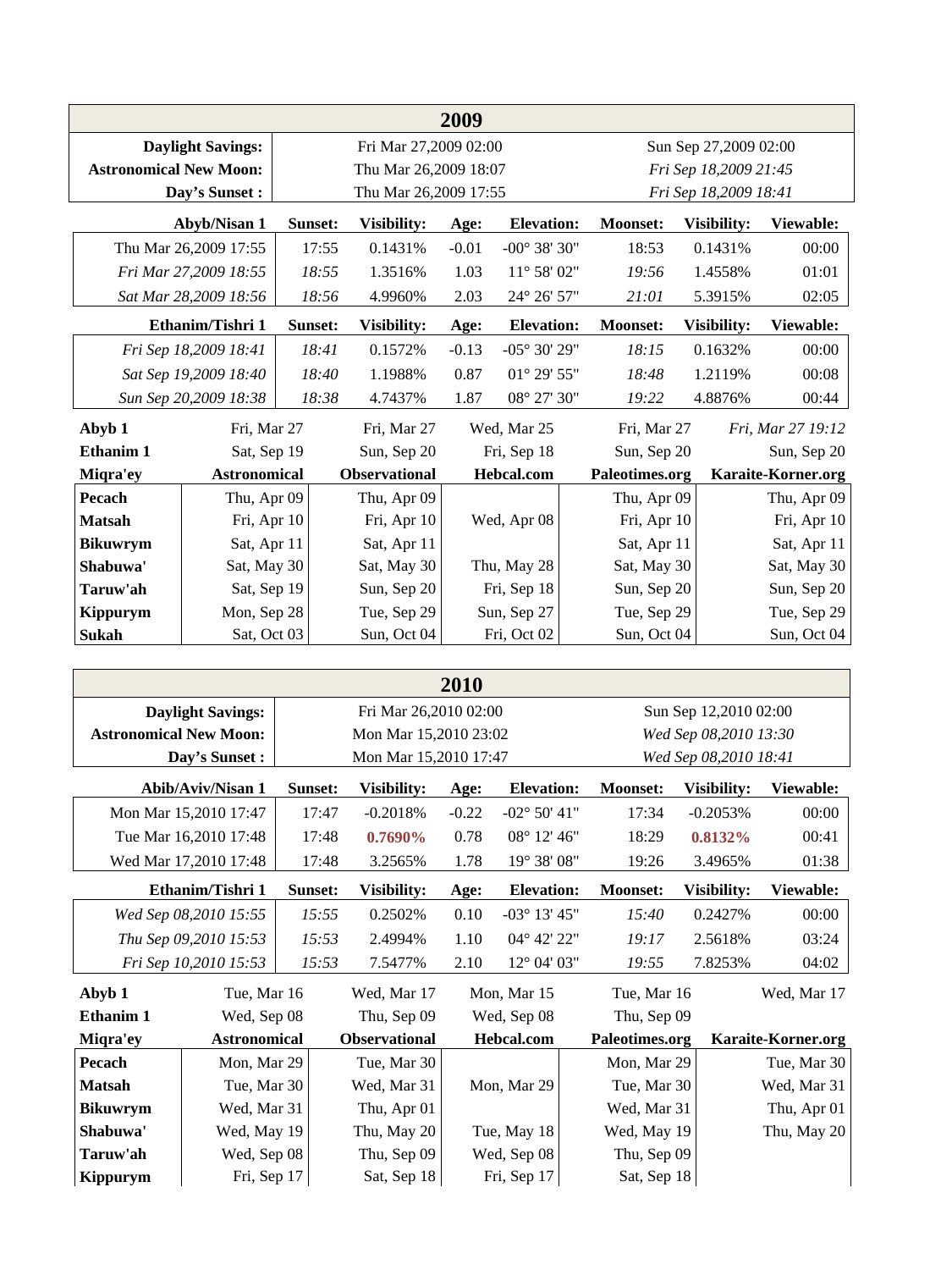| Sukah                         | Wed, Sep 22              |             | Thu, Sep 23                                    |             | Wed, Sep 22            | Thu, Sep 23           |                                                |           |  |
|-------------------------------|--------------------------|-------------|------------------------------------------------|-------------|------------------------|-----------------------|------------------------------------------------|-----------|--|
|                               |                          |             |                                                | 2011        |                        |                       |                                                |           |  |
|                               | <b>Daylight Savings:</b> |             | Fri Apr 01,2011 02:00                          |             |                        |                       | Sun Oct 02,2011 02:00                          |           |  |
| <b>Astronomical New Moon:</b> |                          |             | Sun Apr 03,2011 17:33                          |             |                        |                       | Tue Sep 27,2011 14:09                          |           |  |
|                               | Day's Sunset :           |             | Sun Apr 03,2011 19:00                          |             |                        |                       | Tue Sep 27,2011 18:30                          |           |  |
|                               | Abib/Aviv/Nisan 1        | Sunset:     | Visibility:                                    | Age:        | <b>Elevation:</b>      | <b>Moonset:</b>       | Visibility:                                    | Viewable: |  |
|                               | Sun Apr 03,2011 19:00    | 19:00       | 0.1772%                                        | 0.06        | $-02^{\circ} 50' 41''$ | 19:02                 | 0.1774%                                        | 00:00     |  |
|                               | Mon Apr 04,2011 19:00    | 19:00       | 1.1656%                                        | 1.06        | 11° 07' 04"            | 19:57                 | 1.2418%                                        | 00:57     |  |
|                               | Tue Apr 05,2011 19:01    | 19:01       | 3.9522%                                        | 2.06        | 21° 51' 20"            | 20:52                 | 4.2403%                                        | 01:51     |  |
|                               | Ethanim/Tishri 1         | Sunset:     | Visibility:                                    | Age:        | <b>Elevation:</b>      | Moonset:              | Visibility:                                    | Viewable: |  |
|                               | Tue Sep 27,2011 18:30    | 18:30       | 0.2225%                                        | 0.18        | 00° 14' 47"            | 18:13                 | 0.2165%                                        | 00:00     |  |
|                               | Wed Sep 28,2011 18:29    | 18:29       | 2.2825%                                        | 1.18        | 04° 54' 15"            | 18:55                 | 2.3473%                                        | 00:26     |  |
|                               | Thu Sep 29,2011 18:27    | 18:27       | 7.2337%                                        | 2.18        | 13° 16' 07"            | 19:40                 | 7.5548%                                        | 01:13     |  |
| Abyb 1                        | Sun, Apr 03              |             | Mon, Apr 04                                    |             | Mon, Apr 04            | Mon, Apr 04           |                                                |           |  |
| Ethanim 1                     | Tue, Sep 27              | Wed, Sep 28 |                                                | Wed, Sep 28 | Wed, Sep 28            |                       |                                                |           |  |
| Miqra'ey                      | <b>Astronomical</b>      |             | Observational                                  |             | Hebcal.com             | Paleotimes.org        |                                                |           |  |
| Pecach                        | Sat, Apr 16              |             | Sun, Apr 17                                    |             |                        | Sun, Apr 17           |                                                |           |  |
| <b>Matsah</b>                 | Sun, Apr 17              |             | Mon, Apr 18                                    | Mon, Apr 18 |                        | Mon, Apr 18           |                                                |           |  |
| <b>Bikuwrym</b>               | Mon, Apr 18              |             | Tue, Apr 19                                    |             |                        | Tue, Apr 19           |                                                |           |  |
| Shabuwa'                      | Mon, Jun 06              |             | Tue, Jun 07                                    |             | Tue, Jun 07            | Tue, Jun 07           |                                                |           |  |
| Taruw'ah                      | Tue, Sep 27              |             | Wed, Sep 28                                    |             | Wed, Sep 28            | Wed, Sep 28           |                                                |           |  |
| Kippurym                      | Thu, Oct 06              |             | Fri, Oct 07                                    |             | Fri, Oct 07            | Fri, Oct 07           |                                                |           |  |
| Sukah                         | Tue, Oct 11              |             | Wed, Oct 12                                    |             | Wed, Oct 12            | Wed, Oct 12           |                                                |           |  |
|                               |                          |             |                                                |             |                        |                       |                                                |           |  |
|                               |                          |             |                                                | 2012        |                        | Sun Sep 23,2012 02:00 |                                                |           |  |
|                               | <b>Daylight Savings:</b> |             | Fri Mar 30,2012 02:00                          |             |                        |                       |                                                |           |  |
| <b>Astronomical New Moon:</b> | Day's Sunset :           |             | Thu Mar 22,2012 16:38<br>Thu Mar 22,2012 17:52 |             |                        |                       | Sun Sep 16,2012 05:11<br>Sun Sep 16,2012 18:43 |           |  |
|                               |                          |             |                                                |             |                        |                       |                                                |           |  |
|                               | Abib/Aviv/Nisan 1        | Sunset:     | Visibility:                                    | Age:        | <b>Elevation:</b>      | <b>Moonset:</b>       | Visibility:                                    | Viewable: |  |
|                               | Thu Mar 22,2012 17:52    | 17:52       | 0.1606%                                        | 0.05        | $00^{\circ} 09' 36''$  | 17:54                 | 0.1607%                                        | 00:02     |  |
|                               | Fri Mar 23,2012 17:53    | 17:53       | 1.1639%                                        | 1.05        | $11^{\circ}$ 01' 37"   | 18:48                 | 1.2386%                                        | 00:55     |  |
|                               | Sat Mar 24,2012 17:53    | 17:53       | 3.9626%                                        | 2.05        | 21° 57' 50"            | 19:42                 | 4.2436%                                        | 01:49     |  |
|                               | Ethanim/Tishri 1         | Sunset:     | Visibility:                                    | Age:        | <b>Elevation:</b>      | Moonset:              | Visibility:                                    | Viewable: |  |
|                               | Sun Sep 16,2012 18:43    | 18:43       | 0.5633%                                        | 0.56        | $-00^{\circ}$ 13' 59"  | 18:43                 | 0.2165%                                        | 00:00     |  |
|                               | Mon Sep 17,2012 18:42    | 18:42       | 3.3893%                                        | 1.56        | 07° 48' 49"            | 19:22                 | 3.5061%                                        | 00:40     |  |
|                               | Tue Sep 18,2012 18:41    | 18:41       | 8.8282%                                        | 2.56        | $15^{\circ}$ 37' 48"   | 20:04                 | 9.2162%                                        | 01:23     |  |
| Abyb 1                        | Thu, Mar 22              |             | Fri, Mar 23                                    |             | Fri, Mar 23            | Fri, Mar 23           |                                                |           |  |
| Ethanim 1                     | Sun, Sep 16              |             | Mon, Sep 17                                    |             | Sun, Sep 16            | Mon, Sep 17           |                                                |           |  |
| Miqra'ey                      | <b>Astronomical</b>      |             | Observational                                  |             | Hebcal.com             | Paleotimes.org        |                                                |           |  |
| Pecach                        | Wed, Apr 04              |             | Thu, Apr 05                                    |             |                        | Thu, Apr 05           |                                                |           |  |

Matsah Thu, Apr 05 Fri, Apr 06 Fri, Apr 06 Fri, Apr 06 **Bikuwrym** Fri, Apr 06 Sat, Apr 07 Sat, Apr 07 **Shabuwa'** Fri, May 25 Sat, May 26 Sat, May 26 Sat, May 26 **Taruw'ah** Sun, Sep 16 Mon, Sep 17 Sun, Sep 16 Mon, Sep 17 **Kippurym**  $\vert$  Tue, Sep 25 Wed, Sep 26 Tue, Sep 25 Wed, Sep 26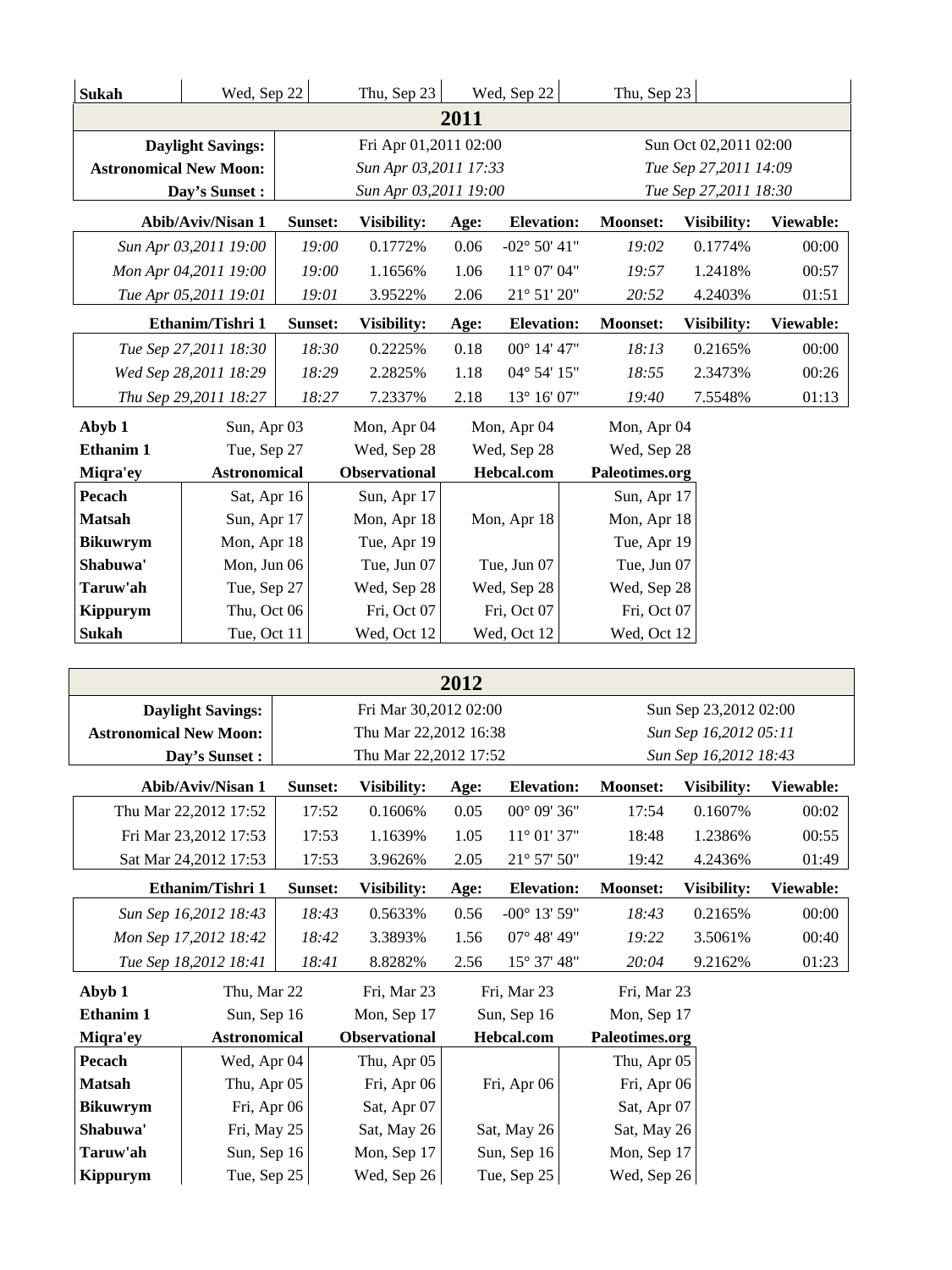| Sukah                            | Sun, Sep 30                |         | Mon, Oct 01                |             | Sun, Sep 30                   |  | Mon, Oct 01                                    |                       |           |  |
|----------------------------------|----------------------------|---------|----------------------------|-------------|-------------------------------|--|------------------------------------------------|-----------------------|-----------|--|
|                                  |                            |         |                            | 2013        |                               |  |                                                |                       |           |  |
|                                  | <b>Daylight Savings:</b>   |         | Fri Mar 29,2013 02:00      |             |                               |  |                                                | Sun Sep 08,2013 02:00 |           |  |
| <b>Astronomical New Moon:</b>    |                            |         | Mon Mar 11,2013 21:52      |             |                               |  |                                                | Thu Sep 05,2013 14:37 |           |  |
|                                  | Day's Sunset:              |         | Mon Mar 11,2013 17:44      |             |                               |  |                                                | Thu Sep 05,2013 18:58 |           |  |
|                                  | Abib/Aviv/Nisan 1          | Sunset: | Visibility:                | Age:        | <b>Elevation:</b>             |  | <b>Moonset:</b>                                | Visibility:           | Viewable: |  |
|                                  | Mon Mar 11,2013 17:44      | 17:44   | $-0.1817%$                 | $-0.17$     | $-02^{\circ}$ 30' 25"         |  | 17:32                                          | $-0.1855%$            | 00:00     |  |
|                                  | Tue Mar 12,2013 17:45      | 17:45   | 0.8983%                    | 0.83        | 9° 32' 58"                    |  | 18:33                                          | 0.9612%               | 00:48     |  |
|                                  | Wed Mar 13,2013 17:46      | 17:46   | 3.8055%                    | 1.83        | $21^{\circ}$ 18' 34"          |  | 19:31                                          | 4.0956%               | 01:45     |  |
|                                  | Ethanim/Tishri 1           | Sunset: | Visibility:                | Age:        | <b>Elevation:</b>             |  | <b>Moonset:</b>                                | Visibility:           | Viewable: |  |
|                                  | Thu Sep 05,2013 18:58      | 18:58   | 0.1634%                    | 0.18        | $-03^{\circ}$ 12' 38"         |  | 18:43                                          | 0.1600%               | 00:00     |  |
|                                  | Fri Sep 06,2013 18:57      | 18:57   | 1.5769%                    | 1.18        | 04° 08' 47"                   |  | 19:18                                          | 1.6135%               | 00:21     |  |
|                                  | Sat Sep 07,2013 18:55      | 18:55   | 5.1537%                    | 2.18        | 11° 41' 33"                   |  | 19:54                                          | 5.3463%               | 00:59     |  |
| Abyb 1                           | Tue, Mar 12                |         | Wed, Mar 13                |             | Mon, Mar 11                   |  | Tue, Mar 12                                    |                       |           |  |
| Ethanim 1                        | Thu, Sep 05                |         | Sat, Sep 07                | Wed, Sep 04 |                               |  | Fri, Sep 06                                    |                       |           |  |
| Miqra'ey                         | <b>Astronomical</b>        |         | Observational              |             | Hebcal.com                    |  | Paleotimes.org                                 |                       |           |  |
| Pecach                           | Mon, Mar 25                |         | Tue, Mar 26                |             |                               |  | Mon, Mar 25                                    |                       |           |  |
| <b>Matsah</b>                    | Tue, Mar 26                |         | Wed, Mar 27                |             | Mon, Mar 25                   |  | Tue, Mar 26                                    |                       |           |  |
| <b>Bikuwrym</b>                  | Wed, Mar 27                |         | Thu, Mar 28                |             |                               |  | Wed, Mar 27                                    |                       |           |  |
| Shabuwa'                         | Wed, May 15                |         | Thu, May 16                |             | Tue, May 14                   |  | Wed, May 15                                    |                       |           |  |
| Taruw'ah                         | Thu, Sep 05                |         | Sat, Sep 07                |             | Wed, Sep 04                   |  | Fri, Sep 06                                    |                       |           |  |
| Kippurym                         | Sat, Sep 14                |         | Mon, Sep 16                |             | Fri, Sep 13                   |  | Sun, Sep 15                                    |                       |           |  |
|                                  | Thu, Sep 19<br>Sukah       |         | Sat, Sep 21                |             | Wed, Sep 18                   |  | Fri, Sep 20                                    |                       |           |  |
|                                  |                            |         |                            |             |                               |  |                                                |                       |           |  |
|                                  |                            |         |                            | 2014        |                               |  |                                                |                       |           |  |
|                                  | <b>Daylight Savings:</b>   |         | Fri Mar 28,2014 02:00      |             |                               |  | Sun Sep 28,2014 02:00                          |                       |           |  |
| <b>Astronomical New Moon:</b>    |                            |         | Sat Mar 01,2014 10:00      |             |                               |  | Mon Aug 25,2014 17:13<br>Mon Aug 25,2014 19:12 |                       |           |  |
|                                  | Day's Sunset:              |         | Sat Mar 01,2014 17:37      |             |                               |  |                                                |                       |           |  |
|                                  | Abib/Aviv/Nisan 1          | Sunset: | Visibility:                | Age:        | <b>Elevation:</b>             |  | <b>Moonset:</b>                                | Visibility:           | Viewable: |  |
|                                  | Sat Mar 01,2014 17:37      | 17:37   | 0.2431%                    | 0.32        | 03° 44' 10"                   |  | 17:56                                          | 0.2548%               | 00:19     |  |
|                                  | Sun Mar 02,2014 17:37      | 17:37   | 2.5034%                    | 1.32        | $16^{\circ}$ 56' $40^{\circ}$ |  | 19:02                                          | 2.7173%               | 01:25     |  |
|                                  | Ethanim/Tishri 1           | Sunset: | Visibility:                | Age:        | <b>Elevation:</b>             |  | <b>Moonset:</b>                                | <b>Visibility:</b>    | Viewable: |  |
|                                  | Mon Aug 25,2014 19:12      | 19:12   | 0.1132%                    | 0.08        | -03° 36' 22"                  |  | 18:55                                          | 0.1121%               | 00:00     |  |
|                                  | Tue Aug 26,2014 19:11      | 19:11   | 1.1293%                    | 1.08        | 03° 25' 55"                   |  | 19:28                                          | 1.1522%               | 00:17     |  |
|                                  | Wed Aug 27,2014 19:09      | 19:09   | 3.9522%                    | 2.08        | $10^{\circ}$ 38' 35"          |  | 20:01                                          | 4.0876%               | 00:52     |  |
| Abyb 1                           | Sat, Mar 01                |         | Sun, Mar 02                |             |                               |  | Sun, Mar 02                                    |                       |           |  |
| Ethanim 1                        | Mon, Aug 25                |         | Wed, Aug 27                |             |                               |  | Tue, Aug 26                                    |                       |           |  |
| Miqra'ey                         | <b>Astronomical</b>        |         | <b>Observational</b>       |             | Hebcal.com                    |  | Paleotimes.org                                 |                       |           |  |
| Pecach                           | Fri, Mar 14                |         | Sat, Mar 15                |             |                               |  | Sat, Mar 15<br>Sun, Mar 16                     |                       |           |  |
| <b>Matsah</b><br><b>Bikuwrym</b> | Sat, Mar 15<br>Sun, Mar 16 |         | Sun, Mar 16<br>Mon, Mar 17 |             |                               |  | Mon, Mar 17                                    |                       |           |  |
| Shabuwa'                         | Sun, May 04                |         | Mon, May 05                |             |                               |  | Mon, May 05                                    |                       |           |  |
| Taruw'ah                         | Mon, Aug 25                |         | Wed, Aug 27                |             |                               |  | Tue, Aug 26                                    |                       |           |  |
| <b>Kippurym</b>                  | Wed, Sep 03                |         | Fri, Sep 05                |             |                               |  | Thu, Sep 04                                    |                       |           |  |
| Sukah                            | Mon, Sep 08                |         | Wed, Sep 10                |             |                               |  | Tue, Sep 09                                    |                       |           |  |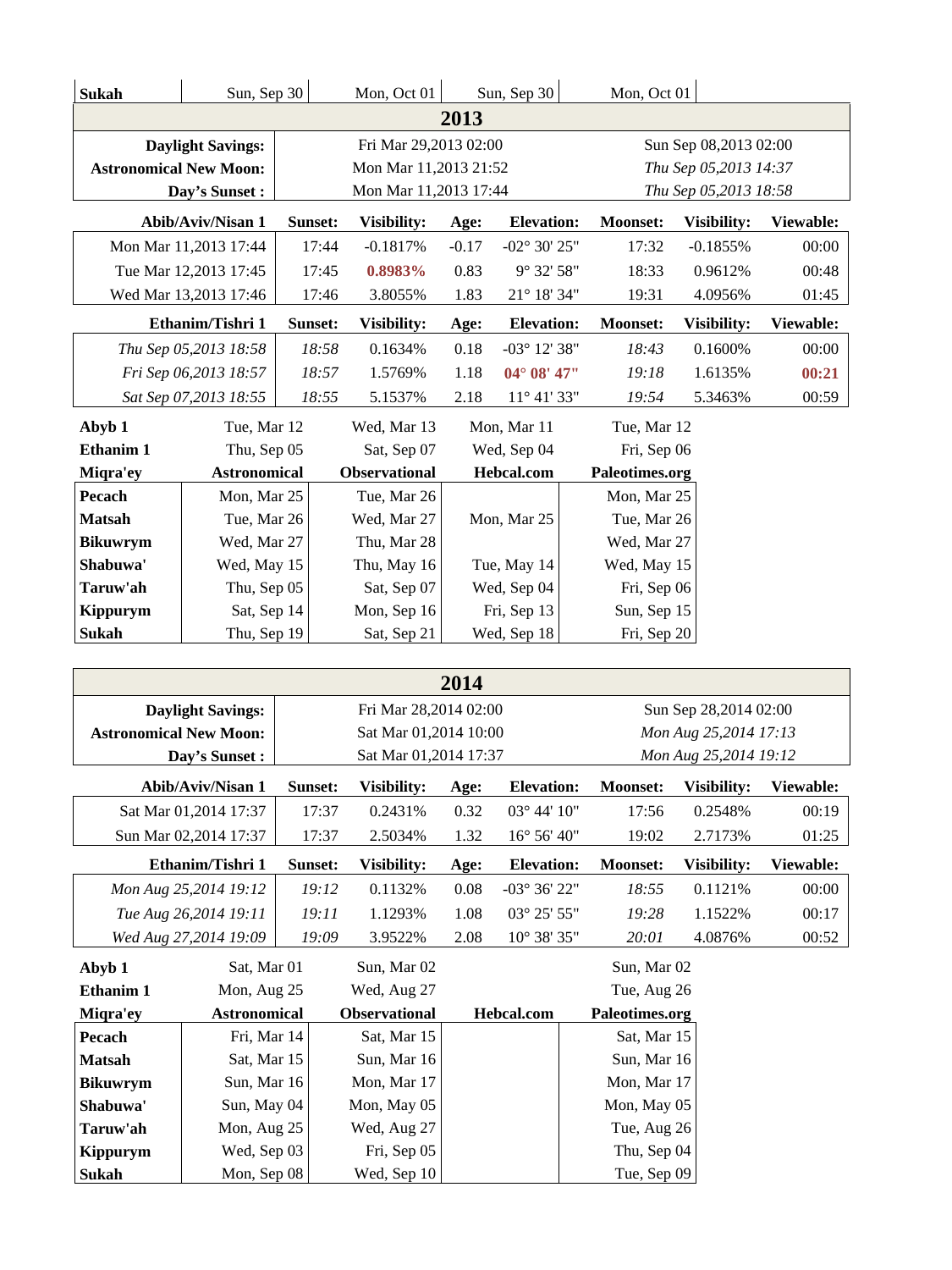| 2014                          |                          |         |                            |         |                        |                       |                       |           |  |  |
|-------------------------------|--------------------------|---------|----------------------------|---------|------------------------|-----------------------|-----------------------|-----------|--|--|
|                               | <b>Daylight Savings:</b> |         | Fri Mar 28,2014 02:00      |         |                        |                       | Sun Sep 28,2014 02:00 |           |  |  |
| <b>Astronomical New Moon:</b> |                          |         | Sun Mar 30,2014 21:45      |         |                        | Wed Sep 24,2014 09:14 |                       |           |  |  |
|                               | Day's Sunset :           |         | Sun Mar 30,2014 18:57      |         |                        |                       | Wed Sep 24,2014 18:34 |           |  |  |
|                               | <b>Abib/Aviv/Nisan 1</b> | Sunset: | <b>Visibility:</b>         | Age:    | <b>Elevation:</b>      | <b>Moonset:</b>       | Visibility:           | Viewable: |  |  |
|                               | Sun Mar 30,2014 18:57    | 18:57   | 0.0433%                    | $-0.12$ | $-02^{\circ} 30' 25''$ | 18:46                 | 0.0460%               | 00:00     |  |  |
|                               | Mon Mar 31,2014 18:58    | 18:58   | 1.0069%                    | 0.88    | $10^{\circ}$ 17' 51"   | 19:50                 | 1.0890%               | 00:52     |  |  |
|                               | Tue Apr 01,2014 18:59    | 18:59   | 4.4032%                    | 1.88    | 22° 33' 52"            | 20:51                 | 4.7588%               | 01:52     |  |  |
|                               | Ethanim/Tishri 1         | Sunset: | <b>Visibility:</b>         | Age:    | <b>Elevation:</b>      | <b>Moonset:</b>       | Visibility:           | Viewable: |  |  |
|                               | Wed Sep 24,2014 18:34    | 18:34   | 0.1553%                    | 0.39    | $00^{\circ}$ 16' 40"   | 18:36                 | 0.1563%               | 00:02     |  |  |
|                               | Thu Sep 25,2014 18:32    | 18:32   | 1.8528%                    | 1.39    | $07^{\circ}$ 41' 45"   | 19:11                 | 1.9261%               | 00:39     |  |  |
|                               | Fri Sep 26,2014 18:31    | 18:31   | 5.5052%                    | 2.39    | 14° 48' 45"            | 19:47                 | 5.7517%               | 01:16     |  |  |
| Abyb 1                        | Mon, Mar 31              |         | Mon, Mar 31<br>Mon, Mar 31 |         |                        |                       |                       |           |  |  |
| Ethanim 1                     | Wed, Sep 24              |         | Thu, Sep 25                |         | Wed, Sep 24            |                       |                       |           |  |  |
| Miqra'ey                      | <b>Astronomical</b>      |         | <b>Observational</b>       |         | Hebcal.com             | Paleotimes.org        |                       |           |  |  |
| Pecach                        | Sun, Apr 13              |         | Sun, Apr 13                |         |                        |                       |                       |           |  |  |
| <b>Matsah</b>                 | Mon, Apr 14              |         | Mon, Apr 14                |         | Mon, Apr 14            |                       |                       |           |  |  |
| <b>Bikuwrym</b>               | Tue, Apr 15              |         | Tue, Apr 15                |         |                        |                       |                       |           |  |  |
| Shabuwa'                      | Tue, Jun 03              |         | Tue, Jun 03                |         | Tue, Jun 03            |                       |                       |           |  |  |
| Taruw'ah                      | Wed, Sep 24              |         | Thu, Sep 25                |         | Wed, Sep 24            |                       |                       |           |  |  |
| <b>Kippurym</b>               | Fri, Oct 03              |         | Sat, Oct 04                |         | Fri, Oct 03            |                       |                       |           |  |  |
| Sukah                         | Wed, Oct 08              |         | Thu, Oct 09                |         | Wed, Oct 08            |                       |                       |           |  |  |

|                               | <b>Daylight Savings:</b> |                       | Fri Mar 27,2015 02:00 |      |                       |                 | Sun Sep 20,2015 02:00 |           |
|-------------------------------|--------------------------|-----------------------|-----------------------|------|-----------------------|-----------------|-----------------------|-----------|
| <b>Astronomical New Moon:</b> |                          | Fri Mar 20,2015 11:37 |                       |      |                       |                 | Sun Sep 13,2015 09:42 |           |
|                               | Day's Sunset:            | Fri Mar 20,2015 17:50 |                       |      |                       |                 | Sun Sep 13,2015 18:48 |           |
|                               | Abib/Aviv/Nisan 1        | Sunset:               | Visibility:           | Age: | <b>Elevation:</b>     | <b>Moonset:</b> | Visibility:           | Viewable: |
|                               | Fri Mar 20,2015 17:50    | 17:50                 | 0.1050%               | 0.26 | 02° 38' 16"           | 18:04           | 0.1127%               | 00:14     |
|                               | Sat Mar 21,2015 17:51    | 17:51                 | 2.3804%               | 1.26 | $16^{\circ}$ 50' 51"  | 19:12           | 2.5940%               | 01:21     |
|                               | Sun Mar 22,2015 17:52    | 17:52                 | 7.4042%               | 2.26 | 29° 33' 11"           | 20:19           | 8.0517%               | 02:27     |
|                               | Ethanim/Tishri 1         | Sunset:               | Visibility:           | Age: | <b>Elevation:</b>     | <b>Moonset:</b> | Visibility:           | Viewable: |
|                               | Sun Sep 13,2015 18:48    | 18:48                 | 0.1312%               | 0.38 | $00^{\circ} 50' 41''$ | 18:53           | 0.1335%               | 00:05     |
|                               | Mon Sep 14,2015 18:47    | 18:47                 | 1.6919%               | 1.38 | $07^{\circ}$ 47' 50"  | 19:26           | 1.7588%               | 00:39     |
|                               | Tue Sep 15,2015 18:46    | 18:46                 | 4.9883%               | 2.38 | 14° 32' 41"           | 19:59           | 5.2000%               | 01:13     |
| Abyb 1                        | Fri, Mar 20              |                       | Sat, Mar 21           |      | Fri, Mar 20           | Sat, Mar 21     |                       |           |
| <b>Ethanim 1</b>              | Sun, Sep 13              |                       | Mon, Sep 14           |      | Sun, Sep 13           | Mon, Sep 14     |                       |           |
| Miqra'ey                      | <b>Astronomical</b>      |                       | Observational         |      | Hebcal.com            | Paleotimes.org  |                       |           |
| Pecach                        | Thu, Apr 02              |                       | Fri, Apr 03           |      |                       | Fri, Apr 03     |                       |           |
| <b>Matsah</b>                 | Fri, Apr 03              |                       | Sat, Apr 04           |      | Fri, Apr 03           | Sat, Apr 04     |                       |           |
| <b>Bikuwrym</b>               | Sat, Apr 04              |                       | Sun, Apr 05           |      |                       | Sun, Apr 05     |                       |           |
| Shabuwa'                      | Sat, May 23              |                       | Sun, May 24           |      | Sat, May 23           | Sun, May 24     |                       |           |
| Taruw'ah                      | Sun, Sep 13              |                       | Mon, Sep 14           |      | Sun, Sep 13           | Mon, Sep 14     |                       |           |
| Kippurym                      | Tue, Sep 22              |                       | Wed, Sep 23           |      | Tue, Sep 22           | Wed, Sep 23     |                       |           |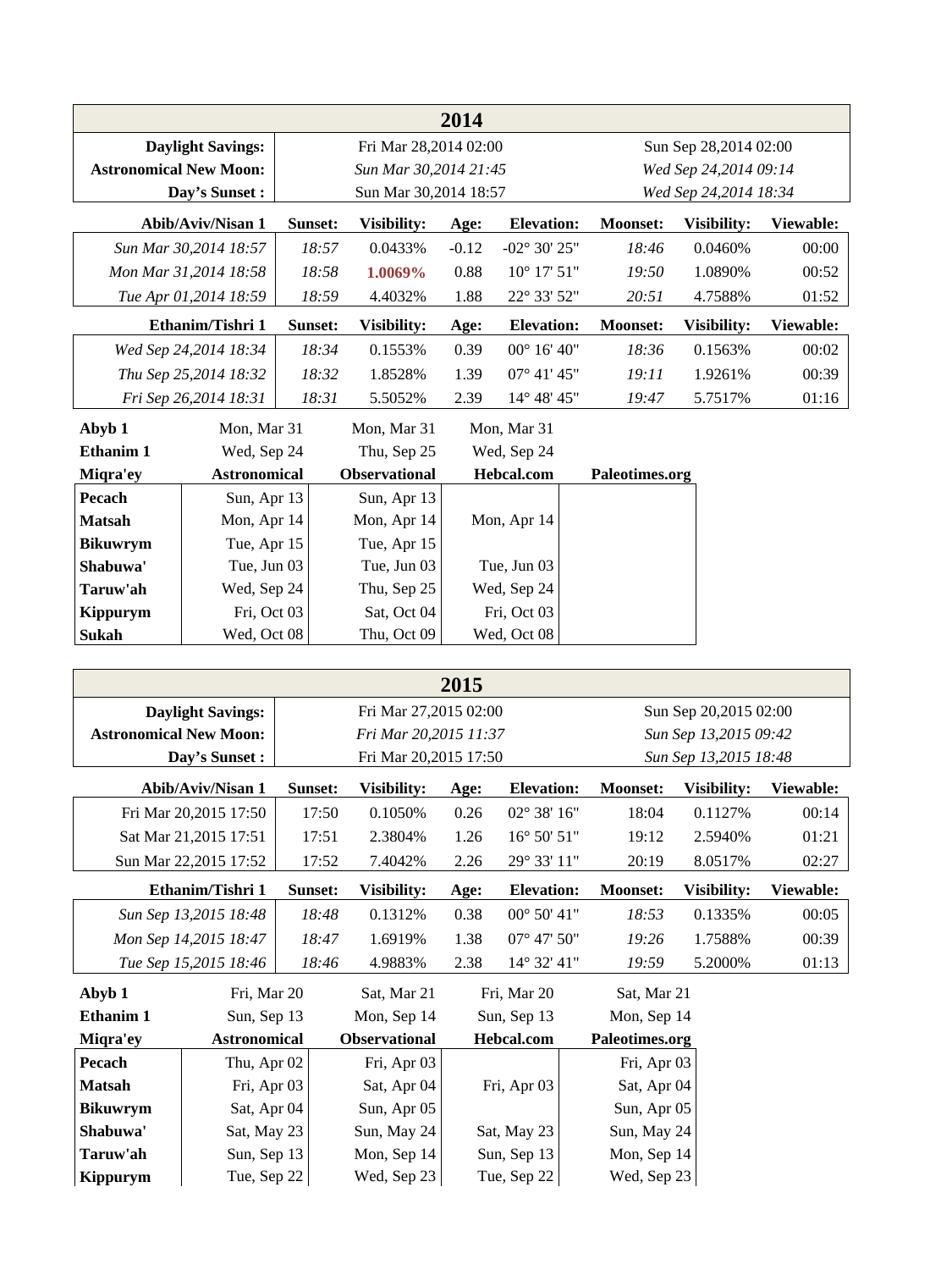| <b>Sukah</b><br>Sun, Sep $27$<br>Sun, Sep 27<br>Mon, Sep $28$ | Mon, Sep 28 |
|---------------------------------------------------------------|-------------|

| 2016                          |                          |                       |                       |      |                       |                       |                       |           |
|-------------------------------|--------------------------|-----------------------|-----------------------|------|-----------------------|-----------------------|-----------------------|-----------|
|                               | <b>Daylight Savings:</b> |                       | Fri Apr 01,2016 02:00 |      |                       | Sun Oct 09,2016 02:00 |                       |           |
| <b>Astronomical New Moon:</b> |                          | Wed Mar 09,2016 01:55 |                       |      |                       |                       | Thu Sep 01,2016 12:04 |           |
|                               | Day's Sunset:            |                       | Wed Mar 09,2016 17:43 |      |                       |                       | Thu Sep 01,2016 19:03 |           |
|                               | <b>Abib/Aviv/Nisan 1</b> | Sunset:               | Visibility:           | Age: | <b>Elevation:</b>     | <b>Moonset:</b>       | Visibility:           | Viewable: |
|                               | Wed Mar 09,2016 17:43    | 17:43                 | 0.4924%               | 0.66 | 06° 43' 52"           | 18:17                 | 0.5339%               | 00:34     |
|                               | Thu Mar 10,2016 17:44    | 17:44                 | 3.6948%               | 1.66 | 20° 18' 03"           | 19:25                 | 4.0271%               | 01:41     |
|                               | Ethanim/Tishri 1         | Sunset:               | Visibility:           | Age: | <b>Elevation:</b>     | <b>Moonset:</b>       | Visibility:           | Viewable: |
|                               | Thu Sep 01,2016 19:03    | 19:03                 | 0.0869%               | 0.29 | $00^{\circ}$ 49' 46"  | 19:08                 | 0.0889%               | 00:05     |
|                               | Fri Sep 02,2016 19:01    | 19:01                 | 1.6818%               | 1.29 | 08° 32' 06"           | 19:43                 | 1.7575%               | 00:42     |
|                               | Sat Sep 03,2016 19:00    | 19:00                 | 5.1495%               | 2.29 | $15^{\circ} 38' 25''$ | 20:17                 | 5.3836%               | 01:17     |
| Abyb 1                        | Wed, Mar 09              |                       | Wed, Mar 09           |      |                       |                       |                       |           |
| Ethanim 1                     | Thu, Sep 01              |                       | Fri, Sep 02           |      |                       |                       |                       |           |
| Miqra'ey                      | <b>Astronomical</b>      |                       | <b>Observational</b>  |      | Hebcal.com            |                       |                       |           |
| Pecach                        | Tue, Mar 22              |                       | Tue, Mar 22           |      |                       |                       |                       |           |
| <b>Matsah</b>                 | Wed, Mar 23              |                       | Wed, Mar 23           |      |                       |                       |                       |           |
| <b>Bikuwrym</b>               | Thu, Mar 24              |                       | Thu, Mar 24           |      |                       |                       |                       |           |
| Shabuwa'                      | Thu, May 12              |                       | Thu, May 12           |      |                       |                       |                       |           |
| Taruw'ah                      | Thu, Sep 01              |                       | Fri, Sep 02           |      |                       |                       |                       |           |
| <b>Kippurym</b>               | Sat, Sep 10              |                       | Sun, Sep 11           |      |                       |                       |                       |           |
| <b>Sukah</b>                  | Thu, Sep 15              |                       | Fri, Sep 16           |      |                       |                       |                       |           |

|                               |                          |                       | 2016                  |             |                       |                       |                       |           |  |
|-------------------------------|--------------------------|-----------------------|-----------------------|-------------|-----------------------|-----------------------|-----------------------|-----------|--|
|                               | <b>Daylight Savings:</b> |                       | Fri Apr 01,2016 02:00 |             |                       | Sun Oct 09,2016 02:00 |                       |           |  |
| <b>Astronomical New Moon:</b> |                          | Thu Apr 07,2016 14:24 |                       |             |                       |                       | Sat Oct 01,2016 03:12 |           |  |
| Day's Sunset:                 |                          |                       | Thu Apr 07,2016 19:03 |             |                       |                       | Sat Oct 01,2016 18:24 |           |  |
|                               | Abib/Aviv/Nisan 1        | Sunset:               | Visibility:           | Age:        | <b>Elevation:</b>     | <b>Moonset:</b>       | Visibility:           | Viewable: |  |
|                               | Thu Apr 07,2016 19:03    | 19:03                 | 0.1083%               | 0.19        | $01^{\circ} 07' 12"$  | 19:09                 | 0.1110%               | 00:06     |  |
|                               | Fri Apr 08,2016 19:04    | 19:04                 | 2.2954%               | 1.19        | $14^{\circ} 51' 46''$ | 20:18                 | 2.4888%               | 01:14     |  |
| Ethanim/Tishri 1              |                          | Sunset:               | Visibility:           | Age:        | <b>Elevation:</b>     | <b>Moonset:</b>       | Visibility:           | Viewable: |  |
|                               | Sat Oct 01,2016 18:24    | 18:24                 | 0.4371%               | 0.63        | 05° 12' 58"           | 18:50                 | 0.4594%               | 00:26     |  |
|                               | Sun Oct 02,2016 18:22    | 18:22                 | 2.5517%               | 1.63        | 12° 16' 47"           | 19:24                 | 2.6822%               | 01:02     |  |
| Abyb 1                        | Thu, Apr 07              |                       | Fri, Apr 08           | Fri, Apr 08 |                       |                       |                       |           |  |
| Ethanim 1                     | Sat, Oct 01              |                       | Sun, Oct 02           |             | Sun, Oct 02           |                       |                       |           |  |
| Miqra'ey                      | <b>Astronomical</b>      |                       | <b>Observational</b>  |             | <b>Hebcal.com</b>     |                       |                       |           |  |
| Pecach                        | Wed, Apr 20              |                       | Thu, Apr 21           |             |                       |                       |                       |           |  |
| <b>Matsah</b>                 | Thu, Apr 21              |                       | Fri, Apr 22           |             | Fri, Apr 22           |                       |                       |           |  |
| <b>Bikuwrym</b>               | Fri, Apr 22              |                       | Sat, Apr 23           |             |                       |                       |                       |           |  |
| Shabuwa'                      | Fri, Jun 10              |                       | Sat, Jun 11           |             | Sat, Jun 11           |                       |                       |           |  |
| Taruw'ah                      | Sat, Oct 01              |                       | Sun, Oct 02           |             | Sun, Oct 02           |                       |                       |           |  |
| <b>Kippurym</b>               | Mon, Oct 10              |                       | Tue, Oct 11           |             | Tue, Oct 11           |                       |                       |           |  |

**Sukah** Sat, Oct 15 Sun, Oct 16 Sun, Oct 16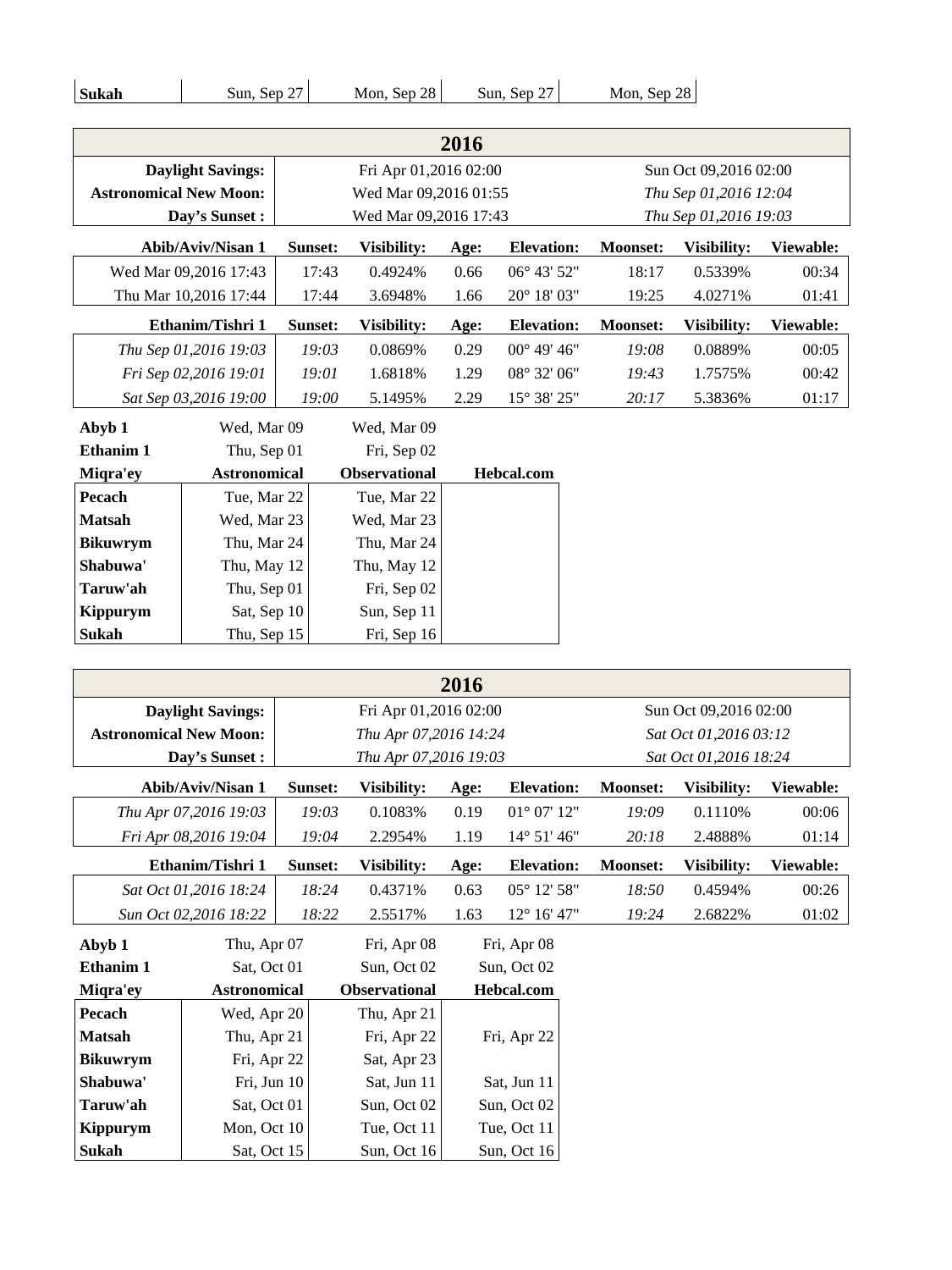|                               | 2017                     |         |                       |             |                       |                        |             |           |
|-------------------------------|--------------------------|---------|-----------------------|-------------|-----------------------|------------------------|-------------|-----------|
|                               | <b>Daylight Savings:</b> |         | Fri Mar 31,2017 02:00 |             |                       | Sun Sep 24, 2017 02:00 |             |           |
| <b>Astronomical New Moon:</b> |                          |         | Tue Mar 28,2017 04:58 |             | Wed Sep 20,2017 08:31 |                        |             |           |
|                               | Day's Sunset:            |         | Tue Mar 28,2017 17:56 |             |                       | Wed Sep 20,2017 18:38  |             |           |
|                               | Abib/Aviv/Nisan 1        | Sunset: | Visibility:           | Age:        | <b>Elevation:</b>     | <b>Moonset:</b>        | Visibility: | Viewable: |
|                               | Tue Mar 28, 2017 17:56   | 17:56   | 0.4972%               | 0.54        | $05^{\circ} 32' 13''$ | 18:24                  | 0.5279%     | 00:28     |
|                               | Wed Mar 29,2017 17:57    | 17:57   | 3.4493%               | 1.54        | $18^{\circ}$ 45' 50"  | 19:30                  | 3.7345%     | 01:33     |
|                               | Ethanim/Tishri 1         | Sunset: | <b>Visibility:</b>    | Age:        | <b>Elevation:</b>     | <b>Moonset:</b>        | Visibility: | Viewable: |
|                               | Wed Sep 20,2017 18:38    | 18:38   | 0.2864%               | 0.42        | $04^{\circ}$ 37' 48"  | 19:01                  | 0.3028%     | 00:23     |
|                               | Thu Sep 21,2017 18:37    | 18:37   | 2.3855%               | 1.42        | 12° 04' 32"           | 19:37                  | 2.5183%     | 01:00     |
| Abyb 1                        | Tue, Mar 28              |         | Wed, Mar 29           |             | Mon, Mar 27           |                        |             |           |
| Ethanim 1                     | Wed, Sep 20              |         | Thu, Sep 21           | Wed, Sep 20 |                       |                        |             |           |
| Miqra'ey                      | <b>Astronomical</b>      |         | <b>Observational</b>  |             | Hebcal.com            |                        |             |           |
| Pecach                        | Mon, Apr 10              |         | Tue, Apr 11           |             |                       |                        |             |           |
| <b>Matsah</b>                 | Tue, Apr 11              |         | Wed, Apr 12           |             | Mon, Apr 10           |                        |             |           |
| <b>Bikuwrym</b>               | Wed, Apr 12              |         | Thu, Apr 13           |             |                       |                        |             |           |
| Shabuwa'                      | Wed, May 31              |         | Thu, Jun 01           |             | Tue, May 30           |                        |             |           |
| Taruw'ah                      | Wed, Sep 20              |         | Thu, Sep 21           |             | Wed, Sep 20           |                        |             |           |
| <b>Kippurym</b>               | Fri, Sep 29              |         | Sat, Sep 30           |             | Fri, Sep 29           |                        |             |           |
| Sukah                         | Wed, Oct 04              |         | Thu, Oct 05           |             | Wed, Oct 04           |                        |             |           |

|                               | <b>Daylight Savings:</b> |                       | Fri Mar 30,2018 02:00      |         |                       | Sun Sep 16,2018 02:00 |                       |                  |  |
|-------------------------------|--------------------------|-----------------------|----------------------------|---------|-----------------------|-----------------------|-----------------------|------------------|--|
| <b>Astronomical New Moon:</b> |                          | Sat Mar 17,2018 15:12 |                            |         |                       | Sun Sep 09,2018 21:02 |                       |                  |  |
|                               | Day's Sunset:            |                       | Sat Mar 17,2018 17:48      |         |                       |                       | Sun Sep 09,2018 18:53 |                  |  |
|                               | Abib/Aviv/Nisan 1        | Sunset:               | <b>Visibility:</b>         | Age:    | <b>Elevation:</b>     | <b>Moonset:</b>       | Visibility:           | <b>Viewable:</b> |  |
|                               | Sat Mar 17,2018 17:48    | 17:48                 | 0.1107%                    | 0.11    | $-00^{\circ}$ 16' 29" | 17:47                 | 0.1105%               | 00:00            |  |
|                               | Sun Mar 18,2018 17:49    | 17:49                 | 1.5074%                    | 1.11    | $11^{\circ} 29' 10''$ | 18:46                 | 1.6090%               | 00:57            |  |
| Mon Mar 19,2018 17:50         |                          | 17:50                 | 5.1586%                    | 2.11    | 23° 28' 08"           | 19:46                 | 5.5495%               | 01:56            |  |
|                               | Ethanim/Tishri 1         | Sunset:               | <b>Visibility:</b>         | Age:    | <b>Elevation:</b>     | <b>Moonset:</b>       | Visibility:           | Viewable:        |  |
|                               | Sun Sep 09,2018 18:53    | 18:53                 | $-0.0979%$                 | $-0.09$ | $00^{\circ} 56' 17''$ | 18:58                 | $-0.0972%$            | 00:05            |  |
| Mon Sep 10,2018 18:52         |                          | 18:52                 | 1.3087%                    | 0.91    | $09^{\circ} 26' 46''$ | 19:38                 | 1.3929%               | 00:46            |  |
|                               | Tue Sep 11,2018 18:51    | 18:51                 | 5.1609%                    | 1.91    | $17^{\circ} 20' 00''$ | 20:16                 | 5.4624%               | 01:25            |  |
| Abyb 1                        | Sat, Mar 17              |                       | Fri, Mar 16<br>Sun, Mar 18 |         |                       |                       |                       |                  |  |
| <b>Ethanim 1</b>              | Mon, Sep 10              |                       | Mon, Sep 10                |         | Sun, Sep 09           |                       |                       |                  |  |

| <b>Ethanim 1</b> | Mon, Sep 10         | Mon, Sep 10          | Sun, Sep 09 |
|------------------|---------------------|----------------------|-------------|
| Migra'ey         | <b>Astronomical</b> | <b>Observational</b> | Hebcal.com  |
| Pecach           | Fri, Mar 30         | Sat, Mar 31          |             |
| <b>Matsah</b>    | Sat, Mar 31         | Sun, Apr 01          | Fri, Mar 30 |
| <b>Bikuwrym</b>  | Sun, Apr 01         | Mon, Apr 02          |             |
| Shabuwa'         | Sun, May 20         | Mon, May 21          | Sat, May 19 |
| Taruw'ah         | Mon, Sep 10         | Mon, Sep 10          | Sun, Sep 09 |
| Kippurym         | Wed, Sep 19         | Wed, Sep 19          | Tue, Sep 18 |
| Sukah            | Mon, Sep 24         | Mon, Sep 24          | Sun, Sep 23 |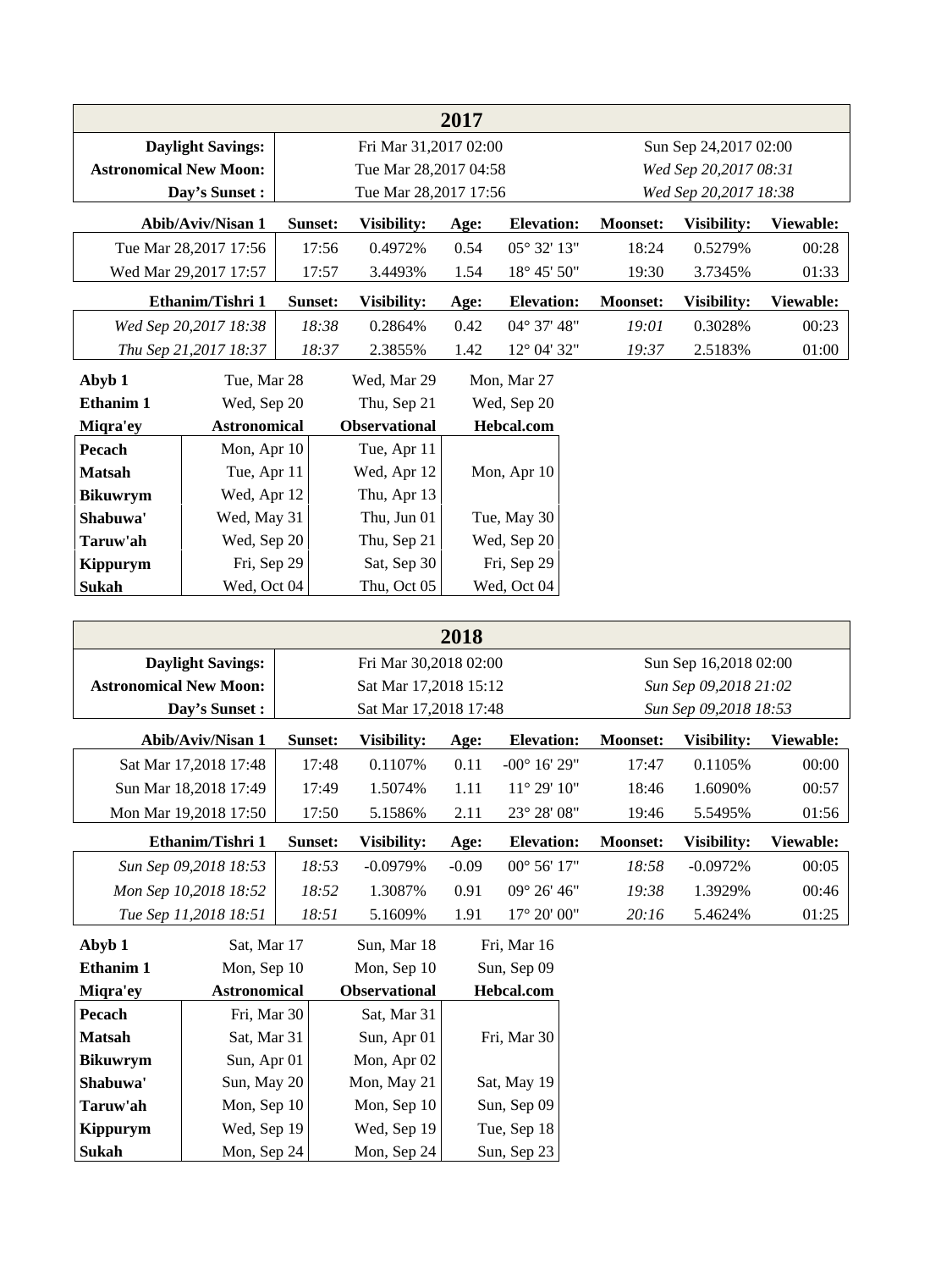| 2019                          |                          |         |                       |         |                               |                       |             |           |  |  |
|-------------------------------|--------------------------|---------|-----------------------|---------|-------------------------------|-----------------------|-------------|-----------|--|--|
|                               | <b>Daylight Savings:</b> |         | Fri Mar 29,2019 02:00 |         |                               | Sun Oct 06,2019 02:00 |             |           |  |  |
| <b>Astronomical New Moon:</b> |                          |         | Wed Mar 06,2019 18:05 |         | Fri Aug 30,2019 13:38         |                       |             |           |  |  |
|                               | Day's Sunset:            |         | Wed Mar 06,2019 17:40 |         | Fri Aug 30,2019 19:06         |                       |             |           |  |  |
|                               | <b>Abib/Aviv/Nisan 1</b> | Sunset: | Visibility:           | Age:    | <b>Elevation:</b>             | <b>Moonset:</b>       | Visibility: | Viewable: |  |  |
|                               | Wed Mar 06,2019 17:40    | 17:40   | 0.1175%               | $-0.02$ | $-01^{\circ}$ 49' 09"         | 17:32                 | 0.1244%     | 00:00     |  |  |
|                               | Thu Mar 07,2019 17:41    | 17:41   | 1.0443%               | 0.98    | 08° 50' 59"                   | 19:26                 | 1.1030%     | 01:45     |  |  |
|                               | Fri Mar 08,2019 17:42    | 17:42   | 3.8110%               | 1.98    | 19° 38' 21"                   | 20:20                 | 4.0653%     | 02:38     |  |  |
|                               | Ethanim/Tishri 1         | Sunset: | Visibility:           | Age:    | <b>Elevation:</b>             | <b>Moonset:</b>       | Visibility: | Viewable: |  |  |
|                               | Fri Aug 30,2019 19:06    | 19:06   | 0.2107%               | 0.23    | 04° 09' 04"                   | 19:27                 | 0.2221%     | 00:00     |  |  |
|                               | Sat Aug 31,2019 19:05    | 19:05   | 2.5024%               | 1.23    | $12^{\circ}$ 57' $20^{\circ}$ | 20:08                 | 2.6709%     | 01:03     |  |  |
| Abyb 1                        | Thu, Mar 07              |         | Thu, Mar 07           |         |                               |                       |             |           |  |  |
| <b>Ethanim 1</b>              | Fri, Aug 30              |         | Sat, Aug 31           |         |                               |                       |             |           |  |  |
| Miqra'ey                      | <b>Astronomical</b>      |         | <b>Observational</b>  |         | Hebcal.com                    |                       |             |           |  |  |
| Pecach                        | Wed, Mar 20              |         | Wed, Mar 20           |         |                               |                       |             |           |  |  |
| <b>Matsah</b>                 | Thu, Mar 21              |         | Thu, Mar 21           |         |                               |                       |             |           |  |  |
| <b>Bikuwrym</b>               | Fri, Mar 22              |         | Fri, Mar 22           |         |                               |                       |             |           |  |  |
| Shabuwa'                      | Fri, May 10              |         | Fri, May 10           |         |                               |                       |             |           |  |  |
| Taruw'ah                      | Fri, Aug 30              |         | Sat, Aug 31           |         |                               |                       |             |           |  |  |
| <b>Kippurym</b>               | Sun, Sep 08              |         | Mon, Sep 09           |         |                               |                       |             |           |  |  |
| Sukah                         | Fri, Sep 13              |         | Sat, Sep 14           |         |                               |                       |             |           |  |  |
|                               |                          |         |                       |         |                               |                       |             |           |  |  |
|                               |                          |         |                       | 2019    |                               |                       |             |           |  |  |

|                               | 2019                     |         |                       |         |                       |                 |                       |           |
|-------------------------------|--------------------------|---------|-----------------------|---------|-----------------------|-----------------|-----------------------|-----------|
|                               | <b>Daylight Savings:</b> |         | Fri Mar 29,2019 02:00 |         |                       |                 | Sun Oct 06,2019 02:00 |           |
| <b>Astronomical New Moon:</b> |                          |         | Fri Apr 05,2019 11:51 |         | Sat Sep 28,2019 21:27 |                 |                       |           |
|                               | Day's Sunset :           |         | Fri Apr 05,2019 19:01 |         | Sat Sep 28,2019 18:27 |                 |                       |           |
|                               | Abib/Aviv/Nisan 1        | Sunset: | Visibility:           | Age:    | <b>Elevation:</b>     | <b>Moonset:</b> | Visibility:           | Viewable: |
|                               | Fri Apr 05,2019 19:01    | 19:01   | 0.2785%               | 0.30    | $01^{\circ} 27' 00''$ | 19:09           | 0.2819%               | 00:08     |
|                               | Sat Apr 06,2019 19:02    | 19:02   | 1.8826%               | 8.71    | 12° 42' 54"           | 20:05           | 1.9989%               | 01:03     |
|                               | Sun Apr 07,2019 19:02    | 19:02   | 5.5017%               | 2.30    | 24° 22' 08"           | 21:03           | 5.8966%               | 02:01     |
|                               | Ethanim/Tishri 1         | Sunset: | Visibility:           | Age:    | <b>Elevation:</b>     | <b>Moonset:</b> | Visibility:           | Viewable: |
|                               | Sat Sep 28,2019 18:27    | 18:27   | $-0.2102%$            | $-0.13$ | $02^{\circ}$ 13' 30"  | 18:38           | $-0.2074%$            | 00:11     |
|                               | Sun Sep 29,2019 18:27    | 18:27   | 1.3581%               | 0.88    | $10^{\circ}$ 06' 00"  | 19:17           | 1.4514%               | 00:50     |
|                               | Mon Sep 30,2019 18:26    | 18:26   | 5.3668%               | 1.87    | 17° 33' 11"           | 19:55           | 5.6995%               | 01:29     |
| Abyb 1                        | Fri, Apr 05              |         | Sat, Apr 06           |         | Fri, Apr 05           |                 |                       |           |
| Ethanim 1                     | Sun, Sep 29              |         | Sun, Sep 29           |         | Tue, Sep 29           |                 |                       |           |
| Miqra'ey                      | <b>Astronomical</b>      |         | <b>Observational</b>  |         | Hebcal.com            |                 |                       |           |
| Pecach                        | Thu, Apr 18              |         | Fri, Apr 19           |         |                       |                 |                       |           |
| <b>Matsah</b>                 | Fri, Apr 19              |         | Sat, Apr 20           |         | Fri, Apr 19           |                 |                       |           |
| <b>Bikuwrym</b>               | Sat, Apr 20              |         | Sun, Apr 21           |         |                       |                 |                       |           |
| Shabuwa'                      | Sat, Jun 08              |         | Sun, Jun 09           |         | Sat, Jun 08           |                 |                       |           |
| Taruw'ah                      | Sun, Sep 29              |         | Sun, Sep 29           |         | Tue, Sep 29           |                 |                       |           |
| Kippurym                      | Tue, Oct 08              |         | Tue, Oct 08           |         | Thu, Oct 08           |                 |                       |           |
| Sukah                         | Sun, Oct 13              |         | Sun, Oct 13           |         | Tue, Oct 13           |                 |                       |           |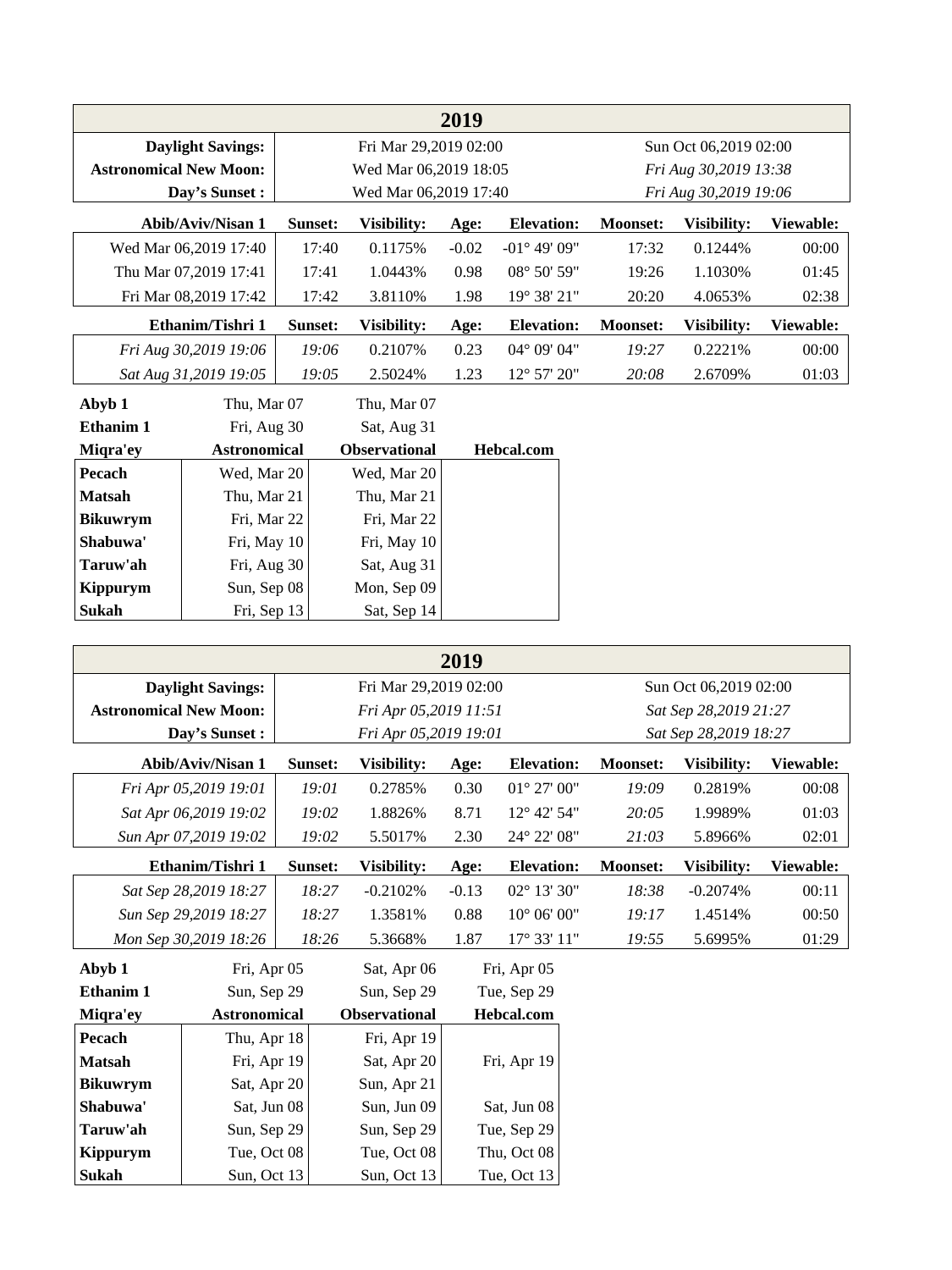|                               | 2020                     |         |                       |             |                                                |                       |                       |           |  |  |
|-------------------------------|--------------------------|---------|-----------------------|-------------|------------------------------------------------|-----------------------|-----------------------|-----------|--|--|
|                               | <b>Daylight Savings:</b> |         | Fri Mar 27,2020 02:00 |             |                                                |                       |                       |           |  |  |
| <b>Astronomical New Moon:</b> |                          |         | Tue Mar 24,2020 11:29 |             | Sun Sep 27,2020 02:00<br>Thu Sep 17,2020 14:01 |                       |                       |           |  |  |
|                               |                          |         | Tue Mar 24,2020 17:53 |             |                                                |                       |                       |           |  |  |
|                               | Day's Sunset:            |         |                       |             |                                                | Thu Sep 17,2020 18:42 |                       |           |  |  |
|                               | Abib/Aviv/Nisan 1        | Sunset: | Visibility:           | Age:        | <b>Elevation:</b>                              | <b>Moonset:</b>       | Visibility:           | Viewable: |  |  |
|                               | Tue Mar 24,2020 17:53    | 17:53   | 0.2532%               | 0.27        | $00^{\circ}$ 56' 16"                           | 17:59                 | 0.2549%               | 00:06     |  |  |
|                               | Wed Mar 25,2020 17:54    | 17:54   | 1.6159%               | 1.27        | $11^{\circ}$ 48' $21"$                         | 18:53                 | 1.7093%               | 00:59     |  |  |
|                               | Thu Mar 26,2020 17:55    | 17:55   | 4.7238%               | 2.27        | 22° 30' 21"                                    | 19:46                 | 5.0335%               | 01:51     |  |  |
|                               | Ethanim/Tishri 1         | Sunset: | Visibility:           | Age:        | <b>Elevation:</b>                              | <b>Moonset:</b>       | Visibility:           | Viewable: |  |  |
|                               | Thu Sep 17,2020 18:42    | 18:42   | 0.2479%               | 0.20        | 04° 32' 54"                                    | 19:05                 | 0.2576%               | 00:23     |  |  |
|                               | Fri Sep 18,2020 18:41    | 18:41   | 2.3341%               | 1.19        | 12° 18' 13"                                    | 19:41                 | 2.4854%               | 01:00     |  |  |
|                               | Sat Sep 19,2020 18:39    | 18:39   | 7.2915%               | 2.19        | 19° 36' 10"                                    | 20:18                 | 7.7296%               | 01:39     |  |  |
| Abyb 1<br>Tue, Mar 24         |                          |         | Wed, Mar 25           |             | Wed, Mar 25                                    |                       |                       |           |  |  |
| Ethanim 1                     | Thu, Sep 17              |         | Fri, Sep 18           | Fri, Sep 18 |                                                |                       |                       |           |  |  |
| Miqra'ey                      | <b>Astronomical</b>      |         | <b>Observational</b>  |             | Hebcal.com                                     |                       |                       |           |  |  |
| Pecach                        | Mon, Apr 06              |         | Tue, Apr 07           |             |                                                |                       |                       |           |  |  |
| <b>Matsah</b>                 | Tue, Apr 07              |         | Wed, Apr 08           |             | Wed, Apr 08                                    |                       |                       |           |  |  |
| <b>Bikuwrym</b>               | Wed, Apr 08              |         | Thu, Apr 09           |             |                                                |                       |                       |           |  |  |
| Shabuwa'                      | Wed, May 27              |         | Thu, May 28           |             | Thu, May 28                                    |                       |                       |           |  |  |
| Taruw'ah                      | Thu, Sep 17              |         | Fri, Sep 18           |             | Fri, Sep 18                                    |                       |                       |           |  |  |
| <b>Kippurym</b>               | Sat, Sep 26              |         | Sun, Sep 27           |             | Sun, Sep 27                                    |                       |                       |           |  |  |
| Sukah                         | Thu, Oct 01              |         | Fri, Oct 02           |             | Fri, Oct 02                                    |                       |                       |           |  |  |
|                               |                          |         |                       |             |                                                |                       |                       |           |  |  |
|                               |                          |         |                       | 2021        |                                                |                       |                       |           |  |  |
|                               | <b>Daylight Savings:</b> |         | Fri Mar 26,2021 02:00 |             |                                                |                       | Sun Sep 12,2021 02:00 |           |  |  |
| <b>Astronomical New Moon:</b> |                          |         | Sat Mar 13,2021 12:22 |             |                                                |                       | Tue Sep 07,2021 13:52 |           |  |  |
| Day's Sunset:                 |                          |         | Sat Mar 13,2021 17:46 |             |                                                |                       | Tue Sep 07,2021 18:55 |           |  |  |
|                               | Abib/Aviv/Nisan 1        |         |                       |             |                                                |                       |                       |           |  |  |
|                               |                          | Sunset: | Visibility:           | Age:        | <b>Elevation:</b>                              | <b>Moonset:</b>       | Visibility:           | Viewable: |  |  |

| Sun Mar 14,2021 17:46 | 17:46   | 1.6347%     | 1.22 | $12^{\circ}$ 03' 17" | 18:46           | 1.7339%     | 01:00     |
|-----------------------|---------|-------------|------|----------------------|-----------------|-------------|-----------|
| Mon Mar 15,2021 17:47 | 17:47   | 4.8641%     | 2.23 | $23^{\circ}$ 04' 30" | 19:41           | 5.1921\%    | 01:54     |
|                       |         |             |      |                      |                 |             |           |
| Ethanim/Tishri 1      | Sunset: | Visibility: | Age: | <b>Elevation:</b>    | <b>Moonset:</b> | Visibility: | Viewable: |
| Tue Sep 07,2021 18:55 | 18:55   | 0.6699%     | 0.21 | $07^{\circ}$ 31' 48" | 19:32           | 0.7109%     | 00:37     |

| Abyb 1          | Sat, Mar 13         | Sun, Mar 14          | Sat, Mar 13       |
|-----------------|---------------------|----------------------|-------------------|
| Ethanim 1       | Tue, Sep 07         | Wed, Sep 08          | Mon, Sep 06       |
| Migra'ey        | <b>Astronomical</b> | <b>Observational</b> | <b>Hebcal.com</b> |
| Pecach          | Fri, Mar 26         | Sat, Mar 27          |                   |
| <b>Matsah</b>   | Sat, Mar 27         | Sun, Mar 28          | Sat, Mar 27       |
| <b>Bikuwrym</b> | Sun, Mar 28         | Mon, Mar 29          |                   |
| Shabuwa'        | Sun, May 16         | Mon, May 17          | Sun, May 16       |
| Taruw'ah        | Tue, Sep 07         | Wed, Sep 08          | Mon, Sep 06       |
| <b>Kippurym</b> | Thu, Sep 16         | Fri, Sep 17          | Wed, Sep 15       |
| Sukah           | Tue, Sep 21         | Wed, Sep 22          | Mon, Sep 20       |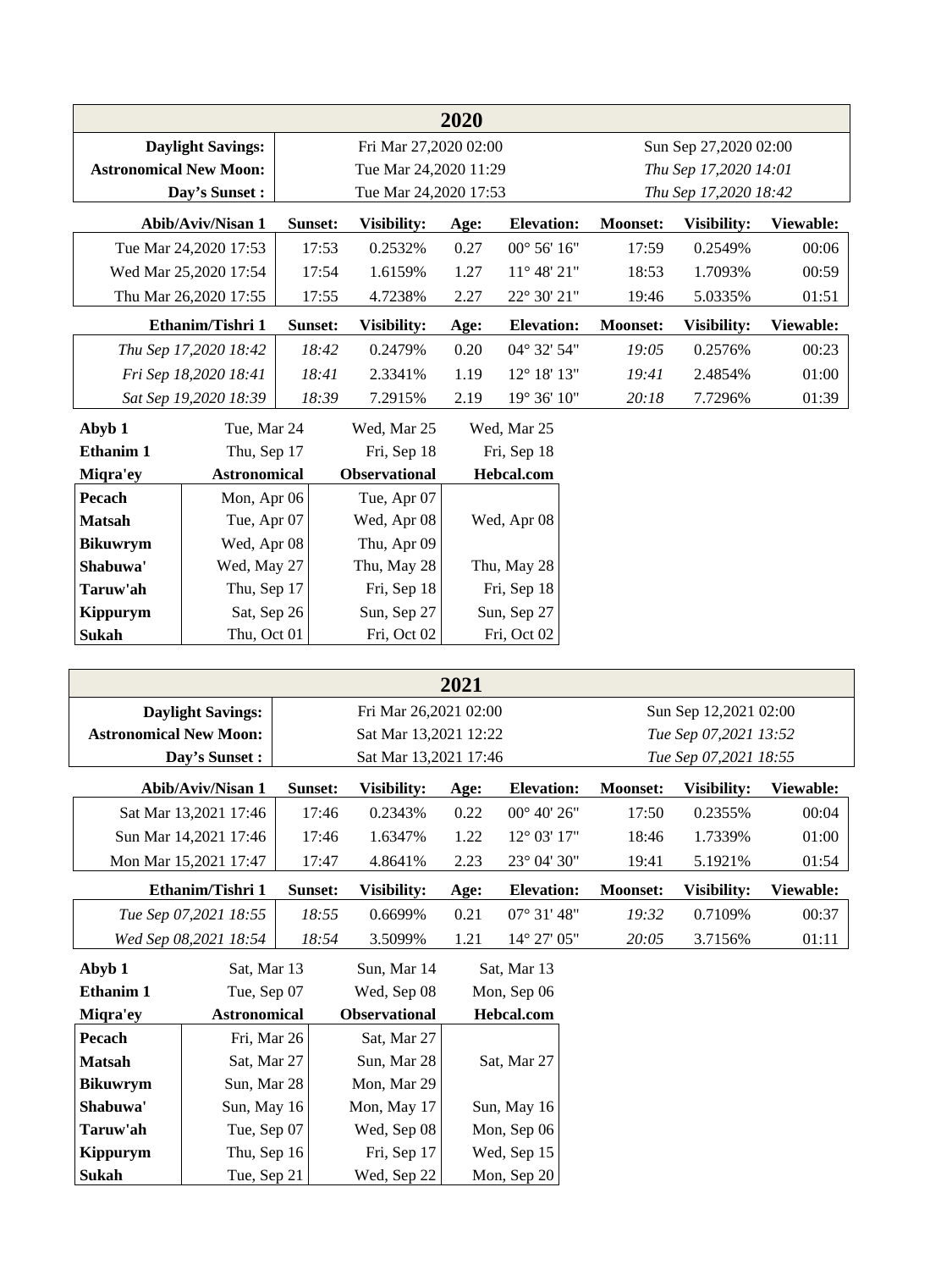|                               |                          |         |                       | 2022 |                      |                 |                       |           |
|-------------------------------|--------------------------|---------|-----------------------|------|----------------------|-----------------|-----------------------|-----------|
|                               | <b>Daylight Savings:</b> |         | Fri Apr 01,2022 02:00 |      |                      |                 | Sun Oct 02,2022 02:00 |           |
| <b>Astronomical New Moon:</b> |                          |         | Fri Apr 01,2022 09:25 |      |                      |                 | Mon Sep 26,2022 00:55 |           |
|                               | Day's Sunset:            |         | Fri Apr 01,2022 18:59 |      |                      |                 | Mon Sep 26,2022 18:31 |           |
|                               | Abib/Aviv/Nisan 1        | Sunset: | Visibility:           | Age: | <b>Elevation:</b>    | <b>Moonset:</b> | Visibility:           | Viewable: |
|                               | Fri Apr 01,2022 18:59    | 18:59   | 0.2471%               | 0.40 | $03^{\circ} 03' 24"$ | 19:15           | 0.2565%               | 00:16     |
|                               | Sat Apr 02,2022 18:59    | 18:59   | 2.1360%               | 1.40 | 15° 03' 23"          | 20:14           | 2.2901%               | 01:15     |
|                               | Sun Apr 03,2022 19:00    | 19:00   | 5.9777%               | 2.40 | 26° 35' 43"          | 21:13           | 6.4211%               | 02:13     |
|                               | Ethanim/Tishri 1         | Sunset: | Visibility:           | Age: | <b>Elevation:</b>    | <b>Moonset:</b> | Visibility:           | Viewable: |
|                               | Mon Sep 26,2022 18:31    | 18:31   | 0.6550%               | 0.73 | 06° 07' 45"          | 19:01           | 0.6889%               | 00:30     |
|                               | Tue Sep 27,2022 18:30    | 18:30   | 3.4020%               | 1.73 | 12° 02' 23"          | 19:31           | 3.5689%               | 01:01     |
| Abyb 1                        | Fri, Apr 01              |         | Sat, Apr 02           |      | Fri, Apr 01          |                 |                       |           |
| <b>Ethanim 1</b>              | Mon, Sep 26              |         | Tue, Sep 27           |      | Sun, Sep 25          |                 |                       |           |
| Miqra'ey                      | <b>Astronomical</b>      |         | <b>Observational</b>  |      | Hebcal.com           |                 |                       |           |
| Pecach                        | Thu, Apr 14              |         | Fri, Apr 15           |      |                      |                 |                       |           |
| <b>Matsah</b>                 | Fri, Apr 15              |         | Sat, Apr 16           |      | Fri, Apr 15          |                 |                       |           |
| <b>Bikuwrym</b>               | Sat, Apr 16              |         | Sun, Apr 17           |      |                      |                 |                       |           |
| Shabuwa'                      | Sat, Jun 04              |         | Sun, Jun 05           |      | Sat, Jun 04          |                 |                       |           |
| Taruw'ah                      | Mon, Sep 26              |         | Tue, Sep 27           |      | Sun, Sep 25          |                 |                       |           |
| <b>Kippurym</b>               | Wed, Oct 05              |         | Thu, Oct 06           |      | Tue, Oct 04          |                 |                       |           |
| Sukah                         | Mon, Oct 10              |         | Tue, Oct 11           |      | Sun, Oct 09          |                 |                       |           |

|                               |                          |         |                       | 2023    |                               |                 |                       |           |
|-------------------------------|--------------------------|---------|-----------------------|---------|-------------------------------|-----------------|-----------------------|-----------|
|                               | <b>Daylight Savings:</b> |         | Fri Mar 31,2023 02:00 |         |                               |                 | Sun Sep 24,2023 02:00 |           |
| <b>Astronomical New Moon:</b> |                          |         | Tue Mar 21,2023 19:24 |         |                               |                 | Fri Sep 15,2023 04:40 |           |
|                               | Day's Sunset :           |         | Tue Mar 21,2023 17:51 |         |                               |                 | Fri Sep 15,2023 18:46 |           |
|                               | Abib/Aviv/Nisan 1        | Sunset: | Visibility:           | Age:    | <b>Elevation:</b>             | <b>Moonset:</b> | Visibility:           | Viewable: |
|                               | Tue Mar 21, 2023 17:51   | 17:51   | $-0.0721%$            | $-0.06$ | $-02^{\circ} 25' 25''$        | 17:40           | $-0.0740%$            | 00:00     |
|                               | Wed Mar 22,2023 17:52    | 17:52   | 1.2219%               | 0.94    | $10^{\circ}$ 57' $10^{\circ}$ | 18:47           | 1.3189%               | 00:55     |
|                               | Thu Mar 23,2023 17:52    | 17:52   | 4.9330%               | 1.94    | 24° 13' 19"                   | 19:52           | 5.3455%               | 02:00     |
|                               | Ethanim/Tishri 1         | Sunset: | Visibility:           | Age:    | <b>Elevation:</b>             | <b>Moonset:</b> | Visibility:           | Viewable: |
|                               | Fri Sep 15,2023 18:46    | 18:46   | 0.3577%               | 0.59    | $04^{\circ} 23' 31''$         | 19:08           | 0.3740%               | 00:22     |
|                               | Sat Sep 16,2023 18:44    | 18:44   | 2.3388%               | 1.59    | 09° 55' 26"                   | 19:33           | 2.4391%               | 00:49     |
|                               | Sun Sep 17,2023 18:43    | 18:43   | 6.1710%               | 2.59    | 14° 58' 02"                   | 19:59           | 6.4238%               | 01:16     |
| Abyb 1                        | Wed, Mar 22              |         | Wed, Mar 22           |         | Wed, Mar 22                   |                 |                       |           |
| <b>Ethanim 1</b>              | Fri, Sep 15              |         | Sat, Sep 16           |         | Fri, Sep 15                   |                 |                       |           |
| Miqra'ey                      | <b>Astronomical</b>      |         | <b>Observational</b>  |         | Hebcal.com                    |                 |                       |           |
| Pecach                        | Tue, Apr 04              |         | Tue, Apr 04           |         |                               |                 |                       |           |
| <b>Matsah</b>                 | Wed, Apr 05              |         | Wed, Apr 05           |         | Wed, Apr 05                   |                 |                       |           |
| <b>Bikuwrym</b>               | Thu, Apr 06              |         | Thu, Apr 06           |         |                               |                 |                       |           |
| Shabuwa'                      | Thu, May 25              |         | Thu, May 25           |         | Thu, May 25                   |                 |                       |           |
| Taruw'ah                      | Fri, Sep 15              |         | Sat, Sep 16           |         | Fri, Sep 15                   |                 |                       |           |
| <b>Kippurym</b>               | Sun, Sep 24              |         | Mon, Sep 25           |         | Sun, Sep 24                   |                 |                       |           |
| Sukah                         | Fri, Sep 29              |         | Sat, Sep 30           |         | Fri, Sep 29                   |                 |                       |           |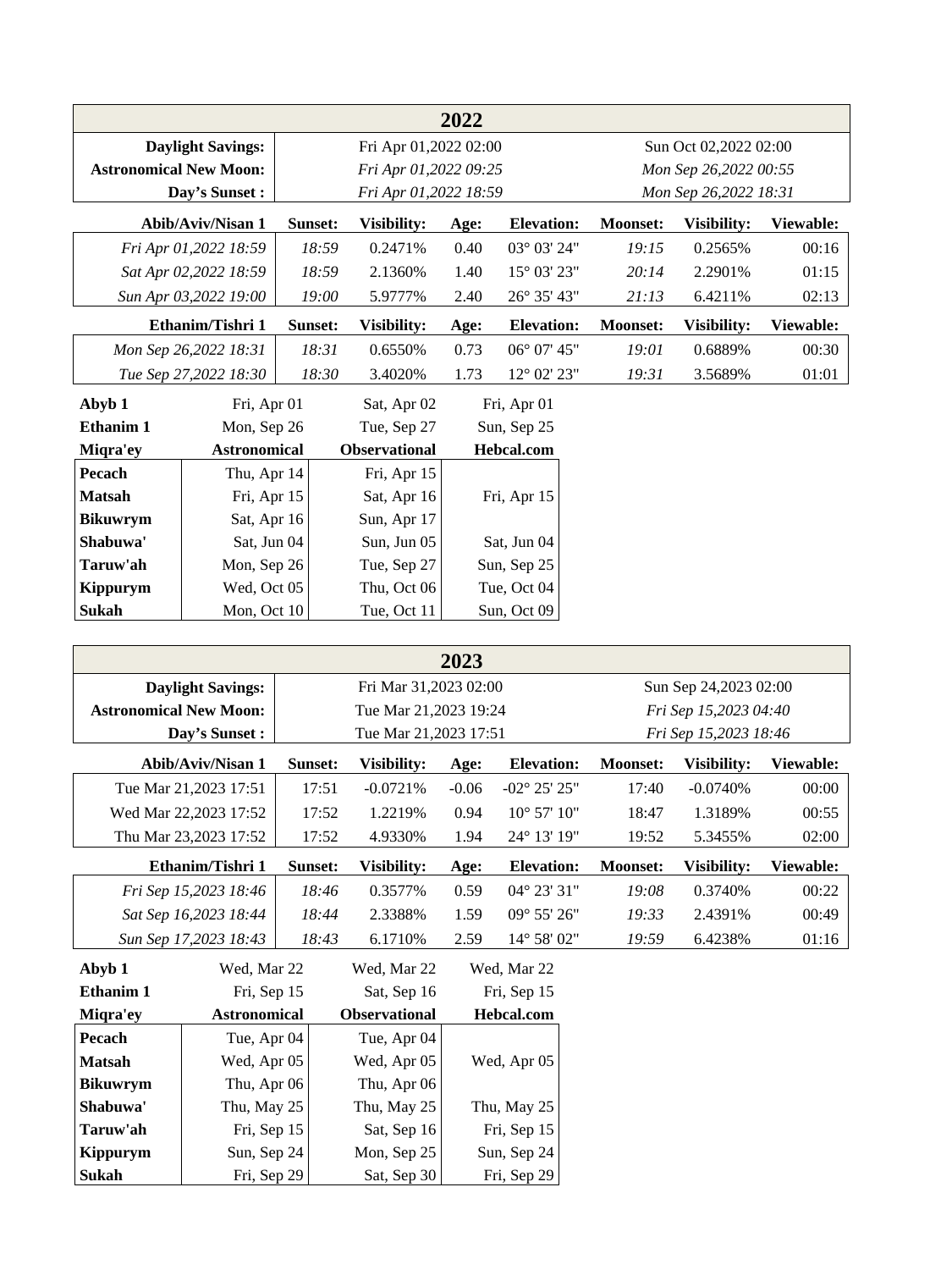|                               |                          |         |                       | 2024    |                        |                 |                       |           |
|-------------------------------|--------------------------|---------|-----------------------|---------|------------------------|-----------------|-----------------------|-----------|
|                               | <b>Daylight Savings:</b> |         | Fri Mar 29,2024 02:00 |         |                        |                 | Sun Oct 06,2024 02:00 |           |
| <b>Astronomical New Moon:</b> |                          |         | Sun Mar 10,2024 11:01 |         |                        |                 | Wed Oct 02,2024 21:50 |           |
|                               | Day's Sunset:            |         | Sun Mar 10,2024 17:44 |         |                        |                 | Wed Oct 02,2024 18:22 |           |
|                               | Abib/Aviv/Nisan 1        | Sunset: | Visibility:           | Age:    | <b>Elevation:</b>      | <b>Moonset:</b> | Visibility:           | Viewable: |
|                               | Sun Mar 10,2024 17:44    | 17:44   | 0.1484%               | 0.28    | $02^{\circ} 28' 54''$  | 17:57           | 0.1560%               | 00:13     |
|                               | Mon Mar 11,2024 17:45    | 17:45   | 2.5032%               | 1.28    | 16° 38' 52"            | 19:08           | 2.7288%               | 01:23     |
|                               | Ethanim/Tishri 1         | Sunset: | Visibility:           | Age:    | <b>Elevation:</b>      | Moonset:        | Visibility:           | Viewable: |
|                               | Wed Oct 02,2024 18:22    | 18:22   | $-0.0190%$            | $-0.14$ | $-02^{\circ} 01' 55''$ | 15:13           | $-0.0207%$            | 00:00     |
|                               | Thu Oct 03,2024 18:21    | 18:21   | 0.6616%               | 0.85    | 03° 12' 29"            | 18:38           | 0.6799%               | 00:17     |
|                               | Fri Oct 04,2024 18:20    | 18:20   | 3.0828%               | 1.85    | 08° 22' 14"            | 19:04           | 3.1843%               | 00:44     |
| Abyb 1                        | Sun, Mar 10              |         | Mon. Mar 11           |         | Mon, Apr 08            |                 |                       |           |
| <b>Ethanim 1</b>              | Thu, Oct 03              |         | Fri. Oct 04           |         | Wed. Oct 02            |                 |                       |           |
| Miqra'ey                      | <b>Astronomical</b>      |         | <b>Observational</b>  |         | Hebcal.com             |                 |                       |           |
| Pecach                        | Sat, Mar 23              |         | Sun, Mar 24           |         |                        |                 |                       |           |
| <b>Matsah</b>                 | Sun, Mar 24              |         | Mon, Mar 25           |         | Mon, Apr 22            |                 |                       |           |
| <b>Bikuwrym</b>               | Mon, Mar 25              |         | Tue, Mar 26           |         |                        |                 |                       |           |
| Shabuwa'                      | Mon, May 13              |         | Tue, May 14           |         | Tue, Jun 11            |                 |                       |           |
| Taruw'ah                      | Thu, Oct 03              |         | Fri, Oct 04           |         | Wed, Oct 02            |                 |                       |           |
| <b>Kippurym</b>               | Sat, Oct 12              |         | Sun, Oct 13           |         | Fri, Oct 11            |                 |                       |           |
| Sukah                         | Thu, Oct 17              |         | Fri, Oct 18           |         | Wed, Oct 16            |                 |                       |           |

|                               |                          |         |                       | 2025    |                       |                 |                       |           |
|-------------------------------|--------------------------|---------|-----------------------|---------|-----------------------|-----------------|-----------------------|-----------|
|                               | <b>Daylight Savings:</b> |         | Fri Mar 28,2025 02:00 |         |                       |                 | Sun Sep 28,2025 02:00 |           |
| <b>Astronomical New Moon:</b> |                          |         | Sat Mar 29,2025 13:58 |         |                       |                 | Sun Sep 21,2025 22:55 |           |
|                               | Day's Sunset :           |         | Sat Mar 29,2025 18:57 |         |                       |                 | Sun Sep 21,2025 18:37 |           |
|                               | Abib/Aviv/Nisan 1        | Sunset: | Visibility:           | Age:    | <b>Elevation:</b>     | Moonset:        | Visibility:           | Viewable: |
|                               | Sat Mar 29,2025 18:57    | 18:57   | 0.0788%               | 0.21    | $01^{\circ}$ 54' 08"  | 19:07           | 0.0834%               | 00:10     |
|                               | Sun Mar 30,2025 18:57    | 18:57   | 2.2629%               | 1.21    | 16° 15' 49"           | 20:19           | 2.4774%               | 01:22     |
|                               | Mon Mar 31,2025 18:58    | 18:58   | 7.3448%               | 2.21    | 30° 21′ 37″           | 21:33           | 8.0473%               | 02:35     |
|                               | Ethanim/Tishri 1         | Sunset: | Visibility:           | Age:    | <b>Elevation:</b>     | <b>Moonset:</b> | Visibility:           | Viewable: |
|                               | Sun Sep 21,2025 18:37    | 18:37   | $-0.0367%$            | $-0.18$ | $-02^{\circ}$ 53' 44" | 18:24           | $-0.0399%$            | 00:00     |
|                               | Mon Sep 22,2025 18:36    | 18:36   | 0.6813%               | 0.82    | 02° 34' 12"           | 18:49           | 0.6960%               | 00:13     |
|                               | Tue Sep 23,2025 18:34    | 18:34   | 3.2087%               | 1.82    | 08° 03' 15"           | 19:15           | 3.3068%               | 00:41     |
| Abyb 1                        | Sat, Mar 29              |         | Sun, Mar 30           |         | Sat, Mar 29           |                 |                       |           |
| <b>Ethanim 1</b>              | Mon, Sep 22              |         | Tue, Sep 23           |         | Mon, Sep 22           |                 |                       |           |
| Miqra'ey                      | <b>Astronomical</b>      |         | <b>Observational</b>  |         | Hebcal.com            |                 |                       |           |
| Pecach                        | Fri, Apr 11              |         | Sat, Apr 12           |         |                       |                 |                       |           |
| <b>Matsah</b>                 | Sat, Apr 12              |         | Sun, Apr 13           |         | Sat, Apr 12           |                 |                       |           |
| <b>Bikuwrym</b>               | Sun, Apr 13              |         | Mon, Apr 14           |         |                       |                 |                       |           |
| Shabuwa'                      | Sun, Jun 01              |         | Mon, Jun 02           |         | Sun, Jun 01           |                 |                       |           |
| Taruw'ah                      | Mon, Sep 22              |         | Tue, Sep 23           |         | Mon, Sep 22           |                 |                       |           |
| <b>Kippurym</b>               | Wed, Oct 01              |         | Thu, Oct 02           |         | Wed, Oct 01           |                 |                       |           |
| Sukah                         | Mon, Oct 06              |         | Tue, Oct 07           |         | Mon, Oct 06           |                 |                       |           |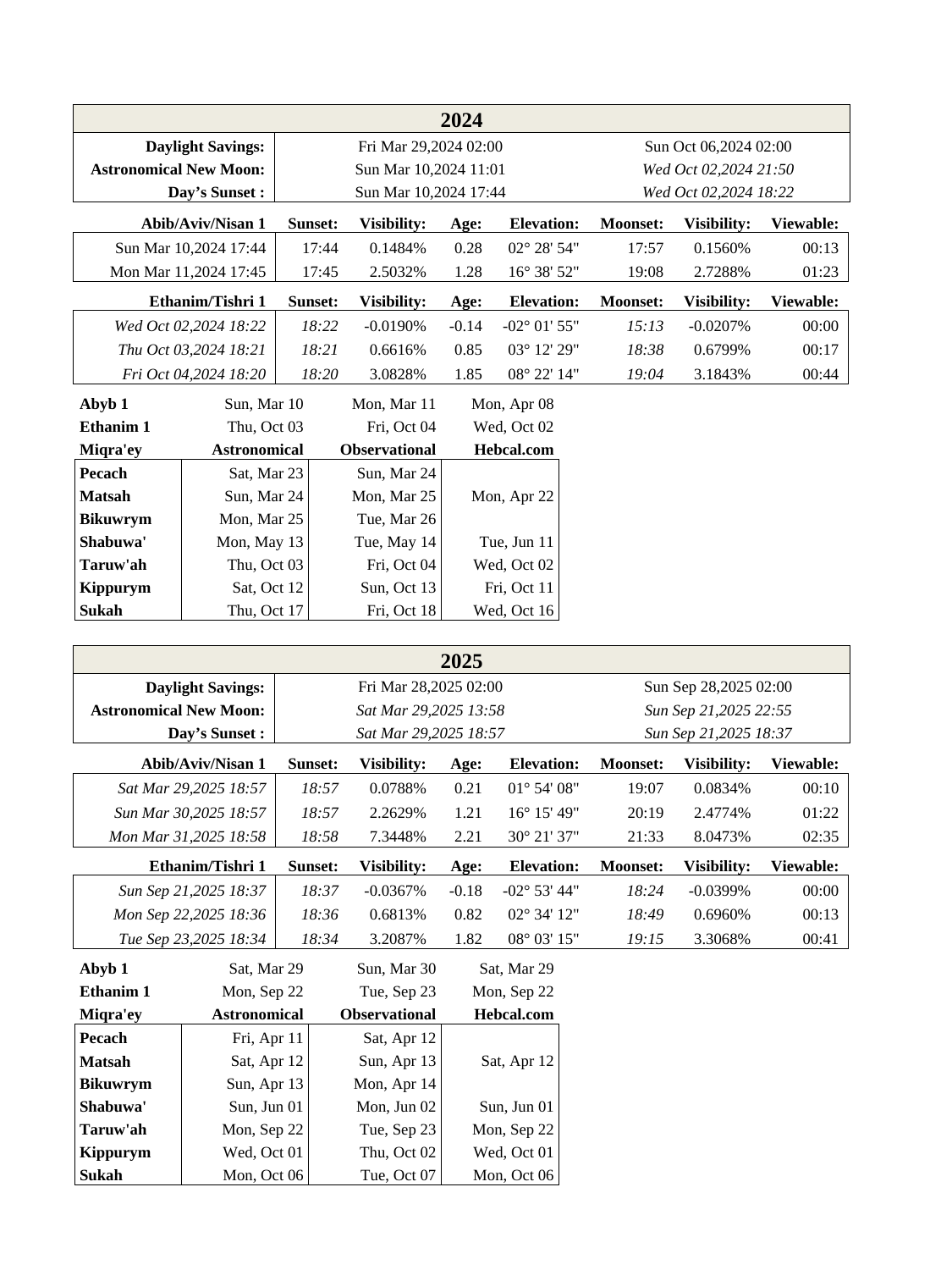|                               |                          |         |                       | 2026 |                      |                 |                       |           |
|-------------------------------|--------------------------|---------|-----------------------|------|----------------------|-----------------|-----------------------|-----------|
|                               | <b>Daylight Savings:</b> |         | Fri Mar 27,2026 02:00 |      |                      |                 | Sun Sep 20,2026 02:00 |           |
| <b>Astronomical New Moon:</b> |                          |         | Thu Mar 19,2026 03:24 |      |                      |                 | Fri Sep 11,2026 06:28 |           |
|                               | Day's Sunset:            |         | Thu Mar 19,2026 17:50 |      |                      |                 | Fri Sep 11,2026 18:50 |           |
|                               | Abib/Aviv/Nisan 1        | Sunset: | Visibility:           | Age: | <b>Elevation:</b>    | <b>Moonset:</b> | Visibility:           | Viewable: |
|                               | Thu Mar 19,2026 17:50    | 17:50   | 0.5157%               | 0.60 | 06° 57' 29"          | 18:25           | 0.5557%               | 00:35     |
|                               | Fri Mar 20,2026 17:50    | 17:50   | 3.4549%               | 1.60 | 20° 23' 40"          | 19:32           | 3.7627%               | 01:42     |
|                               | Ethanim/Tishri 1         | Sunset: | Visibility:           | Age: | <b>Elevation:</b>    | <b>Moonset:</b> | Visibility:           | Viewable: |
|                               | Fri Sep 11,2026 18:50    | 18:50   | 0.3653%               | 0.52 | 00° 52' 21"          | 18:55           | 0.3698%               | 00:05     |
|                               | Sat Sep 12,2026 18:49    | 18:49   | 2.8097%               | 1.51 | $00^{\circ}$ 00' 00" | 19:24           | 2.8965%               | 00:35     |
| Abyb 1                        | Thu, Mar 19              |         | Fri, Mar 20           |      | Wed, Mar 18          |                 |                       |           |
| <b>Ethanim 1</b>              | Sat, Sep 12              |         | Sat, Sep 12           |      | Fri, Sep 11          |                 |                       |           |
| Miqra'ey                      | <b>Astronomical</b>      |         | <b>Observational</b>  |      | Hebcal.com           |                 |                       |           |
| Pecach                        | Wed, Apr 01              |         | Thu, Apr 02           |      |                      |                 |                       |           |
| <b>Matsah</b>                 | Thu, Apr 02              |         | Fri, Apr 03           |      | Wed, Apr 01          |                 |                       |           |
| <b>Bikuwrym</b>               | Fri, Apr 03              |         | Sat, Apr 04           |      |                      |                 |                       |           |
| Shabuwa'                      | Fri, May 22              |         | Sat, May 23           |      | Thu, May 21          |                 |                       |           |
| Taruw'ah                      | Sat, Sep 12              |         | Sat, Sep 12           |      | Fri, Sep 11          |                 |                       |           |
| Kippurym                      | Mon, Sep 21              |         | Mon, Sep 21           |      | Sun, Sep 20          |                 |                       |           |
| Sukah                         | Sat, Sep 26              |         | Sat, Sep 26           |      | Fri, Sep 25          |                 |                       |           |

|                               |                          |         |                       | 2027    |                        |                 |                       |           |
|-------------------------------|--------------------------|---------|-----------------------|---------|------------------------|-----------------|-----------------------|-----------|
|                               | <b>Daylight Savings:</b> |         | Fri Mar 26,2027 02:00 |         |                        |                 | Sun Oct 10,2027 02:00 |           |
| <b>Astronomical New Moon:</b> |                          |         | Mon Mar 08,2027 11:30 |         |                        |                 | Tue Aug 31,2027 20:42 |           |
|                               | Day's Sunset :           |         | Mon Mar 08,2027 17:42 |         |                        |                 | Tue Aug 31,2027 19:05 |           |
|                               | <b>Abib/Aviv/Nisan 1</b> | Sunset: | Visibility:           | Age:    | <b>Elevation:</b>      | <b>Moonset:</b> | Visibility:           | Viewable: |
|                               | Mon Mar 08,2027 17:42    | 17:42   | 0.1216%               | 0.26    | $02^{\circ}$ 13' 41"   | 17:54           | 0.1265%               | 00:12     |
|                               | Tue Mar 09,2027 17:43    | 17:43   | 1.7416%               | 1.26    | 13° 53' 38"            | 18:52           | 1.8722%               | 01:09     |
|                               | Wed Mar 10,2027 17:43    | 17:43   | 5.4708%               | 2.26    | 25° 59' 36"            | 19:52           | 5.9066%               | 02:09     |
|                               | Ethanim/Tishri 1         | Sunset: | Visibility:           | Age:    | <b>Elevation:</b>      | <b>Moonset:</b> | Visibility:           | Viewable: |
|                               | Tue Aug 31,2027 19:05    | 19:05   | $-0.0466%$            | $-0.07$ | $-00^{\circ}$ 48' 04"  | 18:48           | $-0.0487%$            | 00:00     |
|                               | Wed Sep 01,2027 19:04    | 19:04   | 1.3701%               | 0.93    | $03^{\circ}$ 32' $16"$ | 19:22           | 1.4050%               | 00:18     |
|                               | Thu Sep 02,2027 19:02    | 19:02   | 5.4565%               | 1.93    | $12^{\circ} 51' 55''$  | 19:54           | 5.6507%               | 00:52     |
| Abyb 1                        | Mon, Mar 08              |         | Tue, Mar 09           |         |                        |                 |                       |           |
| <b>Ethanim 1</b>              | Wed, Sep 01              |         | Thu, Sep 02           |         |                        |                 |                       |           |
| Miqra'ey                      | <b>Astronomical</b>      |         | <b>Observational</b>  |         | Hebcal.com             |                 |                       |           |
| Pecach                        | Sun, Mar 21              |         | Mon, Mar 22           |         |                        |                 |                       |           |
| <b>Matsah</b>                 | Mon, Mar 22              |         | Tue, Mar 23           |         |                        |                 |                       |           |
| <b>Bikuwrym</b>               | Tue, Mar 23              |         | Wed, Mar 24           |         |                        |                 |                       |           |
| Shabuwa'                      | Tue, May 11              |         | Wed, May 12           |         |                        |                 |                       |           |
| Taruw'ah                      | Wed, Sep 01              |         | Thu, Sep 02           |         |                        |                 |                       |           |
| <b>Kippurym</b>               | Fri, Sep 10              |         | Sat, Sep 11           |         |                        |                 |                       |           |
| Sukah                         | Wed, Sep 15              |         | Thu, Sep 16           |         |                        |                 |                       |           |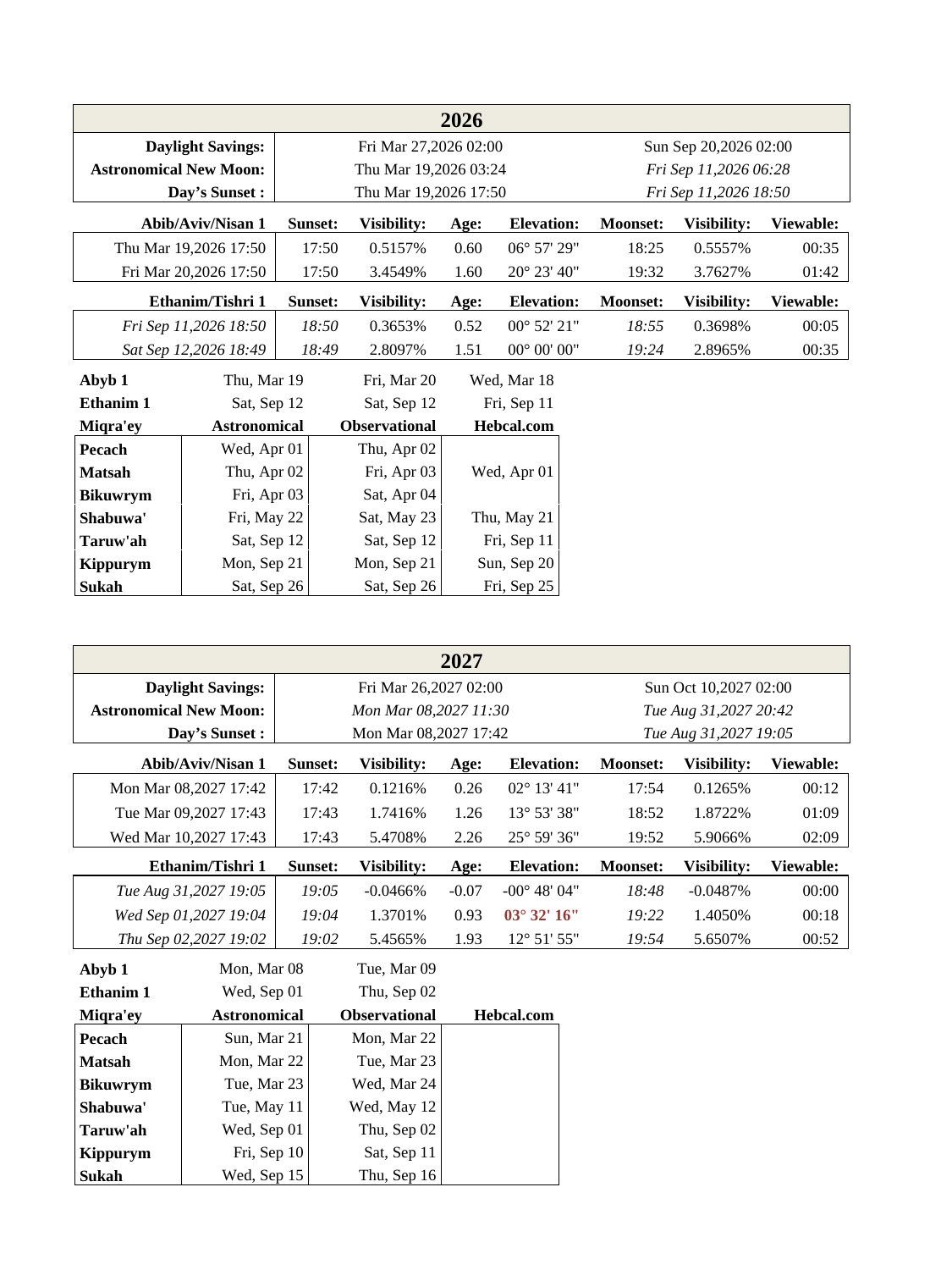|                               |                          |         |                       | 2027 |                       |                 |                       |           |
|-------------------------------|--------------------------|---------|-----------------------|------|-----------------------|-----------------|-----------------------|-----------|
|                               | <b>Daylight Savings:</b> |         | Fri Mar 26,2027 02:00 |      |                       |                 | Sun Oct 10,2027 02:00 |           |
| <b>Astronomical New Moon:</b> |                          |         | Wed Apr 07,2027 02:52 |      |                       |                 | Thu Sep 30,2027 05:37 |           |
|                               | Day's Sunset:            |         | Wed Apr 07,2027 19:02 |      |                       |                 | Thu Sep 30,2027 18:26 |           |
|                               | Abib/Aviv/Nisan 1        | Sunset: | Visibility:           | Age: | <b>Elevation:</b>     | <b>Moonset:</b> | Visibility:           | Viewable: |
|                               | Wed Apr 07,2027 19:02    | 19:02   | 0.6988%               | 0.67 | 08° 00' 34"           | 19:43           | 0.7459%               | 00:41     |
|                               | Thu Apr 08,2027 19:03    | 19:03   | 3.5137%               | 1.67 | 20° 29' 37"           | 20:49           | 3.8147%               | 01:46     |
|                               | Ethanim/Tishri 1         | Sunset: | <b>Visibility:</b>    | Age: | <b>Elevation:</b>     | <b>Moonset:</b> | Visibility:           | Viewable: |
|                               | Thu Sep 30,2027 18:26    | 18:26   | 0.5539%               | 0.53 | $-00^{\circ}$ 48' 04" | 18:23           | 0.5508%               | 00:00     |
|                               | Fri Oct 01,2027 18:25    | 18:25   | 3.3259%               | 1.53 | $06^{\circ} 09' 09''$ | 18:58           | 3.4179%               | 00:33     |
|                               | Sat Oct 02,2027 18:23    | 18:23   | 8.3747%               | 2.53 | $12^{\circ} 51' 55''$ | 19:36           | 8.6835%               | 01:13     |
| Abyb 1                        | Wed, Apr 07              |         | Thu, Apr 08           |      | Wed, Apr 07           |                 |                       |           |
| Ethanim 1                     | Fri. Oct 01              |         | Fri, Oct 01           |      | Fri. Oct 01           |                 |                       |           |
| Miqra'ey                      | <b>Astronomical</b>      |         | <b>Observational</b>  |      | Hebcal.com            |                 |                       |           |
| Pecach                        | Tue, Apr 20              |         | Wed, Apr 21           |      |                       |                 |                       |           |
| <b>Matsah</b>                 | Wed, Apr 21              |         | Thu, Apr 22           |      | Wed, Apr 21           |                 |                       |           |
| <b>Bikuwrym</b>               | Thu, Apr 22              |         | Fri, Apr 23           |      |                       |                 |                       |           |
| Shabuwa'                      | Thu, Jun 10              |         | Fri, Jun 11           |      | Thu, Jun 10           |                 |                       |           |
| Taruw'ah                      | Fri, Oct 01              |         | Fri, Oct 01           |      | Fri, Oct 01           |                 |                       |           |
| <b>Kippurym</b>               | Sun, Oct 10              |         | Sun, Oct 10           |      | Sun, Oct 10           |                 |                       |           |
| Sukah                         | Fri, Oct 15              |         | Fri, Oct 15           |      | Fri, Oct 15           |                 |                       |           |

|                               |                          |         |                       | 2028    |                        |                 |                       |                  |
|-------------------------------|--------------------------|---------|-----------------------|---------|------------------------|-----------------|-----------------------|------------------|
|                               | <b>Daylight Savings:</b> |         | Fri Mar 31,2028 02:00 |         |                        |                 | Sun Sep 24,2028 02:00 |                  |
| <b>Astronomical New Moon:</b> |                          |         | Sun Mar 26,2028 06:32 |         |                        |                 | Mon Sep 18,2028 21:24 |                  |
|                               | Day's Sunset:            |         | Sun Mar 26,2028 17:55 |         |                        |                 | Mon Sep 18,2028 18:41 |                  |
|                               | Abib/Aviv/Nisan 1        | Sunset: | <b>Visibility:</b>    | Age:    | <b>Elevation:</b>      | <b>Moonset:</b> | Visibility:           | Viewable:        |
| Sun Mar 26,2028 17:55         |                          | 17:55   | 0.3884%               | 0.47    | $04^{\circ} 49' 11''$  | 18:20           | 0.4048%               | 00:25            |
| Mon Mar 27,2028 17:56         |                          | 17:56   | 2.2704%               | 1.47    | $15^{\circ} 56' 59''$  | 19:16           | 2.4309%               | 01:20            |
|                               | Ethanim/Tishri 1         | Sunset: | Visibility:           | Age:    | <b>Elevation:</b>      | <b>Moonset:</b> | Visibility:           | <b>Viewable:</b> |
| Mon Sep 18,2028 18:41         |                          | 18:41   | $-0.1770%$            | $-0.11$ | $-05^{\circ} 50' 54''$ | 18:13           | $-0.1837%$            | 00:00            |
| Tue Sep 19,2028 18:39         |                          | 18:39   | 1.4052%               | 0.89    | $02^{\circ} 01' 39''$  | 18:50           | 1.4263%               | 00:11            |
| Wed Sep 20,2028 18:38         |                          | 18:38   | 5.5687%               | 1.88    | $09^{\circ} 29' 48''$  | 19:28           | 5.7614%               | 00:50            |
| Abyb 1                        | Sun, Mar 26              |         | Mon, Mar 27           |         | Mon, Mar 27            |                 |                       |                  |
| Ethanim 1                     | Tue, Sep 19              |         | Wed, Sep 20           |         | Wed, Sep 20            |                 |                       |                  |
| Miqra'ey                      | <b>Astronomical</b>      |         | <b>Observational</b>  |         | Hebcal.com             |                 |                       |                  |

| ениши 1         | $1ue$ , $3ep$ $19$  | wed, $\text{sep }$ $\text{20}$ | wed, $\text{sep }$ $\text{20}$ |
|-----------------|---------------------|--------------------------------|--------------------------------|
| Migra'ey        | <b>Astronomical</b> | <b>Observational</b>           | Hebcal.com                     |
| Pecach          | Sat, Apr 08         | Sun, Apr 09                    |                                |
| <b>Matsah</b>   | Sun, Apr 09         | Mon, Apr 10                    | Mon, Apr 10                    |
| <b>Bikuwrym</b> | Mon, Apr 10         | Tue, Apr 11                    |                                |
| Shabuwa'        | Mon, May 29         | Tue, May 30                    | Tue, May 30                    |
| Taruw'ah        | Tue, Sep 19         | Wed, Sep 20                    | Wed, Sep 20                    |
| Kippurym        | Thu, Sep 28         | Fri, Sep 29                    | Fri, Sep 29                    |
| Sukah           | Tue, Oct 03         | Wed, Oct 04                    | Wed, Oct 04                    |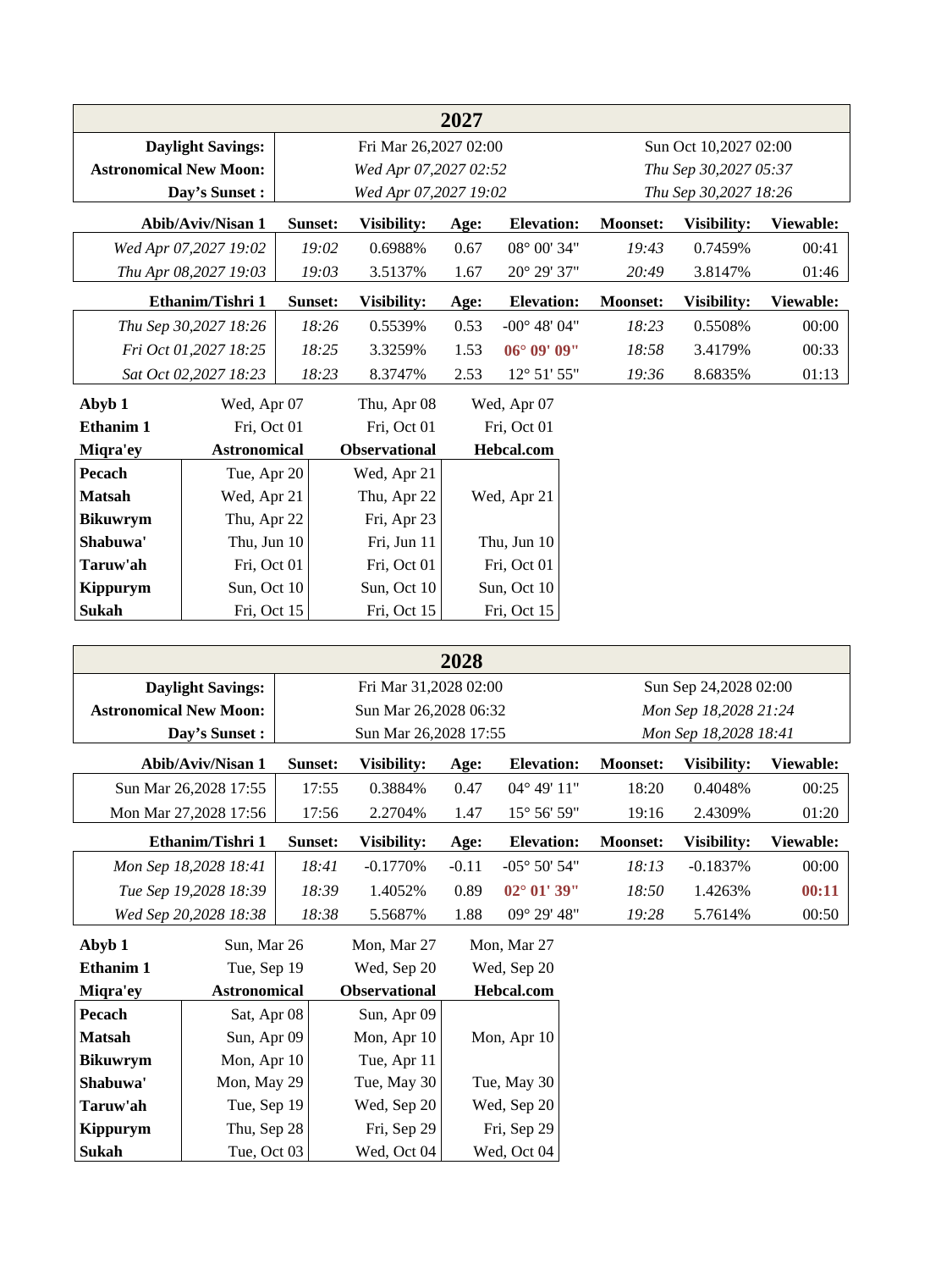|                               |                          |         |                       | 2029 |                        |                 |                       |           |
|-------------------------------|--------------------------|---------|-----------------------|------|------------------------|-----------------|-----------------------|-----------|
|                               | <b>Daylight Savings:</b> |         | Fri Mar 30,2029 02:00 |      |                        |                 | Sun Sep 16,2029 02:00 |           |
| <b>Astronomical New Moon:</b> |                          |         | Thu Mar 15,2029 06:20 |      |                        |                 | Sat Sep 08,2029 13:45 |           |
|                               | Day's Sunset:            |         | Thu Mar 15,2029 17:47 |      |                        |                 | Sat Sep 08,2029 18:54 |           |
|                               | Abib/Aviv/Nisan 1        | Sunset: | Visibility:           | Age: | <b>Elevation:</b>      | <b>Moonset:</b> | Visibility:           | Viewable: |
|                               | Thu Mar 15,2029 17:47    | 17:47   | 0.3919%               | 0.48 | $04^{\circ} 48' 50''$  | 18:11           | 0.4068%               | 00:24     |
|                               | Fri Mar 16,2029 17:48    | 17:48   | 2.1550%               | 1.48 | 15° 32' 14"            | 19:05           | 2.2982%               | 01:17     |
|                               | Sat Mar 17,2029 17:49    | 17:49   | 5.6269%               | 2.48 | 26° 14' 13"            | 20:00           | 6.0235%               | 02:11     |
|                               | Ethanim/Tishri 1         | Sunset: | Visibility:           | Age: | <b>Elevation:</b>      | <b>Moonset:</b> | Visibility:           | Viewable: |
|                               | Sat Sep 08,2029 18:54    | 18:54   | 0.2507%               | 0.21 | $-03^{\circ} 25' 05''$ | 18:38           | 0.2437%               | 00:00     |
|                               | Sun Sep 09,2029 18:53    | 18:53   | 2.3517%               | 1.21 | 04° 17' 14"            | 19:15           | 2.4062%               | 00:22     |
|                               | Mon Sep 10,2029 18:50    | 18:50   | 7.2645%               | 2.21 | $12^{\circ}$ 00' 27"   | 19:53           | 7.5352%               | 01:03     |
| Abyb 1                        | Thu, Mar 15              |         | Fri, Mar 16           |      | Fri, Mar 16            |                 |                       |           |
| Ethanim 1                     | Sun, Sep 09              |         | Mon, Sep 10           |      | Sun, Sep 09            |                 |                       |           |
| Miqra'ey                      | <b>Astronomical</b>      |         | <b>Observational</b>  |      | Hebcal.com             |                 |                       |           |
| Pecach                        | Wed, Mar 28              |         | Thu, Mar 29           |      |                        |                 |                       |           |
| <b>Matsah</b>                 | Thu, Mar 29              |         | Fri, Mar 30           |      | Fri, Mar 30            |                 |                       |           |
| <b>Bikuwrym</b>               | Fri, Mar 30              |         | Sat, Mar 31           |      |                        |                 |                       |           |
| Shabuwa'                      | Fri, May 18              |         | Sat, May 19           |      | Sat, May 19            |                 |                       |           |
| Taruw'ah                      | Sun, Sep 09              |         | Mon, Sep 10           |      | Sun, Sep 09            |                 |                       |           |
| <b>Kippurym</b>               | Tue, Sep 18              |         | Wed, Sep 19           |      | Tue, Sep 18            |                 |                       |           |
| Sukah                         | Sun, Sep 23              |         | Mon, Sep 24           |      | Sun, Sep 23            |                 |                       |           |

|                               |                          |         |                       | 2030    |                        |                 |                       |           |
|-------------------------------|--------------------------|---------|-----------------------|---------|------------------------|-----------------|-----------------------|-----------|
|                               | <b>Daylight Savings:</b> |         | Fri Mar 29,2030 02:00 |         |                        |                 | Sun Oct 06,2030 02:00 |           |
| <b>Astronomical New Moon:</b> |                          |         | Wed Apr 03,2030 01:03 |         |                        |                 | Fri Sep 27,2030 12:55 |           |
|                               | Day's Sunset :           |         | Wed Apr 03,2030 19:00 |         |                        |                 | Fri Sep 27,2030 18:29 |           |
|                               | Abib/Aviv/Nisan 1        | Sunset: | Visibility:           | Age:    | <b>Elevation:</b>      | <b>Moonset:</b> | Visibility:           | Viewable: |
|                               | Tue Apr 02,2030 18:59    | 18:59   | $-0.2309%$            | $-0.25$ | $-03^{\circ}$ 07' 02"  | 18:44           | $-0.2364%$            | 00:00     |
|                               | Wed Apr 03,2030 19:00    | 19:00   | 0.6688%               | 0.75    | $07^{\circ}$ 49' 56"   | 19:40           | 0.7079%               | 00:40     |
|                               | Thu Apr 04,2030 19:01    | 19:01   | 2.9557%               | 1.75    | 18° 37' 26"            | 20:35           | 3.1659%               | 01:34     |
|                               | Ethanim/Tishri 1         | Sunset: | Visibility:           | Age:    | <b>Elevation:</b>      | <b>Moonset:</b> | Visibility:           | Viewable: |
|                               | Fri Sep 27,2030 18:29    | 18:29   | 0.2229%               | 0.23    | $-02^{\circ} 56' 15''$ | 18:15           | 0.2175%               | 00:00     |
|                               | Sat Sep 28,2030 18:28    | 18:28   | 2.1290%               | 1.23    | $05^{\circ} 03' 21''$  | 18:54           | 2.1880%               | 00:26     |
|                               | Sun Sep 29,2030 18:27    | 18:27   | 6.6722%               | 2.23    | 12° 58' 16"            | 19:37           | 6.9576%               | 01:10     |
| Abyb 1                        | Wed, Apr 03              |         | Thu, Apr 04           |         | Wed, Apr 03            |                 |                       |           |
| Ethanim 1                     | Sat, Sep 28              |         | Sat, Sep 28           |         | Fri, Sep 27            |                 |                       |           |
| Miqra'ey                      | <b>Astronomical</b>      |         | <b>Observational</b>  |         | <b>Hebcal.com</b>      |                 |                       |           |
| Pecach                        | Tue, Apr 16              |         | Wed, Apr 17           |         |                        |                 |                       |           |
| <b>Matsah</b>                 | Wed, Apr 17              |         | Thu, Apr 18           |         | Wed, Apr 17            |                 |                       |           |
| <b>Bikuwrym</b>               | Thu, Apr 18              |         | Fri, Apr 19           |         |                        |                 |                       |           |
| Shabuwa'                      | Thu, Jun 06              |         | Fri, Jun 07           |         | Thu, Jun 06            |                 |                       |           |
| Taruw'ah                      | Sat, Sep 28              |         | Sat, Sep 28           |         | Fri, Sep 27            |                 |                       |           |
| Kippurym                      | Mon, Oct 07              |         | Mon, Oct 07           |         | Sun, Oct 06            |                 |                       |           |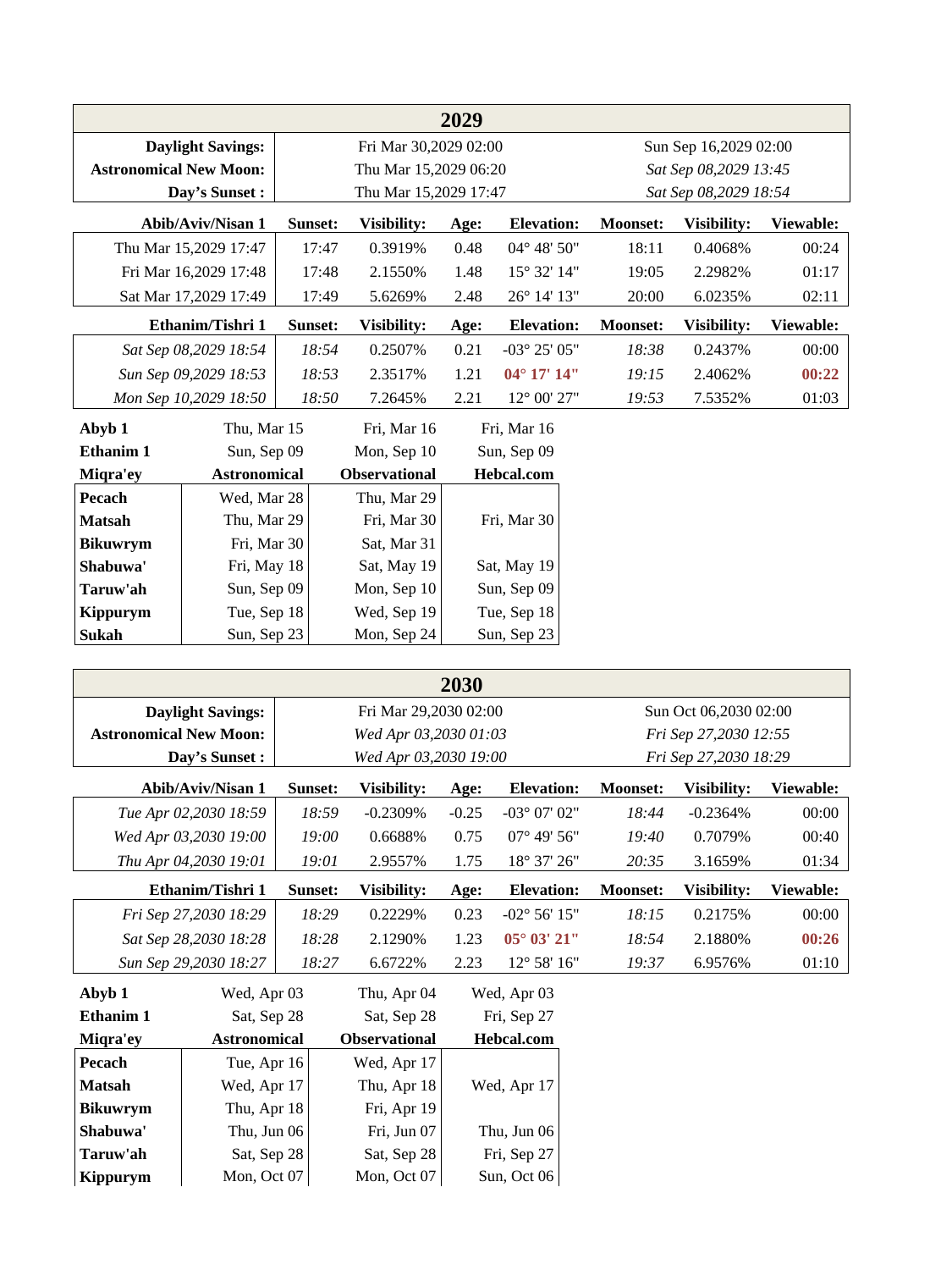| Sukah | Sat. Oct 12 | Sat. Oct 12 | Fri. Oct 11 |
|-------|-------------|-------------|-------------|

| 2031                          |                     |                       |                            |             |                               |                       |                       |           |  |
|-------------------------------|---------------------|-----------------------|----------------------------|-------------|-------------------------------|-----------------------|-----------------------|-----------|--|
| <b>Daylight Savings:</b>      |                     |                       | Fri Mar 28,2031 02:00      |             |                               | Sun Sep 21,2031 02:00 |                       |           |  |
| <b>Astronomical New Moon:</b> |                     |                       | Sun Mar 23,2031 05:50      |             |                               |                       | Tue Sep 16,2031 21:48 |           |  |
| Day's Sunset :                |                     | Sun Mar 23,2031 17:52 |                            |             |                               | Tue Sep 16,2031 18:44 |                       |           |  |
| <b>Abib/Aviv/Nisan 1</b>      |                     | Sunset:               | Visibility:                | Age:        | <b>Elevation:</b>             | <b>Moonset:</b>       | Visibility:           | Viewable: |  |
| Sun Mar 23,2031 17:52         |                     | 17:52                 | 0.4163%                    | 0.50        | $05^{\circ}$ 44' $03^{\circ}$ | 18:21                 | 0.4397%               | 00:29     |  |
| Mon Mar 24,2031 17:53         |                     | 17:53                 | 2.6658%                    | 1.50        | 17° 41' 29"                   | 19:21                 | 2.8721%               | 01:28     |  |
| Ethanim/Tishri 1              |                     | Sunset:               | Visibility:                | Age:        | <b>Elevation:</b>             | <b>Moonset:</b>       | Visibility:           | Viewable: |  |
| Tue Sep 16,2031 18:44         |                     | 18:44                 | $-0.1602%$                 | $-0.13$     | $-05^{\circ} 27' 15''$        | 18:19                 | $-0.1658%$            | 00:00     |  |
| Wed Sep 17,2031 18:43         |                     | 18:43                 | 0.9006%                    | 0.87        | $01^{\circ}$ 42' 44"          | 18:52                 | 0.9119%               | 00:09     |  |
| Thu Sep 18,2031 18:42         |                     | 18:42                 | 3.7707%                    | 1.87        | 08° 57' 06"                   | 19:28                 | 3.8977%               | 00:46     |  |
| Abyb 1<br>Sun, Mar 23         |                     |                       | Mon, Mar 24                |             | Mon, Mar 24                   |                       |                       |           |  |
| Wed, Sep 17<br>Ethanim 1      |                     |                       | Thu, Sep 18<br>Wed, Sep 17 |             |                               |                       |                       |           |  |
| Miqra'ey                      | <b>Astronomical</b> |                       | <b>Observational</b>       | Hebcal.com  |                               |                       |                       |           |  |
| Pecach                        | Sat, Apr 05         |                       | Sun, Apr 06                |             |                               |                       |                       |           |  |
| <b>Matsah</b>                 | Sun, Apr 06         |                       | Mon, Apr 07                | Mon, Apr 07 |                               |                       |                       |           |  |
| <b>Bikuwrym</b>               | Mon, Apr 07         |                       | Tue, Apr 08                |             |                               |                       |                       |           |  |
| Shabuwa'                      | Mon, May 26         |                       | Tue, May 27                | Tue, May 27 |                               |                       |                       |           |  |
| Taruw'ah                      | Wed, Sep 17         |                       | Thu, Sep 18                | Wed, Sep 17 |                               |                       |                       |           |  |
| <b>Kippurym</b>               | Fri, Sep 26         |                       | Sat, Sep 27                | Fri, Sep 26 |                               |                       |                       |           |  |
| Sukah                         | Wed, Oct 01         |                       | Thu, Oct 02                |             | Wed, Oct 01                   |                       |                       |           |  |

| 2032                          |                       |                       |                       |             |                        |                       |             |           |
|-------------------------------|-----------------------|-----------------------|-----------------------|-------------|------------------------|-----------------------|-------------|-----------|
| <b>Daylight Savings:</b>      |                       |                       | Fri Mar 26,2032 02:00 |             |                        | Sun Sep 12,2032 02:00 |             |           |
| <b>Astronomical New Moon:</b> |                       | Thu Mar 11,2032 18:25 |                       |             |                        | Sat Sep 04,2032 23:57 |             |           |
| Day's Sunset:                 |                       | Thu Mar 11,2032 17:45 |                       |             |                        | Sun Sep 05,2032 18:58 |             |           |
| <b>Abib/Aviv/Nisan 1</b>      |                       | Sunset:               | Visibility:           | Age:        | <b>Elevation:</b>      | <b>Moonset:</b>       | Visibility: | Viewable: |
|                               | Thu Mar 11,2032 17:45 |                       | $-0.1169%$            | $-0.03$     | $-01^{\circ} 00' 36''$ | 17:41                 | $-0.1173%$  | 00:00     |
|                               | Fri Mar 12,2032 17:45 | 17:45                 | 1.4283%               | 0.97        | 12° 37' 34"            | 18:48                 | 1.7952%     | 01:03     |
|                               | Sat Mar 13,2032 17:46 | 17:46                 | 5.4293%               | 1.97        | 25° 43' 32"            | 19:54                 | 5.9005%     | 02:08     |
| Ethanim/Tishri 1              |                       | Sunset:               | Visibility:           | Age:        | <b>Elevation:</b>      | <b>Moonset:</b>       | Visibility: | Viewable: |
| Sun Sep 05,2032 18:58         |                       | 18:58                 | 0.6478%               | 0.79        | $01^{\circ} 08' 19''$  | 19:04                 | 0.6536%     | 00:06     |
| Mon Sep 06,2032 18:56         |                       | 18:56                 | 2.9360%               | 1.79        | 08° 09' 38"            | 19:37                 | 3.0274%     | 00:41     |
| Fri, Mar 12<br>Abyb 1         |                       |                       | Fri, Mar 12           |             | Fri. Mar 26            |                       |             |           |
| Ethanim 1                     | Mon, Sep 06           |                       | Mon, Sep 06           | Sun, Sep 05 |                        |                       |             |           |
| Miqra'ey                      | <b>Astronomical</b>   |                       | <b>Observational</b>  | Hebcal.com  |                        |                       |             |           |
| Pecach                        | Thu, Mar 25           |                       | Thu, Mar 25           |             |                        |                       |             |           |
| <b>Matsah</b>                 | Fri, Mar 26           |                       | Fri, Mar 26           |             | Fri, Apr 09            |                       |             |           |
| <b>Bikuwrym</b>               | Sat, Mar 27           |                       | Sat, Mar 27           |             |                        |                       |             |           |
| Shabuwa'                      | Sat, May 15           |                       | Sat, May 15           |             | Sat, May 29            |                       |             |           |
| Taruw'ah                      | Mon, Sep 06           |                       | Mon, Sep 06           |             | Sun, Sep 05            |                       |             |           |
| Kippurym                      | Wed, Sep 15           |                       | Wed, Sep 15           |             | Tue, Sep 14            |                       |             |           |
| Sukah                         | Mon, Sep 20           |                       | Mon, Sep 20           |             | Sun, Sep 19            |                       |             |           |